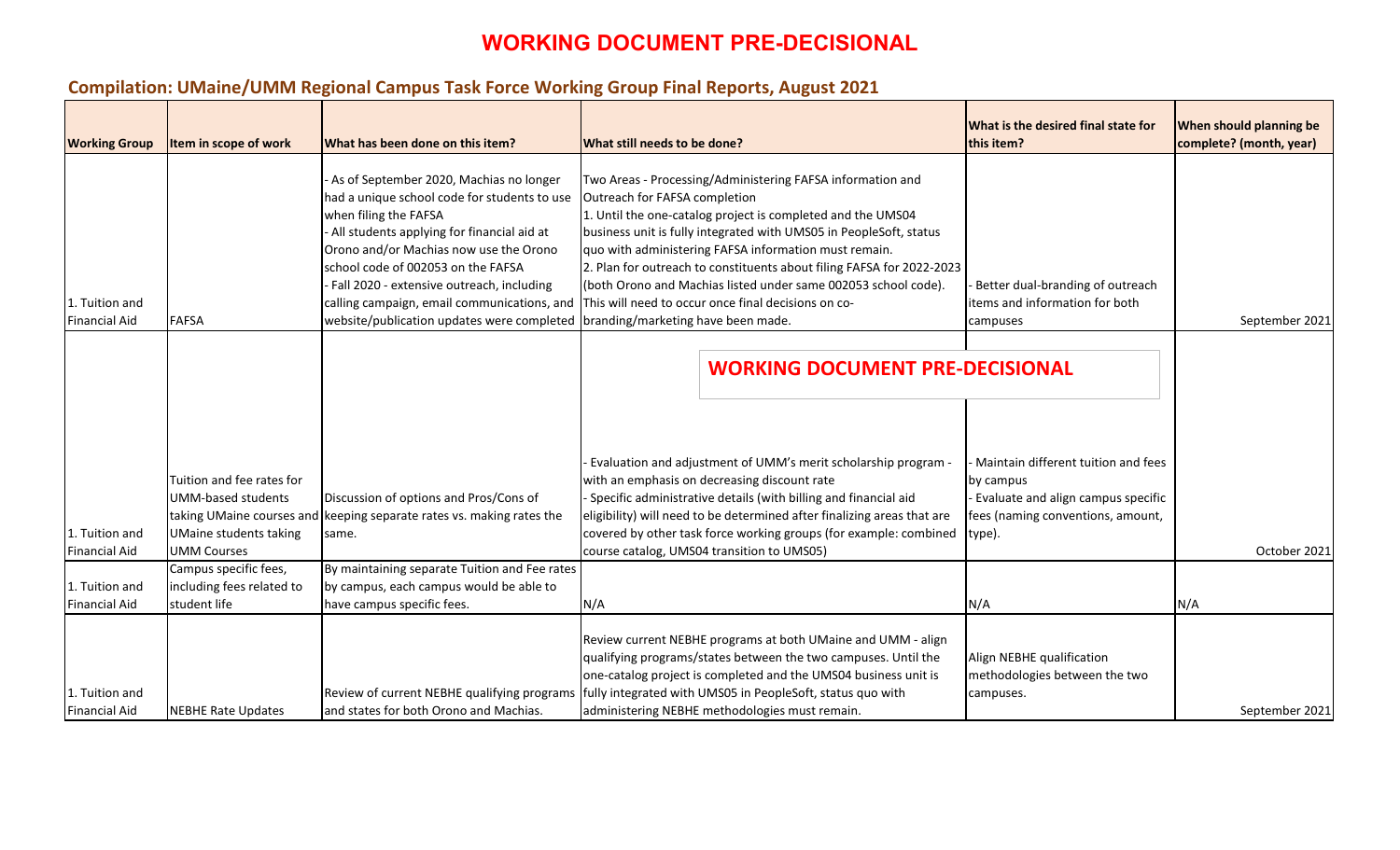|                      |                                 | At this time tuition and fee rate practices for                           |                                                                                                      |                                                                         |                |
|----------------------|---------------------------------|---------------------------------------------------------------------------|------------------------------------------------------------------------------------------------------|-------------------------------------------------------------------------|----------------|
|                      |                                 | International Students are aligned between                                |                                                                                                      |                                                                         |                |
|                      |                                 | the two campuses. No further action is                                    |                                                                                                      |                                                                         |                |
| 1. Tuition and       | International Student           | proposed for this item within the scope of                                |                                                                                                      |                                                                         |                |
| <b>Financial Aid</b> | Rates                           | this working group.                                                       | N/A                                                                                                  | N/A                                                                     | N/A            |
|                      |                                 |                                                                           |                                                                                                      |                                                                         |                |
|                      |                                 |                                                                           | -Review of current International Student Scholarship programs at                                     |                                                                         |                |
|                      |                                 |                                                                           | both Orono and Machias.                                                                              |                                                                         |                |
|                      |                                 |                                                                           | -Cost analysis of current scholarship programs at both Orono and                                     |                                                                         |                |
|                      |                                 | For the 2021-2022 academic year, Machias                                  | Machias vs. yield and retention of this specific student group                                       | Align awarding methodologies                                            |                |
|                      |                                 | International Students will qualify for the Out                           | - Collaborative planning between OIP and Financial Aid to review                                     | between the two campuses for 2022-                                      |                |
| 1. Tuition and       | <b>International Student</b>    | of State levels of scholarship, determined at                             | current International Student Admissions-based scholarship                                           | 2023                                                                    |                |
| <b>Financial Aid</b> | Admissions Scholarships         | the time of admission.                                                    | structures at Orono and Machias for 2022-2023                                                        |                                                                         | September 2021 |
|                      |                                 |                                                                           |                                                                                                      |                                                                         |                |
|                      |                                 |                                                                           |                                                                                                      |                                                                         |                |
|                      |                                 |                                                                           |                                                                                                      | Provide effective financial aid                                         |                |
|                      |                                 | Review of current packaging methodologies                                 | - Evaluation and adjustment of UMM's merit scholarship program -                                     | packages that support recruiting,                                       |                |
|                      | <b>Financial Aid allocation</b> | for both Orono and Machias.                                               | with an emphasis on decreasing discount rate                                                         | retention, and success of UMM                                           |                |
| 1. Tuition and       | practices, including            | Current Machias first-time, full-time discount                            | - Evaluate current packaging programs to optimize distribution of                                    | students, while also being cost-                                        |                |
| <b>Financial Aid</b> | discounting                     | rate is 56%. Overall is 36%.                                              | institutional dollars                                                                                | effective.                                                              | September 2021 |
|                      |                                 |                                                                           |                                                                                                      |                                                                         |                |
|                      |                                 |                                                                           | Decision needs to be made by UMaine Foundation and General                                           |                                                                         |                |
|                      |                                 |                                                                           | Counsel to determine whether current Machias campus students are                                     |                                                                         |                |
|                      |                                 |                                                                           | able to be considered for scholarships.<br>Donor outreach and consent.                               | 1. Provide access and opportunties<br>to UMM students for scholarships. |                |
| L. Tuition and       |                                 | Availability of philanthropy Purchase of Scholarship Universe and initial | Implementation of Scholarship Universe - transitioning UMM Honors 2. Streamline scholarship awarding |                                                                         |                |
| <b>Financial Aid</b> | funded scholarships             | set-up - implementation on-going                                          | Convocation scholarships to new system for admin.                                                    | process.                                                                | January 2022   |
|                      |                                 |                                                                           |                                                                                                      | Align processes. UMM Head of                                            |                |
| 1. Tuition and       | Authority to approve            | Review of processes for refund approval                                   | Implement ImageNow and workflow process for UMM requests to                                          | Campus would approve and Bursar                                         |                |
| <b>Financial Aid</b> | refund requests                 | requests at both Orono and Machias.                                       | be included.                                                                                         | would have final approval.                                              | September 2021 |
|                      |                                 |                                                                           |                                                                                                      |                                                                         |                |
|                      |                                 | Identifying populations included in                                       |                                                                                                      |                                                                         |                |
|                      |                                 | prioritization of Access and Diversity:                                   |                                                                                                      |                                                                         |                |
|                      |                                 | - NA populations - specifically in Downeast                               |                                                                                                      |                                                                         |                |
|                      |                                 | region                                                                    |                                                                                                      |                                                                         |                |
|                      |                                 | International Students                                                    |                                                                                                      | Provide additional support for the                                      |                |
| 1. Tuition and       | <b>Prioritizing Access and</b>  | High financial need (pell eligible students)                              | Development of aid programs and financial aid support programs to                                    | financial aid and billing process for                                   |                |
| <b>Financial Aid</b> | Diversity                       | Adult/non-traditional learners                                            | provide better access to higher education for identified populations.                                | identified populations                                                  | January 2022   |
|                      |                                 |                                                                           |                                                                                                      |                                                                         |                |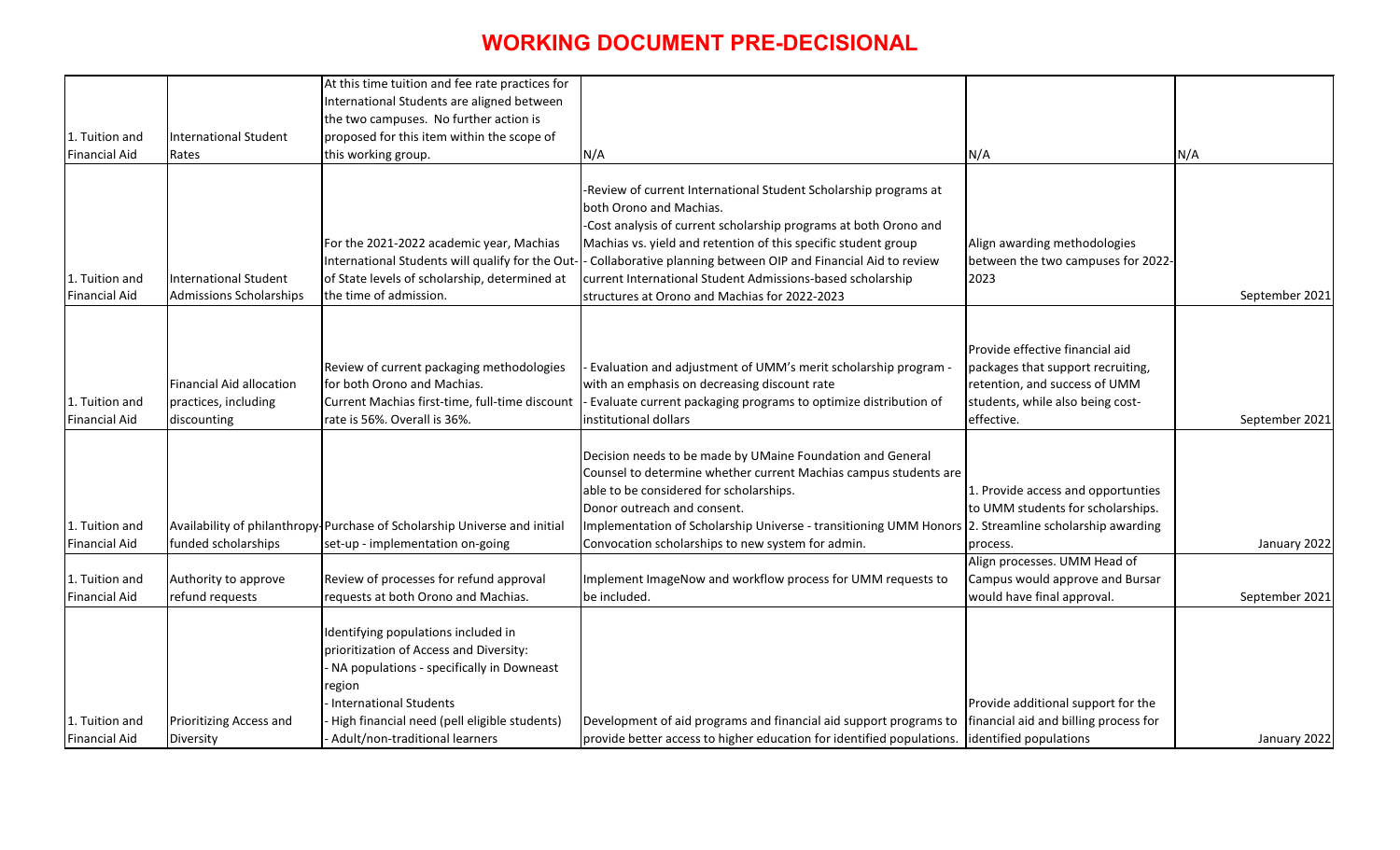|                      |                           |                                                                                       |                                                                                                                                    | <b>What is the desired final state for</b>                             | <b>When should planning be</b>       |
|----------------------|---------------------------|---------------------------------------------------------------------------------------|------------------------------------------------------------------------------------------------------------------------------------|------------------------------------------------------------------------|--------------------------------------|
| <b>Working Group</b> | Item in scope of work     | What has been done on this item?                                                      | What still needs to be done?                                                                                                       | this item?                                                             | complete? (month, year)              |
| 2. Academic          |                           |                                                                                       |                                                                                                                                    |                                                                        |                                      |
| program              |                           |                                                                                       |                                                                                                                                    |                                                                        |                                      |
| alignment and        |                           |                                                                                       |                                                                                                                                    |                                                                        |                                      |
| the single           |                           |                                                                                       |                                                                                                                                    |                                                                        |                                      |
| catalog project      |                           | Technical Steps for Integration of UMS 04 and 05 Single Catalog                       |                                                                                                                                    |                                                                        |                                      |
|                      |                           |                                                                                       |                                                                                                                                    |                                                                        |                                      |
|                      |                           |                                                                                       |                                                                                                                                    |                                                                        |                                      |
|                      |                           |                                                                                       |                                                                                                                                    |                                                                        |                                      |
|                      |                           |                                                                                       |                                                                                                                                    | Full integration of UMS 04 and 05                                      |                                      |
| 2. Academic          |                           |                                                                                       |                                                                                                                                    | on platforms including                                                 |                                      |
| program              | Programming and           |                                                                                       |                                                                                                                                    | MaineStreet (campus solutions),                                        |                                      |
| alignment and        | Testing of all IT and OSR |                                                                                       |                                                                                                                                    | Infosilem, and Accalog, as well as                                     |                                      |
| the single           | Platforms for UMS 04/05   |                                                                                       |                                                                                                                                    | the common application for                                             |                                      |
| catalog project      | Integration               | See Gantt Chart                                                                       | <b>See Gantt Chart</b>                                                                                                             | admission.                                                             | August 2021<br>This decision must be |
| 2. Academic          |                           |                                                                                       |                                                                                                                                    |                                                                        | relayed to the                       |
| program              | Decision Point: How to    |                                                                                       |                                                                                                                                    |                                                                        | Implementation Team by               |
| alignment and        | program the UMM (UMS      |                                                                                       |                                                                                                                                    | Behind the scenes coding of UMM 9/14/2021 in order to                  |                                      |
| the single           | 04) structure into UM     |                                                                                       | OSR needs to know what structure to use for building out UMM degree plans so that tuition can                                      |                                                                        | meet Spring 2023                     |
| catalog project      | (UMS 05)                  | Discussion                                                                            | courses in MaineStreet.                                                                                                            | flow appropriately.                                                    | timeline                             |
| 2. Academic          |                           |                                                                                       |                                                                                                                                    |                                                                        |                                      |
| program              |                           |                                                                                       |                                                                                                                                    |                                                                        |                                      |
| alignment and        |                           |                                                                                       |                                                                                                                                    |                                                                        |                                      |
| the single           |                           |                                                                                       |                                                                                                                                    |                                                                        |                                      |
| catalog project      | <b>Programs</b>           |                                                                                       |                                                                                                                                    |                                                                        |                                      |
|                      |                           |                                                                                       |                                                                                                                                    |                                                                        |                                      |
|                      |                           | In-depth conversations have occurred via                                              |                                                                                                                                    |                                                                        |                                      |
|                      |                           | APRIP and 2016-17 partnership work. Some                                              |                                                                                                                                    | Development of a draft charge to be                                    |                                      |
|                      |                           | programs have continued collaborative                                                 |                                                                                                                                    | delivered to faculty in relevant                                       |                                      |
| 2. Academic          |                           | programming past this time. Multiple 4+1<br>and 2+2 arrangements are in place between | Focused discussion on how UMM's programs will exist within the<br>structure of UM (within the UM Academic Affairs org chart). This | academic programs for work to be<br>done Fall 2021. Topics may include |                                      |
| program              |                           | UM and UMM, as well as a shared minor                                                 | includes the manner in which governance decisions will be made for                                                                 | peer review, accreditation,                                            |                                      |
| alignment and        |                           | (MHRT) (PSY/PCS), area of study in special                                            | shared programs and unique UMM programs. For programs with                                                                         | curriculum, faculty status across                                      |                                      |
| the single           | Program exploration and   | education (EDU), and Coastal Year MOU                                                 | external accreditation, faculty must explore how UM's relationship                                                                 | campuses, and governance of shared                                     |                                      |
| catalog project      | alignment                 | (BIO).                                                                                | with UMM will intersect with program accreditation.                                                                                | courses/curriculum.                                                    | January 2022                         |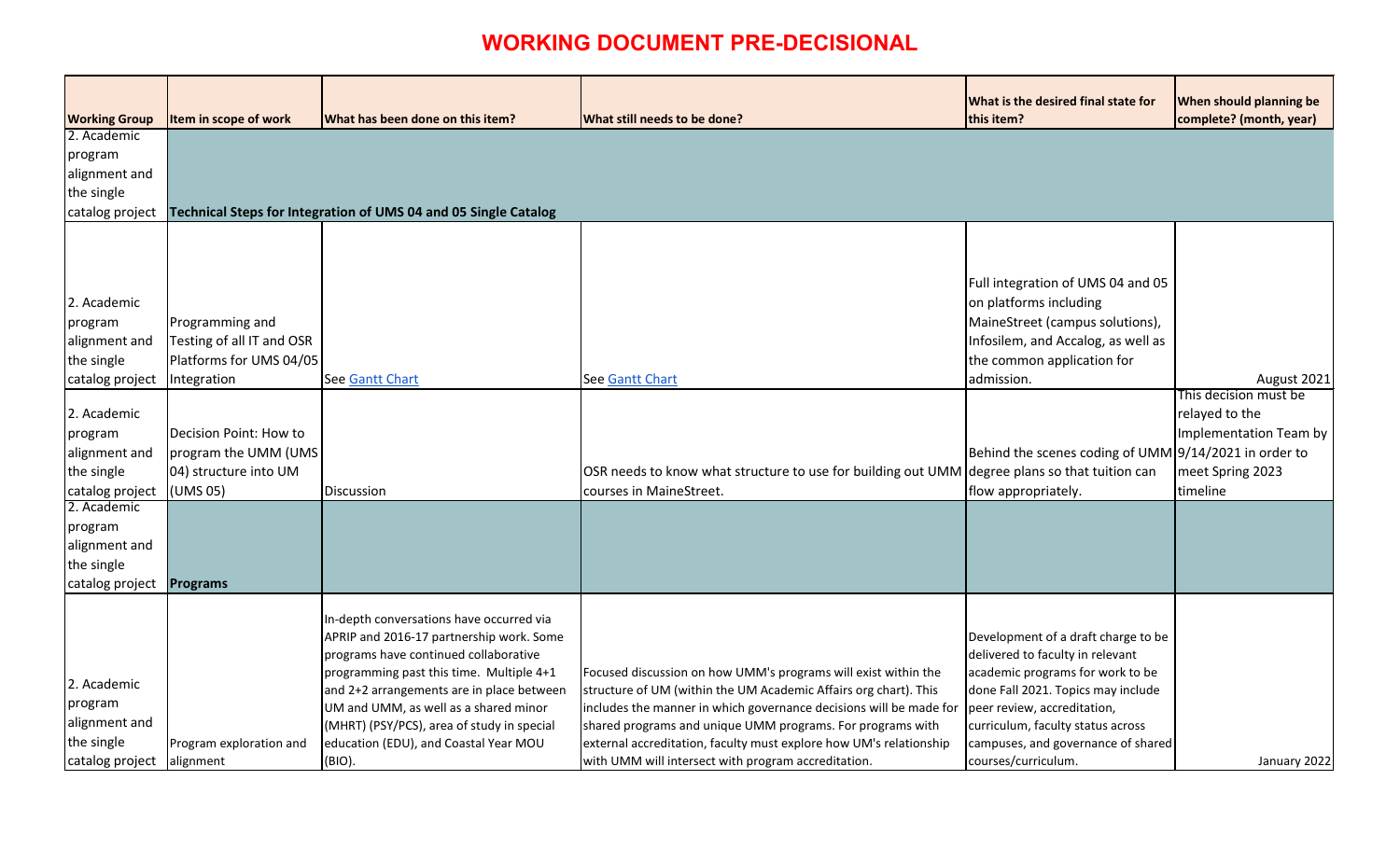| og.                                                                                                                                                                                                            |            | January 2022 |
|----------------------------------------------------------------------------------------------------------------------------------------------------------------------------------------------------------------|------------|--------------|
| tion and Strategic Initiatives                                                                                                                                                                                 | Continuous |              |
| Maintenance of unique minors<br>offered by UM and unique minors<br>offered by UMM, and a set of minors<br>that are common (delivered by) both<br>campuses. Inclusion of all minors in<br>AY 22 single catalog. |            | January 2022 |
|                                                                                                                                                                                                                |            |              |
| Single catalog including courses<br>unique to UM, courses unique to<br>UMM, and courses in common<br>offfered at both campus locations.                                                                        |            | January 2022 |
| Courses for both campuses to be in<br>MaineStreet and Infosliem to allow<br>for course scheduling                                                                                                              |            | October 2022 |
|                                                                                                                                                                                                                |            |              |

| 2. Academic                   |                            |                                                              |                                                                                                   |                                      |              |
|-------------------------------|----------------------------|--------------------------------------------------------------|---------------------------------------------------------------------------------------------------|--------------------------------------|--------------|
| program                       |                            | UMM associate degrees and certificate                        |                                                                                                   |                                      |              |
| alignment and                 |                            | programs are delivered/marketed through                      |                                                                                                   |                                      |              |
| the single                    | <b>UMM Associate and</b>   | Hutchinson Center in Belfast (pilot year 21-                 |                                                                                                   |                                      |              |
| catalog project               | certificate programs       | 22)                                                          | Integration of UMM associate degrees and certificates into 2022 catalog.                          |                                      | January 2022 |
| 2. Academic                   |                            |                                                              |                                                                                                   |                                      |              |
| program                       |                            |                                                              |                                                                                                   |                                      |              |
| alignment and                 |                            | Faculty have been included in review of                      |                                                                                                   |                                      |              |
| the single                    |                            | courses for single catalog, as required by                   |                                                                                                   |                                      |              |
| catalog project               | <b>NECHE</b>               | <b>NECHE</b>                                                 | Maintain communication with Associate Vice Chancellor for Accreditation and Strategic Initiatives |                                      | Continuous   |
|                               |                            |                                                              |                                                                                                   |                                      |              |
|                               |                            |                                                              |                                                                                                   | Maintenance of unique minors         |              |
| 2. Academic                   |                            |                                                              |                                                                                                   | offered by UM and unique minors      |              |
| program                       |                            | A list of common minors has been prepared,                   |                                                                                                   | offered by UMM, and a set of minors  |              |
| alignment and                 |                            | and a process for completion has been                        |                                                                                                   | that are common (delivered by) both  |              |
| the single                    |                            | developed. PCS & PSY Departments currently                   | Facilitation of discussions with program chairs/coordinators, and                                 | campuses. Inclusion of all minors in |              |
| catalog project               | Minors across campuses     | share MHRT Minor                                             | faculty.                                                                                          | AY 22 single catalog.                | January 2022 |
| 2. Academic                   |                            |                                                              |                                                                                                   |                                      |              |
| program                       |                            |                                                              |                                                                                                   |                                      |              |
| alignment and                 |                            |                                                              |                                                                                                   |                                      |              |
| the single                    |                            |                                                              |                                                                                                   |                                      |              |
| catalog project               | <b>Courses</b>             |                                                              |                                                                                                   |                                      |              |
| 2. Academic                   |                            |                                                              | A handful of outlier courses are reserved for more in-depth review                                |                                      |              |
| program                       |                            |                                                              | by faculty in the fall. Also, the actions of UMM's Curriculum                                     | Single catalog including courses     |              |
| alignment and                 |                            | Review of all UMM courses Review of all UMM courses has been | Committee during AY 20-21 must be reviewed for any changes made                                   | unique to UM, courses unique to      |              |
| the single                    | for integration into AY 22 | completed by UM and UMM faculty, and                         | to courses during the year that did not appear in the spreadsheet                                 | UMM, and courses in common           |              |
| catalog project               | single catalog             | <b>UMM Curriculum Committee.</b>                             | that was used for review of courses.                                                              | offfered at both campus locations.   | January 2022 |
| 2. Academic                   |                            |                                                              |                                                                                                   |                                      |              |
| program                       |                            |                                                              |                                                                                                   |                                      |              |
| alignment and                 |                            |                                                              | Development of a method to code for students which campus a                                       | Courses for both campuses to be in   |              |
| the single                    |                            |                                                              | course is offered on. Curriculog will help to streamline the process -                            | MaineStreet and Infosliem to allow   |              |
| catalog project               | Course scheduling          |                                                              | it will apply to both campuses.                                                                   | for course scheduling                | October 2022 |
| 2. Academic                   |                            |                                                              |                                                                                                   |                                      |              |
| program                       |                            |                                                              |                                                                                                   |                                      |              |
| alignment and                 |                            |                                                              |                                                                                                   |                                      |              |
| the single                    |                            |                                                              |                                                                                                   |                                      |              |
| catalog project <b>Policy</b> |                            |                                                              |                                                                                                   |                                      |              |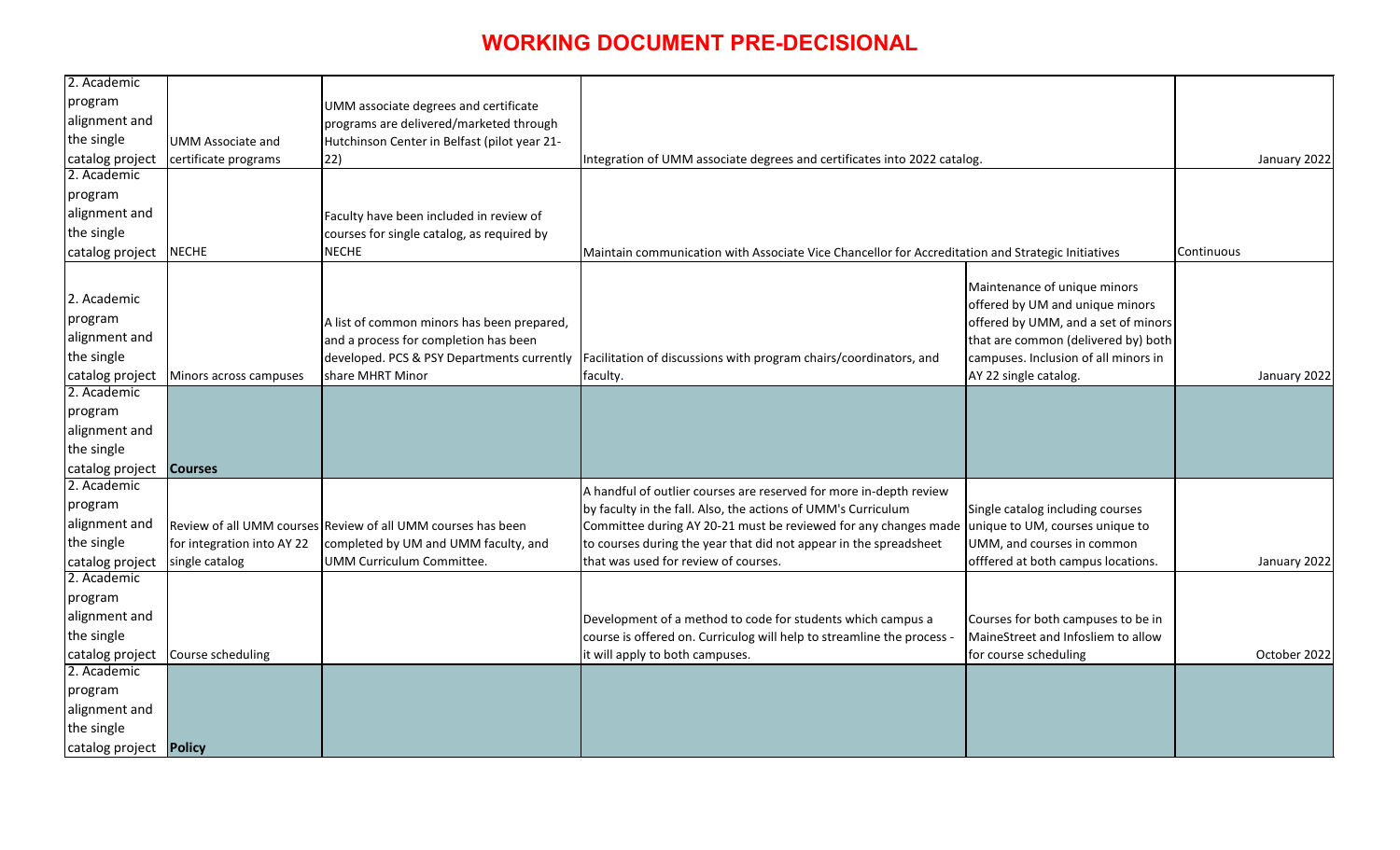|                 |                                       | For current programs (existing and pilot)                                               |                                                                                                      |                                   |                               |
|-----------------|---------------------------------------|-----------------------------------------------------------------------------------------|------------------------------------------------------------------------------------------------------|-----------------------------------|-------------------------------|
|                 |                                       | where students are taking courses from the                                              |                                                                                                      |                                   |                               |
|                 |                                       | other campus in F22 and beyond, we                                                      |                                                                                                      |                                   |                               |
|                 |                                       | recommend that those courses appear on the                                              |                                                                                                      |                                   |                               |
|                 |                                       | transcript with "grades" (e.g., not appear as                                           |                                                                                                      |                                   |                               |
|                 |                                       | transfer credit). This may be through a                                                 |                                                                                                      |                                   |                               |
|                 |                                       | "shared course" or other arrangement                                                    |                                                                                                      |                                   |                               |
|                 |                                       | through student records. In the other cases                                             |                                                                                                      |                                   |                               |
| 2. Academic     |                                       | where students are taking a course at the                                               |                                                                                                      |                                   |                               |
| program         |                                       | other campus, the grades will continue to                                               |                                                                                                      | Explore how to bring in grades to |                               |
| alignment and   |                                       | show up as transfer courses (until such time                                            |                                                                                                      | count toward GPA at home campus   |                               |
| the single      |                                       | as the completely unified transcript is                                                 |                                                                                                      | from campus where credit is taken |                               |
| catalog project |                                       | adopted).                                                                               | Decision by leadership - what is transcript going to look like?                                      | (UM to UMM, or UMM to UM)         | <b>Fall 2022</b>              |
| 2. Academic     |                                       |                                                                                         |                                                                                                      |                                   |                               |
| program         |                                       |                                                                                         |                                                                                                      |                                   |                               |
| alignment and   |                                       |                                                                                         |                                                                                                      |                                   |                               |
| the single      |                                       |                                                                                         |                                                                                                      |                                   |                               |
|                 |                                       | Discussion has occurred with regard to the                                              | More discussion needs to occur - we don't have enough information Decision on the final state of UMM |                                   |                               |
| catalog project | Transcripts & Diplomas                | different characteristics of transcripts.                                               | at this point to make recommendations.                                                               | transcripts & diplomas            | <b>Fall 2022</b>              |
|                 |                                       |                                                                                         |                                                                                                      |                                   |                               |
|                 |                                       | Right now, separate processes exist on each<br>campus. An organizational and governance |                                                                                                      |                                   |                               |
| 2. Academic     |                                       | structure has been recommended by RCTF                                                  |                                                                                                      |                                   |                               |
| program         |                                       | WG #4. This structure will set the stage for                                            |                                                                                                      |                                   |                               |
| alignment and   |                                       | movement of curricular changes through                                                  | Via the charge to relevant faculty, academic programs/faculty will                                   | UMM faculty handbook becomes      |                               |
| the single      |                                       |                                                                                         |                                                                                                      | bylaws that reflect the manner in |                               |
|                 | Curricular change approval            | UMM campus process through UM hierarchy                                                 | need to explore curricular governance in the instance of shared<br>programs/courses.                 | which curricular change occurs.   | December 2021                 |
| catalog project | process                               | (UPCC).                                                                                 |                                                                                                      |                                   | Planning is complete. The     |
|                 |                                       |                                                                                         |                                                                                                      |                                   | remaining policies are likely |
|                 |                                       |                                                                                         |                                                                                                      |                                   | to remain distinct due to     |
|                 |                                       |                                                                                         | Three catalog policies remain for discussion: (1) UMM confers AA/AS                                  |                                   | nature of differing           |
| 2. Academic     |                                       |                                                                                         | degrees with Honors for any student with cumulative GPA of 3.0 or                                    |                                   | campuses and admissions       |
| program         |                                       |                                                                                         | higher, UM has an Honors College and only students in that college                                   |                                   | policies. The decision must   |
| alignment and   | Catalog policy alignment              | Review of 45 policies that are in the catalog is                                        | can graduate with honors; (2) UM requires student to earn at least a                                 |                                   | be made by May 2022 and       |
|                 | the single catalog (Includes academic | complete. 6 are partially aligned, 3 are not                                            | C in ENG 101; and (3) how will UMM non-degree students work                                          | Maximum alignment of catalog      | alignment in place by May     |
|                 | residency requirement)                | aligned.                                                                                | going forward.                                                                                       | policies in the shared catalog.   | 2022.                         |
| project         |                                       |                                                                                         |                                                                                                      |                                   |                               |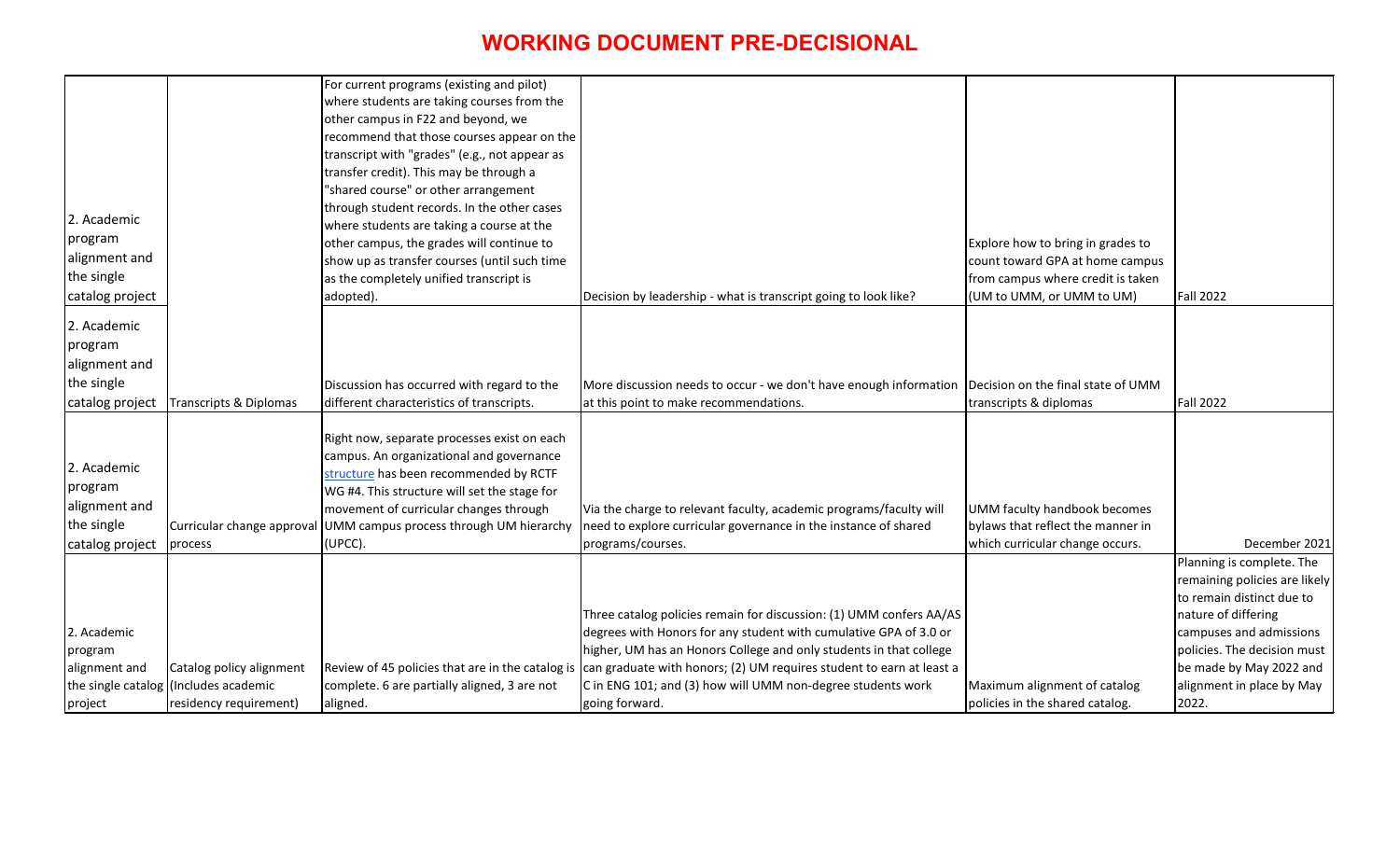| 2. Academic<br>program<br>alignment and<br>the single |                                | Right now, crosslisting is used as a means of<br>integrating external course GPA into home                                                                                    | Decision - when courses and students are integrated into UMS 05,                                          | Once the single catalog project is<br>complete, any and every course<br>taken at UM and UMM will be<br>included in calculation of the |                                                    |
|-------------------------------------------------------|--------------------------------|-------------------------------------------------------------------------------------------------------------------------------------------------------------------------------|-----------------------------------------------------------------------------------------------------------|---------------------------------------------------------------------------------------------------------------------------------------|----------------------------------------------------|
| catalog project                                       | <b>GPA</b> calculation         | GPA.                                                                                                                                                                          | will the GPA carry over?                                                                                  | student's GPA.                                                                                                                        | June 2022                                          |
| 2. Academic                                           |                                |                                                                                                                                                                               |                                                                                                           |                                                                                                                                       |                                                    |
| program                                               |                                |                                                                                                                                                                               |                                                                                                           |                                                                                                                                       |                                                    |
| alignment and                                         |                                |                                                                                                                                                                               |                                                                                                           |                                                                                                                                       |                                                    |
| the single                                            |                                |                                                                                                                                                                               |                                                                                                           |                                                                                                                                       |                                                    |
| catalog project                                       | <b>Program Assessment</b>      |                                                                                                                                                                               |                                                                                                           |                                                                                                                                       |                                                    |
| 2. Academic                                           |                                |                                                                                                                                                                               |                                                                                                           |                                                                                                                                       |                                                    |
| program                                               |                                |                                                                                                                                                                               | Pending review of draft plan by UMM's division chairs and approval                                        |                                                                                                                                       |                                                    |
| alignment and                                         |                                | A draft plan for onboarding UMM academic                                                                                                                                      | by workgroup 2 and RCTF, the plan will be implemented and OIRA                                            | All UM and UMM programs will                                                                                                          |                                                    |
| the single                                            | Program Assessment             | programs to UMaine's assessment process                                                                                                                                       | will add UMM courses to reporting website structure.                                                      | follow the same program learning                                                                                                      |                                                    |
| catalog project                                       | Process                        | has been proposed.                                                                                                                                                            |                                                                                                           | outcomes assessment process.                                                                                                          | August 2021                                        |
| <b>Working Group</b>                                  | Item in scope of work          | What has been done on this item?                                                                                                                                              | What still needs to be done?                                                                              | <b>What is the desired final state for</b><br>this item?                                                                              | When should planning be<br>complete? (month, year) |
| 3. Admissions<br>and enrollment                       |                                | International applicant process fully<br>integrated and handled on UM campus this<br>prior year. The coming cycle the entire<br>applicant process will be handled by staff on |                                                                                                           | Processing demands lifted from the                                                                                                    |                                                    |
|                                                       |                                | UM campus. Transitioning domestic process<br>to be handles by UM to remove entire                                                                                             |                                                                                                           | recruitment team at UMM and<br>handled by processing staff on UM                                                                      |                                                    |
| management                                            | <b>Applications Processing</b> | responsiblity from limited UMM staff.                                                                                                                                         | Work complete- ready to start processing                                                                  | campus.                                                                                                                               | complete                                           |
|                                                       |                                |                                                                                                                                                                               |                                                                                                           | Need to connect with FA group<br>however the nuts & bolts are in                                                                      |                                                    |
| 3. Admissions                                         |                                |                                                                                                                                                                               | Further awareness for new incoming students and educating school                                          | place- we simply need to improve                                                                                                      |                                                    |
| and enrollment                                        |                                |                                                                                                                                                                               | counselors across Maine. Branding/promotional decisions have                                              | the awareness of one FAFSA filing                                                                                                     |                                                    |
| <b>management</b>                                     | <b>Financial Aid</b>           |                                                                                                                                                                               | Fully integrated with one opeid # and merged $\vert$ major implications on the success of this awareness. | for both campuses.                                                                                                                    | Done                                               |
| 3. Admissions                                         |                                |                                                                                                                                                                               |                                                                                                           |                                                                                                                                       |                                                    |
| and enrollment                                        | <b>Branding</b>                | Proposal seems to have been circulated- need                                                                                                                                  | Final approval                                                                                            | One unified brand                                                                                                                     |                                                    |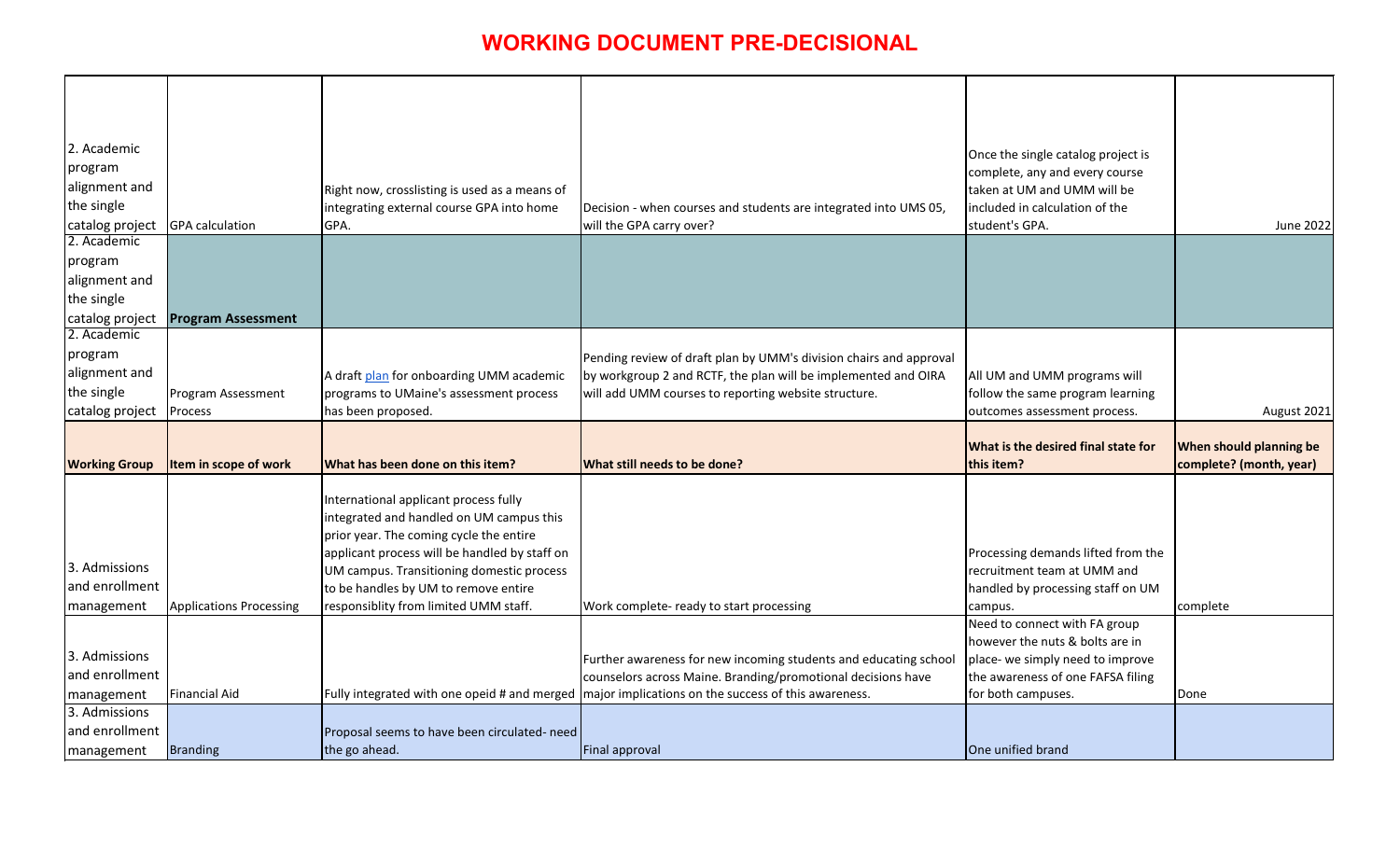| We need to ensure that all programming<br>3. Admissions<br>creation done at the flagship campus is<br>and enrollment<br>replicated, inclusive and has UMM as a part<br>Recruiting programs- both<br>Finalize reporting structure of UM-EM staff into the structure on<br>Planning complete fort his<br>One unified office to recruit<br>campus in Orono<br>management<br>of it.<br>campuses<br>year.<br>3. Admissions<br>and enrollment<br>scope of discussion needs to include<br><b>Retention &amp; Presistence</b><br>academic departmetns and student life.<br>management<br>Every time an atriculation<br>3. Admissions<br>agreement is created for either<br>and enrollment<br>Exploration in this area has stalled however<br>Review of core courses/gen-ed to see how easily in place agreements campus it would be in place fo the<br>Ongoing work- will never<br>needs to pick up immediately.<br>could be shared<br>be "complete".<br><b>Transfer Opportunities</b><br>other<br>management<br>A set of practices that ensure equtity<br>and access to all admissible students<br>Have large training on awareness this summer<br>and create a recruitment/marketing<br>Additional planning and<br>3. Admissions<br>being provided by system office. Will have to<br>analysis will occur after we<br>effort that allows all students to see<br>and enrollment   Maximize DEI though<br>reflect on all practices-likely some changes to<br>themselves as a part of the<br>wrap up this training<br>come however not sure what they will be yet. Finish UMS training program<br>UM/UMM community.<br>admissions practices<br>management<br>session.<br>Assessment of what makes<br>3. Admissions<br>Final desired outcome is a highly<br>sense given current<br>and enrollment<br>retaining international population at resources for international<br>International Student<br>We need to simply continue what we have<br>OIP now reports in Provost office. Need to continue coordination on<br>best way to have international students at UMM.<br>(recruitment & support)<br>implemented<br>UMM.<br>students at UMM.<br>management<br>EM can support, promote, market this<br>3. Admissions<br>however key decision need to be made and<br>and enrollment<br>Degree-completion access<br>academic mapping done so we know what to<br>for adult learners<br>actually "sell"<br>management<br>3. Admissions<br>and enrollment<br>Launched coastal year option this cycle.<br>20 students per year throught his<br>Program for specific programs within NSFA.<br>Coastal Semester/Year<br>Need to promote option earlier in admissions cycle in coming year.<br>Done for coming year.<br>management<br>program.<br>3. Admissions<br>and enrollment<br>Not in scope of work- really need a student<br>Access to UMaine services life discussion here.<br>management |  |  |  |
|----------------------------------------------------------------------------------------------------------------------------------------------------------------------------------------------------------------------------------------------------------------------------------------------------------------------------------------------------------------------------------------------------------------------------------------------------------------------------------------------------------------------------------------------------------------------------------------------------------------------------------------------------------------------------------------------------------------------------------------------------------------------------------------------------------------------------------------------------------------------------------------------------------------------------------------------------------------------------------------------------------------------------------------------------------------------------------------------------------------------------------------------------------------------------------------------------------------------------------------------------------------------------------------------------------------------------------------------------------------------------------------------------------------------------------------------------------------------------------------------------------------------------------------------------------------------------------------------------------------------------------------------------------------------------------------------------------------------------------------------------------------------------------------------------------------------------------------------------------------------------------------------------------------------------------------------------------------------------------------------------------------------------------------------------------------------------------------------------------------------------------------------------------------------------------------------------------------------------------------------------------------------------------------------------------------------------------------------------------------------------------------------------------------------------------------------------------------------------------------------------------------------------------------------------------------------------------------------------------------------------------------------------------------------------------------------------------------------------------------------------------------------------------------------------------------------------------------------------------------------------|--|--|--|
|                                                                                                                                                                                                                                                                                                                                                                                                                                                                                                                                                                                                                                                                                                                                                                                                                                                                                                                                                                                                                                                                                                                                                                                                                                                                                                                                                                                                                                                                                                                                                                                                                                                                                                                                                                                                                                                                                                                                                                                                                                                                                                                                                                                                                                                                                                                                                                                                                                                                                                                                                                                                                                                                                                                                                                                                                                                                            |  |  |  |
|                                                                                                                                                                                                                                                                                                                                                                                                                                                                                                                                                                                                                                                                                                                                                                                                                                                                                                                                                                                                                                                                                                                                                                                                                                                                                                                                                                                                                                                                                                                                                                                                                                                                                                                                                                                                                                                                                                                                                                                                                                                                                                                                                                                                                                                                                                                                                                                                                                                                                                                                                                                                                                                                                                                                                                                                                                                                            |  |  |  |
|                                                                                                                                                                                                                                                                                                                                                                                                                                                                                                                                                                                                                                                                                                                                                                                                                                                                                                                                                                                                                                                                                                                                                                                                                                                                                                                                                                                                                                                                                                                                                                                                                                                                                                                                                                                                                                                                                                                                                                                                                                                                                                                                                                                                                                                                                                                                                                                                                                                                                                                                                                                                                                                                                                                                                                                                                                                                            |  |  |  |
|                                                                                                                                                                                                                                                                                                                                                                                                                                                                                                                                                                                                                                                                                                                                                                                                                                                                                                                                                                                                                                                                                                                                                                                                                                                                                                                                                                                                                                                                                                                                                                                                                                                                                                                                                                                                                                                                                                                                                                                                                                                                                                                                                                                                                                                                                                                                                                                                                                                                                                                                                                                                                                                                                                                                                                                                                                                                            |  |  |  |
|                                                                                                                                                                                                                                                                                                                                                                                                                                                                                                                                                                                                                                                                                                                                                                                                                                                                                                                                                                                                                                                                                                                                                                                                                                                                                                                                                                                                                                                                                                                                                                                                                                                                                                                                                                                                                                                                                                                                                                                                                                                                                                                                                                                                                                                                                                                                                                                                                                                                                                                                                                                                                                                                                                                                                                                                                                                                            |  |  |  |
|                                                                                                                                                                                                                                                                                                                                                                                                                                                                                                                                                                                                                                                                                                                                                                                                                                                                                                                                                                                                                                                                                                                                                                                                                                                                                                                                                                                                                                                                                                                                                                                                                                                                                                                                                                                                                                                                                                                                                                                                                                                                                                                                                                                                                                                                                                                                                                                                                                                                                                                                                                                                                                                                                                                                                                                                                                                                            |  |  |  |
|                                                                                                                                                                                                                                                                                                                                                                                                                                                                                                                                                                                                                                                                                                                                                                                                                                                                                                                                                                                                                                                                                                                                                                                                                                                                                                                                                                                                                                                                                                                                                                                                                                                                                                                                                                                                                                                                                                                                                                                                                                                                                                                                                                                                                                                                                                                                                                                                                                                                                                                                                                                                                                                                                                                                                                                                                                                                            |  |  |  |
|                                                                                                                                                                                                                                                                                                                                                                                                                                                                                                                                                                                                                                                                                                                                                                                                                                                                                                                                                                                                                                                                                                                                                                                                                                                                                                                                                                                                                                                                                                                                                                                                                                                                                                                                                                                                                                                                                                                                                                                                                                                                                                                                                                                                                                                                                                                                                                                                                                                                                                                                                                                                                                                                                                                                                                                                                                                                            |  |  |  |
|                                                                                                                                                                                                                                                                                                                                                                                                                                                                                                                                                                                                                                                                                                                                                                                                                                                                                                                                                                                                                                                                                                                                                                                                                                                                                                                                                                                                                                                                                                                                                                                                                                                                                                                                                                                                                                                                                                                                                                                                                                                                                                                                                                                                                                                                                                                                                                                                                                                                                                                                                                                                                                                                                                                                                                                                                                                                            |  |  |  |
|                                                                                                                                                                                                                                                                                                                                                                                                                                                                                                                                                                                                                                                                                                                                                                                                                                                                                                                                                                                                                                                                                                                                                                                                                                                                                                                                                                                                                                                                                                                                                                                                                                                                                                                                                                                                                                                                                                                                                                                                                                                                                                                                                                                                                                                                                                                                                                                                                                                                                                                                                                                                                                                                                                                                                                                                                                                                            |  |  |  |
|                                                                                                                                                                                                                                                                                                                                                                                                                                                                                                                                                                                                                                                                                                                                                                                                                                                                                                                                                                                                                                                                                                                                                                                                                                                                                                                                                                                                                                                                                                                                                                                                                                                                                                                                                                                                                                                                                                                                                                                                                                                                                                                                                                                                                                                                                                                                                                                                                                                                                                                                                                                                                                                                                                                                                                                                                                                                            |  |  |  |
|                                                                                                                                                                                                                                                                                                                                                                                                                                                                                                                                                                                                                                                                                                                                                                                                                                                                                                                                                                                                                                                                                                                                                                                                                                                                                                                                                                                                                                                                                                                                                                                                                                                                                                                                                                                                                                                                                                                                                                                                                                                                                                                                                                                                                                                                                                                                                                                                                                                                                                                                                                                                                                                                                                                                                                                                                                                                            |  |  |  |
|                                                                                                                                                                                                                                                                                                                                                                                                                                                                                                                                                                                                                                                                                                                                                                                                                                                                                                                                                                                                                                                                                                                                                                                                                                                                                                                                                                                                                                                                                                                                                                                                                                                                                                                                                                                                                                                                                                                                                                                                                                                                                                                                                                                                                                                                                                                                                                                                                                                                                                                                                                                                                                                                                                                                                                                                                                                                            |  |  |  |
|                                                                                                                                                                                                                                                                                                                                                                                                                                                                                                                                                                                                                                                                                                                                                                                                                                                                                                                                                                                                                                                                                                                                                                                                                                                                                                                                                                                                                                                                                                                                                                                                                                                                                                                                                                                                                                                                                                                                                                                                                                                                                                                                                                                                                                                                                                                                                                                                                                                                                                                                                                                                                                                                                                                                                                                                                                                                            |  |  |  |
|                                                                                                                                                                                                                                                                                                                                                                                                                                                                                                                                                                                                                                                                                                                                                                                                                                                                                                                                                                                                                                                                                                                                                                                                                                                                                                                                                                                                                                                                                                                                                                                                                                                                                                                                                                                                                                                                                                                                                                                                                                                                                                                                                                                                                                                                                                                                                                                                                                                                                                                                                                                                                                                                                                                                                                                                                                                                            |  |  |  |
|                                                                                                                                                                                                                                                                                                                                                                                                                                                                                                                                                                                                                                                                                                                                                                                                                                                                                                                                                                                                                                                                                                                                                                                                                                                                                                                                                                                                                                                                                                                                                                                                                                                                                                                                                                                                                                                                                                                                                                                                                                                                                                                                                                                                                                                                                                                                                                                                                                                                                                                                                                                                                                                                                                                                                                                                                                                                            |  |  |  |
|                                                                                                                                                                                                                                                                                                                                                                                                                                                                                                                                                                                                                                                                                                                                                                                                                                                                                                                                                                                                                                                                                                                                                                                                                                                                                                                                                                                                                                                                                                                                                                                                                                                                                                                                                                                                                                                                                                                                                                                                                                                                                                                                                                                                                                                                                                                                                                                                                                                                                                                                                                                                                                                                                                                                                                                                                                                                            |  |  |  |
|                                                                                                                                                                                                                                                                                                                                                                                                                                                                                                                                                                                                                                                                                                                                                                                                                                                                                                                                                                                                                                                                                                                                                                                                                                                                                                                                                                                                                                                                                                                                                                                                                                                                                                                                                                                                                                                                                                                                                                                                                                                                                                                                                                                                                                                                                                                                                                                                                                                                                                                                                                                                                                                                                                                                                                                                                                                                            |  |  |  |
|                                                                                                                                                                                                                                                                                                                                                                                                                                                                                                                                                                                                                                                                                                                                                                                                                                                                                                                                                                                                                                                                                                                                                                                                                                                                                                                                                                                                                                                                                                                                                                                                                                                                                                                                                                                                                                                                                                                                                                                                                                                                                                                                                                                                                                                                                                                                                                                                                                                                                                                                                                                                                                                                                                                                                                                                                                                                            |  |  |  |
|                                                                                                                                                                                                                                                                                                                                                                                                                                                                                                                                                                                                                                                                                                                                                                                                                                                                                                                                                                                                                                                                                                                                                                                                                                                                                                                                                                                                                                                                                                                                                                                                                                                                                                                                                                                                                                                                                                                                                                                                                                                                                                                                                                                                                                                                                                                                                                                                                                                                                                                                                                                                                                                                                                                                                                                                                                                                            |  |  |  |
|                                                                                                                                                                                                                                                                                                                                                                                                                                                                                                                                                                                                                                                                                                                                                                                                                                                                                                                                                                                                                                                                                                                                                                                                                                                                                                                                                                                                                                                                                                                                                                                                                                                                                                                                                                                                                                                                                                                                                                                                                                                                                                                                                                                                                                                                                                                                                                                                                                                                                                                                                                                                                                                                                                                                                                                                                                                                            |  |  |  |
|                                                                                                                                                                                                                                                                                                                                                                                                                                                                                                                                                                                                                                                                                                                                                                                                                                                                                                                                                                                                                                                                                                                                                                                                                                                                                                                                                                                                                                                                                                                                                                                                                                                                                                                                                                                                                                                                                                                                                                                                                                                                                                                                                                                                                                                                                                                                                                                                                                                                                                                                                                                                                                                                                                                                                                                                                                                                            |  |  |  |
|                                                                                                                                                                                                                                                                                                                                                                                                                                                                                                                                                                                                                                                                                                                                                                                                                                                                                                                                                                                                                                                                                                                                                                                                                                                                                                                                                                                                                                                                                                                                                                                                                                                                                                                                                                                                                                                                                                                                                                                                                                                                                                                                                                                                                                                                                                                                                                                                                                                                                                                                                                                                                                                                                                                                                                                                                                                                            |  |  |  |
|                                                                                                                                                                                                                                                                                                                                                                                                                                                                                                                                                                                                                                                                                                                                                                                                                                                                                                                                                                                                                                                                                                                                                                                                                                                                                                                                                                                                                                                                                                                                                                                                                                                                                                                                                                                                                                                                                                                                                                                                                                                                                                                                                                                                                                                                                                                                                                                                                                                                                                                                                                                                                                                                                                                                                                                                                                                                            |  |  |  |
|                                                                                                                                                                                                                                                                                                                                                                                                                                                                                                                                                                                                                                                                                                                                                                                                                                                                                                                                                                                                                                                                                                                                                                                                                                                                                                                                                                                                                                                                                                                                                                                                                                                                                                                                                                                                                                                                                                                                                                                                                                                                                                                                                                                                                                                                                                                                                                                                                                                                                                                                                                                                                                                                                                                                                                                                                                                                            |  |  |  |
|                                                                                                                                                                                                                                                                                                                                                                                                                                                                                                                                                                                                                                                                                                                                                                                                                                                                                                                                                                                                                                                                                                                                                                                                                                                                                                                                                                                                                                                                                                                                                                                                                                                                                                                                                                                                                                                                                                                                                                                                                                                                                                                                                                                                                                                                                                                                                                                                                                                                                                                                                                                                                                                                                                                                                                                                                                                                            |  |  |  |
|                                                                                                                                                                                                                                                                                                                                                                                                                                                                                                                                                                                                                                                                                                                                                                                                                                                                                                                                                                                                                                                                                                                                                                                                                                                                                                                                                                                                                                                                                                                                                                                                                                                                                                                                                                                                                                                                                                                                                                                                                                                                                                                                                                                                                                                                                                                                                                                                                                                                                                                                                                                                                                                                                                                                                                                                                                                                            |  |  |  |
|                                                                                                                                                                                                                                                                                                                                                                                                                                                                                                                                                                                                                                                                                                                                                                                                                                                                                                                                                                                                                                                                                                                                                                                                                                                                                                                                                                                                                                                                                                                                                                                                                                                                                                                                                                                                                                                                                                                                                                                                                                                                                                                                                                                                                                                                                                                                                                                                                                                                                                                                                                                                                                                                                                                                                                                                                                                                            |  |  |  |
|                                                                                                                                                                                                                                                                                                                                                                                                                                                                                                                                                                                                                                                                                                                                                                                                                                                                                                                                                                                                                                                                                                                                                                                                                                                                                                                                                                                                                                                                                                                                                                                                                                                                                                                                                                                                                                                                                                                                                                                                                                                                                                                                                                                                                                                                                                                                                                                                                                                                                                                                                                                                                                                                                                                                                                                                                                                                            |  |  |  |
|                                                                                                                                                                                                                                                                                                                                                                                                                                                                                                                                                                                                                                                                                                                                                                                                                                                                                                                                                                                                                                                                                                                                                                                                                                                                                                                                                                                                                                                                                                                                                                                                                                                                                                                                                                                                                                                                                                                                                                                                                                                                                                                                                                                                                                                                                                                                                                                                                                                                                                                                                                                                                                                                                                                                                                                                                                                                            |  |  |  |
|                                                                                                                                                                                                                                                                                                                                                                                                                                                                                                                                                                                                                                                                                                                                                                                                                                                                                                                                                                                                                                                                                                                                                                                                                                                                                                                                                                                                                                                                                                                                                                                                                                                                                                                                                                                                                                                                                                                                                                                                                                                                                                                                                                                                                                                                                                                                                                                                                                                                                                                                                                                                                                                                                                                                                                                                                                                                            |  |  |  |
|                                                                                                                                                                                                                                                                                                                                                                                                                                                                                                                                                                                                                                                                                                                                                                                                                                                                                                                                                                                                                                                                                                                                                                                                                                                                                                                                                                                                                                                                                                                                                                                                                                                                                                                                                                                                                                                                                                                                                                                                                                                                                                                                                                                                                                                                                                                                                                                                                                                                                                                                                                                                                                                                                                                                                                                                                                                                            |  |  |  |
|                                                                                                                                                                                                                                                                                                                                                                                                                                                                                                                                                                                                                                                                                                                                                                                                                                                                                                                                                                                                                                                                                                                                                                                                                                                                                                                                                                                                                                                                                                                                                                                                                                                                                                                                                                                                                                                                                                                                                                                                                                                                                                                                                                                                                                                                                                                                                                                                                                                                                                                                                                                                                                                                                                                                                                                                                                                                            |  |  |  |
|                                                                                                                                                                                                                                                                                                                                                                                                                                                                                                                                                                                                                                                                                                                                                                                                                                                                                                                                                                                                                                                                                                                                                                                                                                                                                                                                                                                                                                                                                                                                                                                                                                                                                                                                                                                                                                                                                                                                                                                                                                                                                                                                                                                                                                                                                                                                                                                                                                                                                                                                                                                                                                                                                                                                                                                                                                                                            |  |  |  |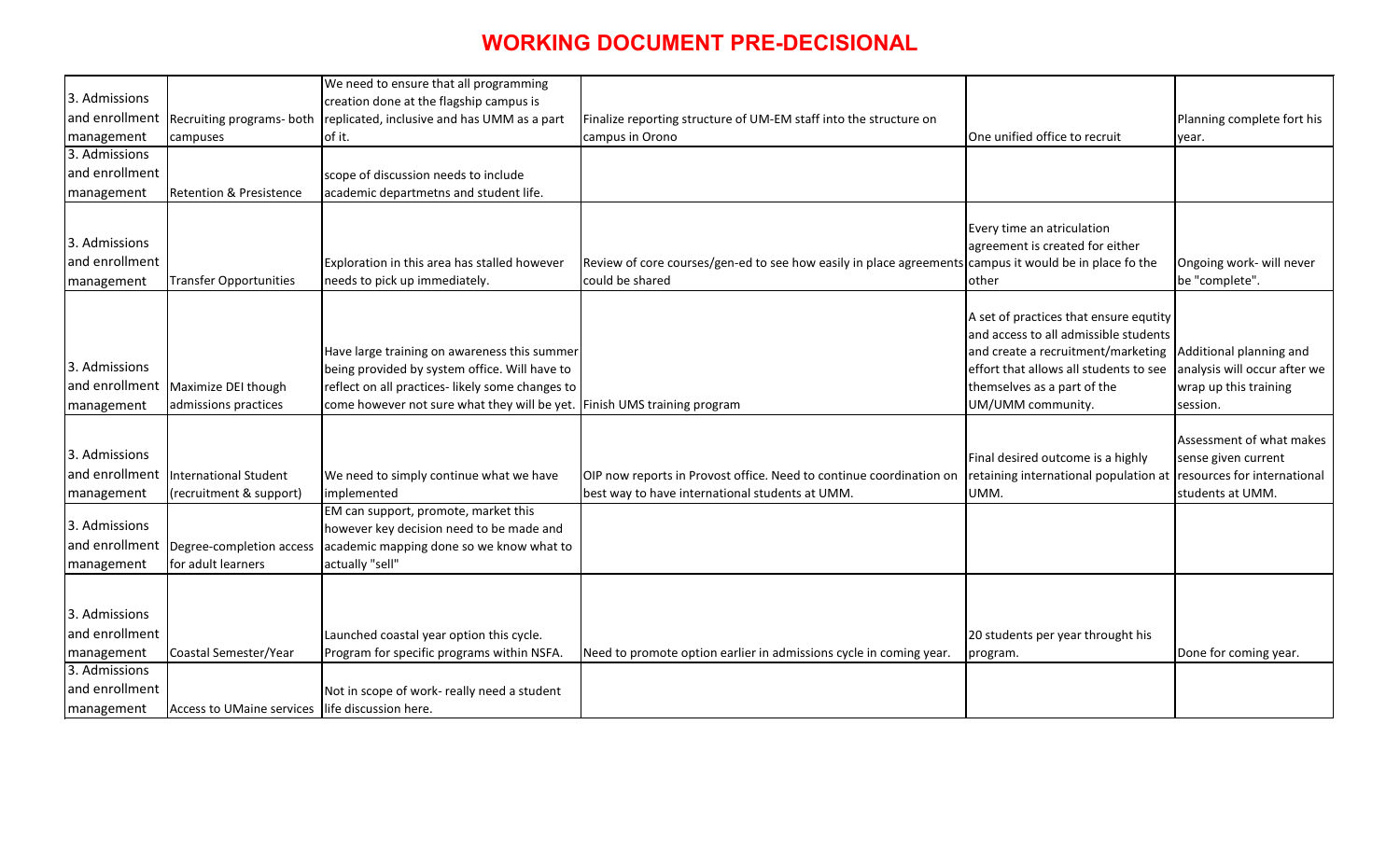| 3. Admissions        |                                           |                                                             |                                                               |                                       |                                |
|----------------------|-------------------------------------------|-------------------------------------------------------------|---------------------------------------------------------------|---------------------------------------|--------------------------------|
| and enrollment       |                                           | Focusing on generating true apps to UMM                     |                                                               |                                       |                                |
|                      |                                           | and using coastal year and EGR pathways                     |                                                               |                                       | Done for this year- we have    |
| management           |                                           | Referring of UM applicants rather than denial referring.    | Focus on exciting opportunity rather than remediation at UMM. | Strong enrollment                     | our plan for this cycle        |
| 3. Admissions        |                                           |                                                             |                                                               |                                       |                                |
|                      | and enrollment   Orientation for incoming |                                                             |                                                               |                                       |                                |
| management           | <b>UMM</b> students                       | <b>COMPLETE FOR THIS YEAR</b>                               | <b>COMPELTED</b>                                              | <b>COMPLETED</b>                      | <b>COMPLETED</b>               |
|                      |                                           | UMM EM to report directly into current UM                   |                                                               |                                       |                                |
| 3. Admissions        |                                           | team. Sr Associate Director will transition as              |                                                               |                                       |                                |
| and enrollment       | <b>EM Office/reporting</b>                | supervisor to ensure full integration and                   |                                                               |                                       |                                |
| management           | structure                                 | support.                                                    | <b>COMPLETED</b>                                              | <b>COMPLETED</b>                      | <b>COMPLETED</b>               |
|                      |                                           | We are UMM video, EAB app generation                        |                                                               |                                       |                                |
| 3. Admissions        |                                           | campaign are major developments this past                   |                                                               | UMM to have a full set of items that  |                                |
| and enrollment       | Marketing Regional                        | year. However need full set of items for the                | Sell UMM and promtoe as a true regional campus of Umaine-     | define what it is, its missions/goals |                                |
| management           | Campus                                    | coming admissions cycle.                                    | awareness raising must happen                                 | and elevate its image.                | Happening now                  |
|                      |                                           |                                                             |                                                               |                                       |                                |
|                      |                                           |                                                             |                                                               | What is the desired final state for   | <b>When should planning be</b> |
| <b>Working Group</b> | Item in scope of work                     | What has been done on this item?                            | <b>What still needs to be done?</b>                           | this item?                            | complete? (month, year)        |
| 4. UM/UMM            |                                           |                                                             |                                                               |                                       |                                |
| faculty and staff    |                                           |                                                             |                                                               |                                       |                                |
|                      |                                           |                                                             |                                                               |                                       |                                |
| interactions/        | Governance, Organization,                 |                                                             |                                                               |                                       |                                |
| opportunities        | & Structure                               |                                                             |                                                               |                                       |                                |
|                      |                                           |                                                             |                                                               |                                       |                                |
| 4. UM/UMM            |                                           |                                                             |                                                               | An internal structure at UMM that     |                                |
| faculty and staff    |                                           |                                                             |                                                               | has faculty support and that aligns   |                                |
| interactions/        |                                           |                                                             |                                                               | appropriately with UM academic        |                                |
| opportunities        |                                           | Campus-level governance   An org chart was approved by RCTF | Internal UMM structure finalized                              | affairs.                              | December 2021                  |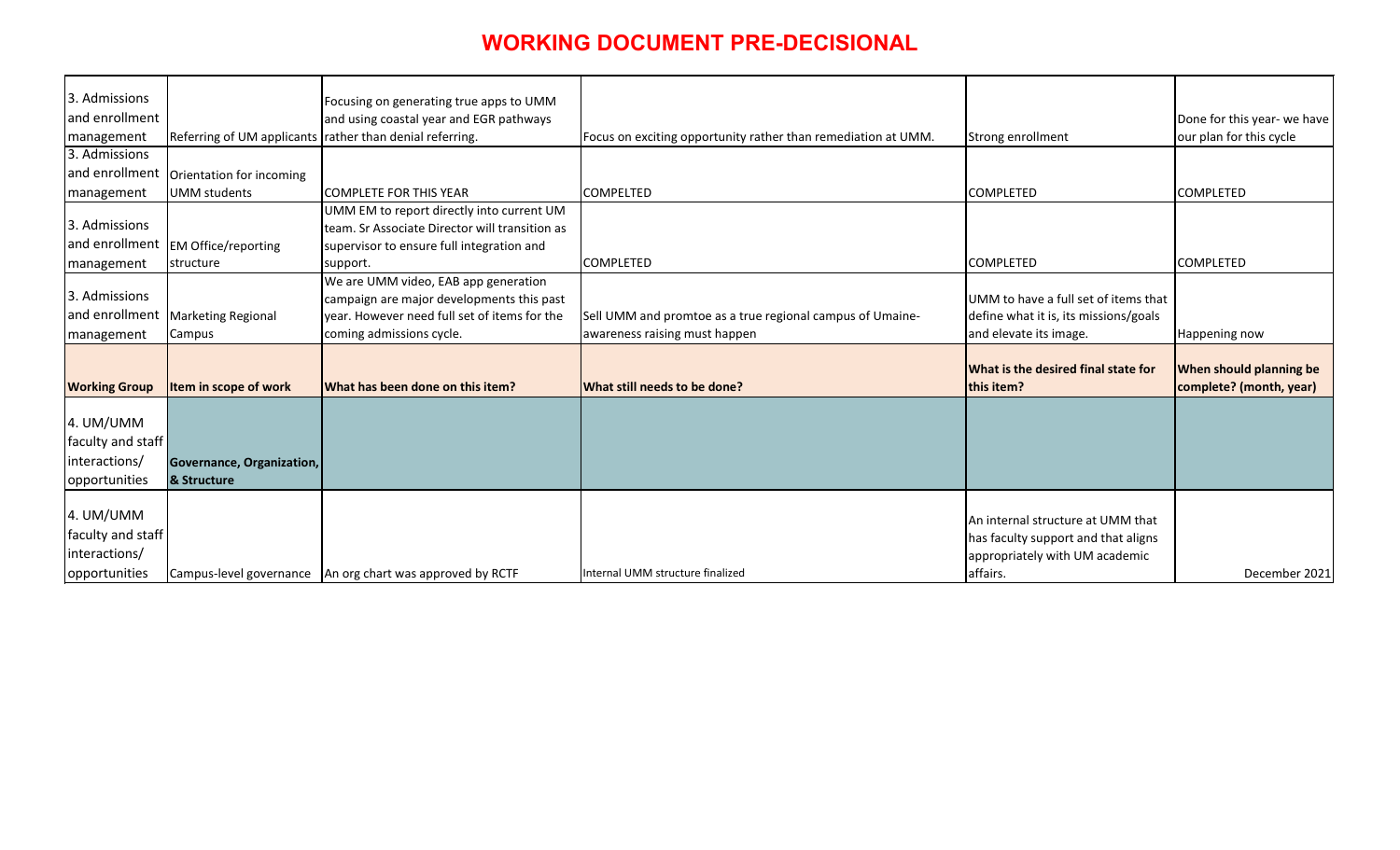|                   |                          |                                                |                                                                                                         | UM and UMM faculty will establish    |               |
|-------------------|--------------------------|------------------------------------------------|---------------------------------------------------------------------------------------------------------|--------------------------------------|---------------|
|                   |                          |                                                |                                                                                                         | schema for program and curriculum    |               |
|                   |                          |                                                |                                                                                                         | governance. At departmental level,   |               |
|                   |                          |                                                |                                                                                                         | UMM faculty retain control over      |               |
|                   |                          |                                                |                                                                                                         | curriculum and programming for       |               |
|                   |                          |                                                |                                                                                                         | UMM-unique courses and programs,     |               |
|                   |                          |                                                |                                                                                                         | and have equitable input into shared |               |
| 4. UM/UMM         |                          |                                                | Program governance will be a discussion point for faculty in relevant courses and programs. At unit and |                                      |               |
| faculty and staff |                          |                                                | programs on UM and UMM campuses throughout fall 2021. UMM                                               | UPCC level, UMM has equitable        |               |
| interactions/     | Curriculum & program     | Proposed schematic for curriculum              | faculty handbook must be updated and potentially become bylaws                                          | representation for curriculum        |               |
| opportunities     | governance               | governance.                                    | for Machias campus, which would outline governance structure.                                           | decisions.                           | January 2022  |
|                   |                          |                                                |                                                                                                         | While there may be some DEI          |               |
|                   |                          |                                                |                                                                                                         | actions/programs unique to a         |               |
|                   |                          |                                                | President's Cabinet needs to prioritize the recommended actions;                                        | campus, DEI plans, actions,          |               |
|                   |                          | UMM representation on President's DEI          | implementation plans need to be inclusive of UMM; need to replace                                       | programs, etc. will be inclusive of  |               |
| 4. UM/UMM         |                          | Council; 45 recommendations made;              | Marnie K. on council; consider how UMM campus may serve as part                                         | both campuses. All DEI programming   |               |
| faculty and staff |                          | Invitations extended to UM Diversity           | of the DEI initiative, specifically focusing on first-generation                                        | and training should be made          |               |
| interactions/     | Diversity, Equity &      | Leadership Institute; discussion about UMM     | students, students living in poverty, proximity to two Native                                           | available to both campuses to the    |               |
| opportunities     | Inclusion                | campus as a DEI initiative                     | American communities, and other unique factors.                                                         | extent possible.                     | December 2021 |
|                   |                          |                                                |                                                                                                         |                                      |               |
|                   |                          |                                                |                                                                                                         | Relevant program faculty engage in   |               |
|                   |                          |                                                |                                                                                                         | development of clear procedures      |               |
|                   |                          |                                                |                                                                                                         | that maintain governance             |               |
|                   |                          |                                                |                                                                                                         | boundaries while facilitating cross- |               |
|                   |                          |                                                |                                                                                                         | collaboration and providing voice    |               |
|                   |                          | Currently some UMM faculty communicate &       |                                                                                                         | and standing for faculty from UMM    |               |
|                   |                          | collaborate regularly with related programs at |                                                                                                         | to UM and UM to UMM in governing     |               |
| 4. UM/UMM         |                          | UM, but UMM faculty are not considered part    |                                                                                                         | shared courses/ curriculum. This     |               |
| faculty and staff | UMM faculty relationship | of those programs and have no voice with       | Delivery of a charge to faculty to explore issues of program                                            | may include arrangements allowing    |               |
| interactions/     | with UM similar UM       | regard to departmental/program decision-       | governance. Formalization of a mediating entity/office that can                                         | faculty from other units to serve on |               |
| opportunities     | academic programs        | making or procedures.                          | assist in the event that programs cannot come to a unified decision.                                    | peer committees.                     | January 2022  |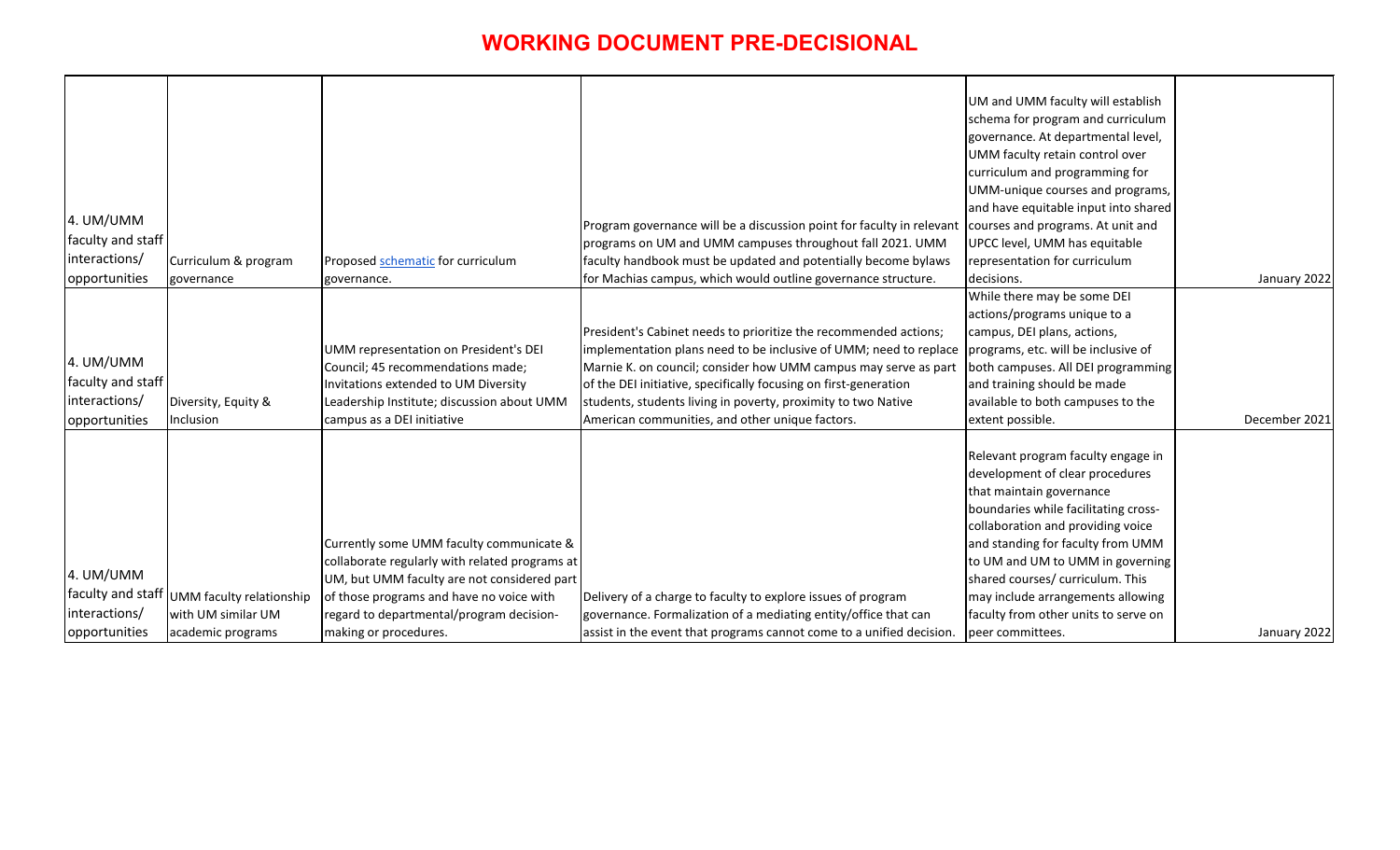| 4. UM/UMM<br>faculty and staff<br>interactions/<br><b>Graduate Faculty &amp;</b><br><b>Research Opportunities</b><br>opportunities                                                                                                                                                                                                                                                                                                                                                                                                                                                                                                                                                                                                                                                                                                                                                                                                                                                                                                                                                                                                                                              | January 2022  |
|---------------------------------------------------------------------------------------------------------------------------------------------------------------------------------------------------------------------------------------------------------------------------------------------------------------------------------------------------------------------------------------------------------------------------------------------------------------------------------------------------------------------------------------------------------------------------------------------------------------------------------------------------------------------------------------------------------------------------------------------------------------------------------------------------------------------------------------------------------------------------------------------------------------------------------------------------------------------------------------------------------------------------------------------------------------------------------------------------------------------------------------------------------------------------------|---------------|
|                                                                                                                                                                                                                                                                                                                                                                                                                                                                                                                                                                                                                                                                                                                                                                                                                                                                                                                                                                                                                                                                                                                                                                                 |               |
| UMM has been added to internal grant<br>competitions that have previously targeted<br>only UMaine faculty (Faculty Research Funds,<br>UMaine Medicine seed grants, and UMaine<br>Arctic Initiative seed grants). The Office of<br>Research Development has had initial<br>meetings with UMM division chairs to discuss<br>services (funding opportunity identification,<br>proposal writing support, training related to<br>grant writing, management of internal grants,<br>and facilitation of research collaborations).<br>Library databases, including Pivot (a key<br>funding database), are now available<br>UMM will be included on all new<br>4. UM/UMM<br>remotely to UMM faculty, staff, and students,<br>internal UMaine programs going<br>faculty and staff<br>and all training jointly sponsored by Fogler<br>forward. UMM will be aware of and<br>interactions/<br>Library and ORD is available and publicized to Continued, regular conversations between ORD and UMM faculty<br>participate in Fogler Library/ORD<br>Funding opportunities for<br>UMM faculty research<br>UM and UMM.<br>and administrators<br>collaborative grants trainings.<br>opportunities | August 2021   |
| 4. UM/UMM<br>Qualified UMM faculty have full                                                                                                                                                                                                                                                                                                                                                                                                                                                                                                                                                                                                                                                                                                                                                                                                                                                                                                                                                                                                                                                                                                                                    |               |
| faculty and staff<br>Several UMM faculty currently appointed<br>graduate faculty status, and as such,                                                                                                                                                                                                                                                                                                                                                                                                                                                                                                                                                                                                                                                                                                                                                                                                                                                                                                                                                                                                                                                                           |               |
| interactions/<br>with status as cooperating or external<br>Establish a path for qualified and willing UMM faculty to have full<br>may teach graduate courses and<br>Graduate teaching status<br>advise graduate students.<br>for qualified UMM faculty<br>graduate faculty.<br>graduate faculty status.<br>opportunities                                                                                                                                                                                                                                                                                                                                                                                                                                                                                                                                                                                                                                                                                                                                                                                                                                                        | December 2021 |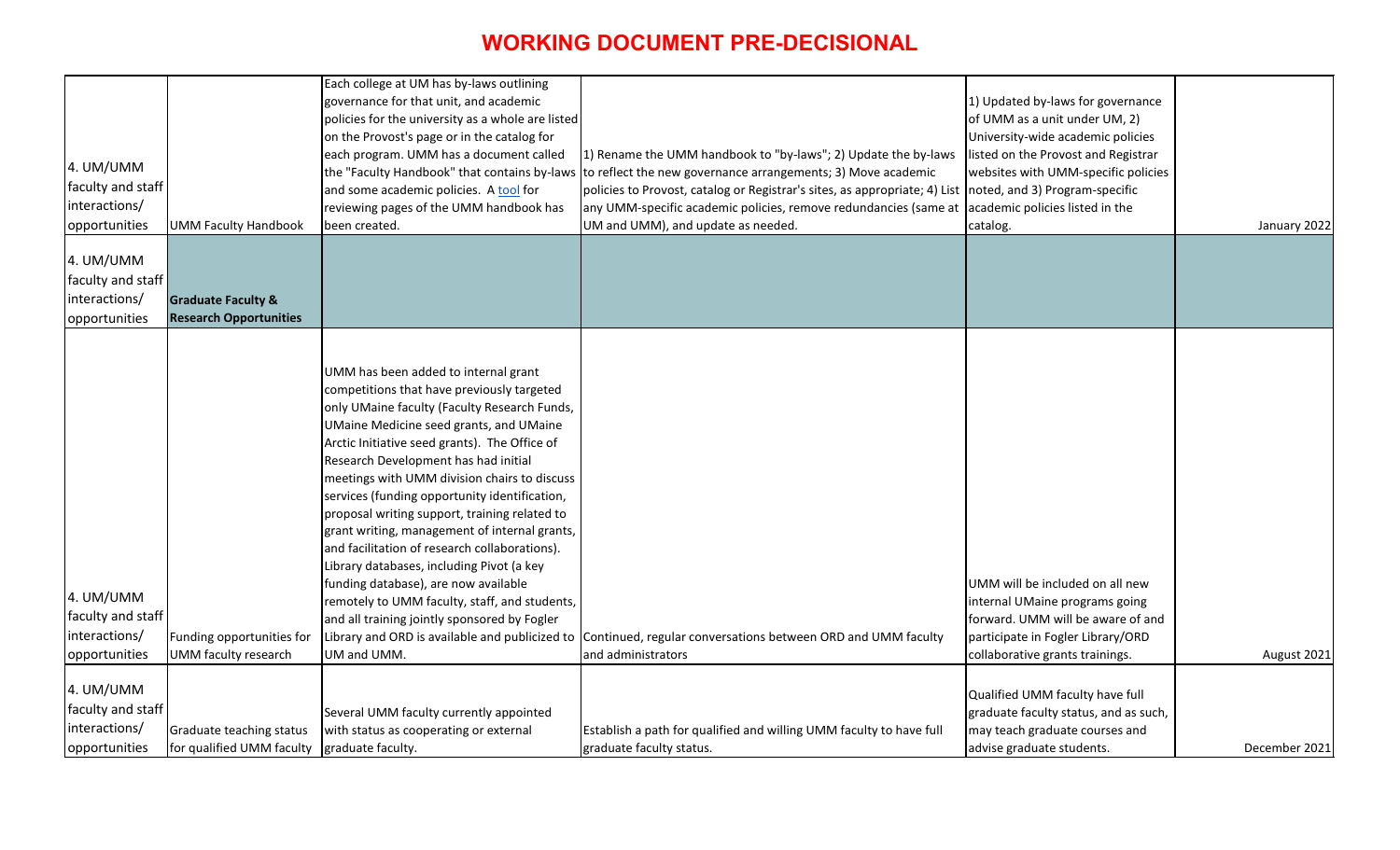|                   | Establishment of graduate                                      |                                                |                                               |                                   |              |
|-------------------|----------------------------------------------------------------|------------------------------------------------|-----------------------------------------------|-----------------------------------|--------------|
|                   | teaching exchange - graduate                                   |                                                |                                               |                                   |              |
|                   | students who will work as                                      |                                                |                                               |                                   |              |
|                   | grad assistant or teaching                                     |                                                |                                               |                                   |              |
|                   | assistant to UMM faculty will                                  |                                                |                                               |                                   |              |
|                   | ensure consistency insofar as                                  |                                                |                                               |                                   |              |
|                   | buyout of UMM faculty time                                     |                                                |                                               |                                   |              |
|                   | and support for research,                                      |                                                |                                               |                                   |              |
|                   | UMM faculty will provide                                       |                                                |                                               |                                   |              |
|                   | workforce development and                                      |                                                |                                               |                                   |              |
|                   | support for graduate students                                  | UMM AVPAA and division chairs have             |                                               |                                   |              |
|                   | who would like to learn how                                    | engaged in some discussion and planning for    |                                               |                                   |              |
| 4. UM/UMM         | to teach at the postsecondary                                  | identification and hire of graduate assistants |                                               |                                   |              |
| faculty and staff | level/enhance teaching skills<br>in this realm. Also, consider | and teaching assistants. To date, two gradate  |                                               |                                   |              |
| interactions/     | postdoc hiring strategies that                                 | teaching assistants have been hired to         |                                               |                                   |              |
| opportunities     | could support this effort.                                     | support UMM courses.                           | Continued discussion and finalization of plan |                                   | January 2022 |
|                   | Establishment of                                               |                                                |                                               |                                   |              |
|                   | dedicated office space on                                      |                                                |                                               |                                   |              |
| 4. UM/UMM         | UMM campus for the                                             |                                                |                                               |                                   |              |
|                   | faculty and staff office of Research                           |                                                |                                               | Dedicated office space on UMM     |              |
| interactions/     | Development (this may be                                       |                                                |                                               | campus for the Office of Research |              |
|                   | shared office space).                                          |                                                | Submit request                                | Development.                      | August 2021  |
| opportunities     |                                                                |                                                |                                               |                                   |              |
| 4. UM/UMM         |                                                                |                                                |                                               |                                   |              |
| faculty and staff |                                                                |                                                |                                               |                                   |              |
| interactions/     | <b>Faculty &amp; Staff</b>                                     |                                                |                                               |                                   |              |
| opportunities     | <b>Development</b>                                             |                                                |                                               |                                   |              |
|                   |                                                                |                                                |                                               |                                   |              |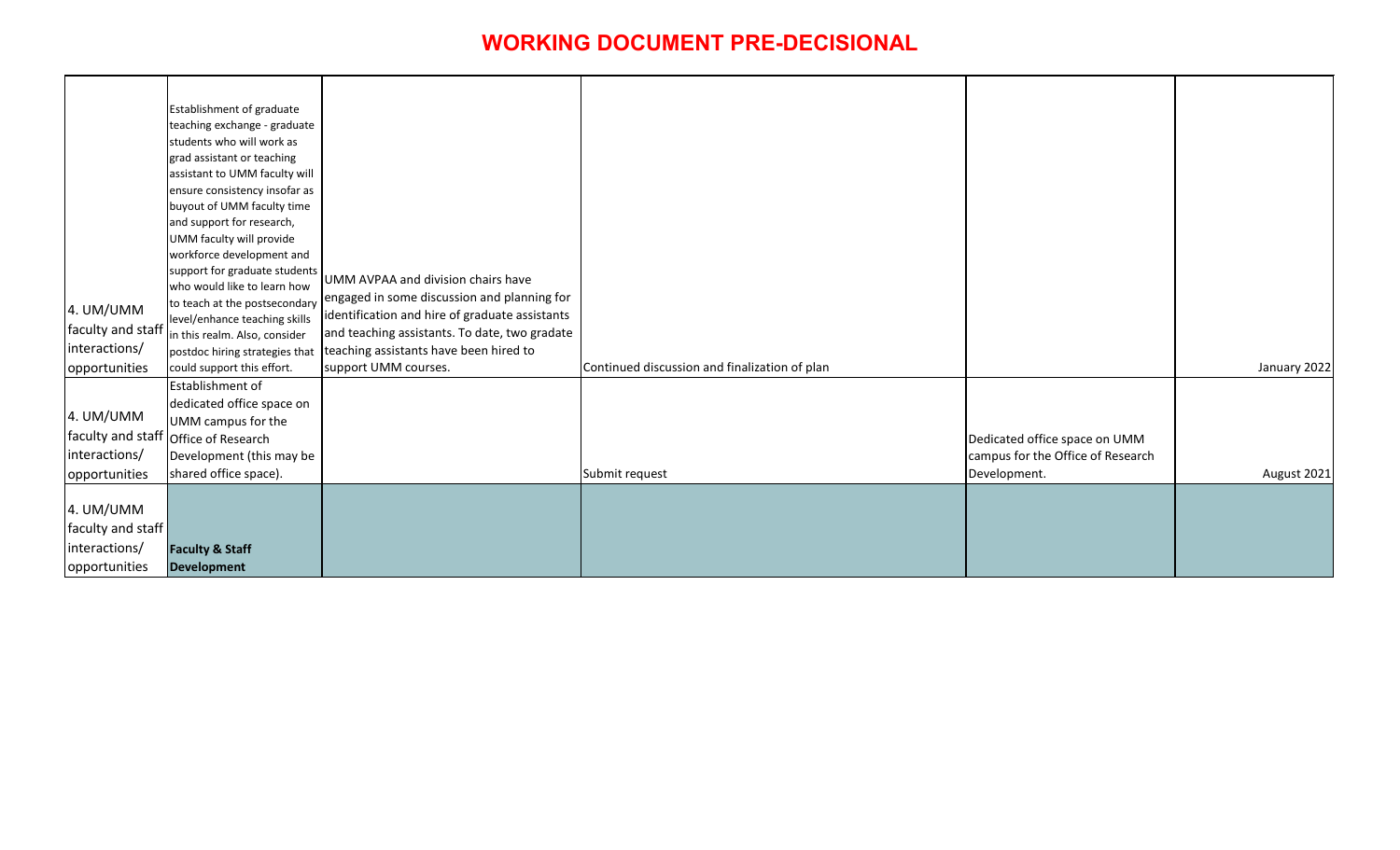| 4. UM/UMM<br>faculty and staff<br>interactions/<br>opportunities | to professional<br>development & activities<br>at UM and vice versa                                                        | UMM faculty & staff access UMM staff and faculty have been invited to<br>leadership development opportunities over<br>professional development events. | Inventory of regular, repeating development opportunities as well as  disseminated across campuses and<br>future planned opportunities. Engage sponsoring department/units<br>recent years, as well as CITL and Fogler Library to incorporate ability for cross-campus participation/utilization.<br>Identify/address funding support necessary (e.g. travel) | UMM staff/faculty included in<br>professional development<br>programming Opportunities at UM.<br>Arrangements made for remote<br>participation when feasible. Travel<br>budget funding available at campus<br>level for transit between campuses<br>for such purposes. Notices<br>campus calendars integrated<br>appropropriately to facilitate<br>awareness. | December 2021 |
|------------------------------------------------------------------|----------------------------------------------------------------------------------------------------------------------------|--------------------------------------------------------------------------------------------------------------------------------------------------------|---------------------------------------------------------------------------------------------------------------------------------------------------------------------------------------------------------------------------------------------------------------------------------------------------------------------------------------------------------------|---------------------------------------------------------------------------------------------------------------------------------------------------------------------------------------------------------------------------------------------------------------------------------------------------------------------------------------------------------------|---------------|
| 4. UM/UMM<br>faculty and staff<br>interactions/<br>opportunities | Orientation & onboarding                                                                                                   | Preparations are underway to incorporate<br>UMM faculty into UM faculty orientation;<br>MaineStreet onboarding tool ready for<br>launched at UM        | Develop a UMM version of the onboarding guide for use in the<br>MaineStreet onboarding tool for use by all new hires.                                                                                                                                                                                                                                         | Full-time and PATFA faculty<br>participate in joint faculty<br>orientation programming;<br>MaineStreet based onboarding tool<br>rolled out to both campuses                                                                                                                                                                                                   | December 2021 |
| 4. UM/UMM<br>faculty and staff<br>interactions/<br>opportunities | Supervisor & Leadership<br>Development                                                                                     | UMM staff/faculty have been invited to<br>participate in the Supervisor Development<br>Program in the past                                             | Need to work with Megan Clough to confirm next offering of the<br>Supervisor Development Institute (SDI) and understand what<br>leadership development may be available and/or in the pipeline                                                                                                                                                                | Programs are available to<br>staff/faculty from both campuses                                                                                                                                                                                                                                                                                                 | October 2021  |
| 4. UM/UMM<br>faculty and staff<br>interactions/<br>opportunities | <b>Classified Employee</b><br><b>Advisory Committee &amp;</b><br><b>Professional Employee</b><br><b>Advisory Committee</b> | Initial discussions only                                                                                                                               | Need to engage CEAC and PEAC regarding prospective expansion of<br>their charter                                                                                                                                                                                                                                                                              | ncorporates both UMM and UM<br>representation                                                                                                                                                                                                                                                                                                                 | December 2021 |
| 4. UM/UMM<br>faculty and staff<br>interactions/<br>opportunities | <b>Human Resources</b>                                                                                                     |                                                                                                                                                        |                                                                                                                                                                                                                                                                                                                                                               |                                                                                                                                                                                                                                                                                                                                                               |               |
| 4. UM/UMM<br>faculty and staff<br>interactions/<br>opportunities | Pay equity                                                                                                                 | Item has been on hold pending decisions<br>regarding organization, department<br>alignments and potential impacts on<br>individual assignments         | Once organization/department alignments are finalized and roles<br>solidified, detailed equity analysis can commence                                                                                                                                                                                                                                          | Staff and faculty equitably<br>compensated internally and<br>externally for their respective roles<br>and circumstances                                                                                                                                                                                                                                       | June 2022     |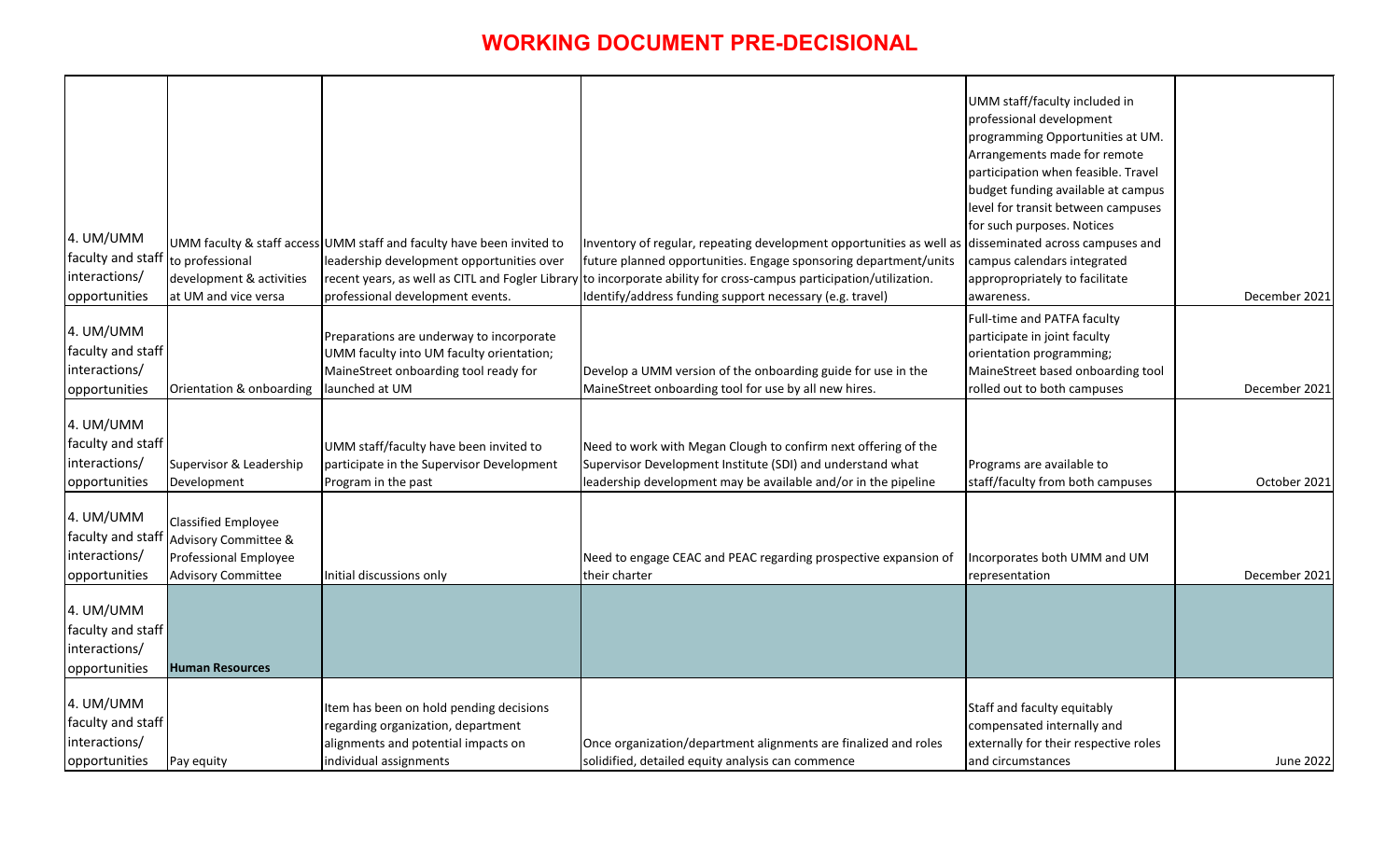| 4. UM/UMM         |                                                |                                               |                                                                                                       |                                                                        |               |
|-------------------|------------------------------------------------|-----------------------------------------------|-------------------------------------------------------------------------------------------------------|------------------------------------------------------------------------|---------------|
| faculty and staff |                                                |                                               |                                                                                                       | Approach to PATFA seniority/service<br>list is defined by the needs of |               |
| interactions/     |                                                |                                               | Need to confirm that separate services lists remain the best mode of                                  | campuses and optimatization of                                         |               |
| opportunities     | <b>PATFA seniority list</b>                    | Intial review of contractual considerations   | operation in near term                                                                                | resources                                                              | December 2021 |
|                   |                                                |                                               |                                                                                                       |                                                                        |               |
|                   |                                                | Conducted initial review of various contracts |                                                                                                       |                                                                        |               |
|                   |                                                | and articles relative to redundancy. Initial  |                                                                                                       | Clarity for faculty, staff and                                         |               |
|                   |                                                | assessment is that under current contracts,   |                                                                                                       | administration as to how the                                           |               |
|                   |                                                | the campus designation would remain the       |                                                                                                       | regional campus construct and                                          |               |
| 4. UM/UMM         |                                                | determining factor and in most cases,         |                                                                                                       | organizational reporting lines impact                                  |               |
| faculty and staff |                                                | employee rights would be based on their       | Need to further reconicle contract reference to separation of                                         | (or don't impact) contractual                                          |               |
| interactions/     |                                                | campus moreso than their reporting            | campuses for redundancy purposes and monitor any outcomes from                                        | considerations in cases of                                             |               |
| opportunities     | Staff redundancy                               | structure.                                    | current contract negotiations.                                                                        | redundancy.                                                            | March 2022    |
|                   |                                                |                                               |                                                                                                       |                                                                        |               |
| 4. UM/UMM         |                                                |                                               |                                                                                                       | Faculty at UM and UMM are                                              |               |
| faculty and staff |                                                | Faculty at UM and UMM are frequently          |                                                                                                       | frequently invited to serve on search                                  |               |
| interactions/     |                                                | invited to serve on search committees on one  |                                                                                                       | committees on one another's                                            |               |
| opportunities     | Faculty - Search Committee another's campuses. |                                               | Affirm that there are no contractual constraints.                                                     | campuses.                                                              | November 2021 |
|                   |                                                |                                               |                                                                                                       |                                                                        |               |
|                   |                                                | Currently faculty do not serve on peer        |                                                                                                       | Faculty are able to participate across                                 |               |
|                   |                                                | committees across campuses. AFUM has not      |                                                                                                       | campuses in peer committees. This                                      |               |
| 4. UM/UMM         |                                                | been in agreement with faculty from other     |                                                                                                       | can be particularly beneficial where                                   |               |
| faculty and staff |                                                | campuses participating unless it is a joint   |                                                                                                       | there is not critical mass in a                                        |               |
| interactions/     |                                                | appointment or cooperating department as      | Current negotiations may influence the ability for cross-campus peer diiscipline on one campus or the |                                                                        |               |
| opportunities     | Faculty - Peer Committee                       | defined in the contract.                      | committee participation. Need to allow negotiations to complete.                                      | other.                                                                 | December 2021 |
|                   |                                                |                                               |                                                                                                       | Generally evaluation criteria for                                      |               |
|                   |                                                |                                               |                                                                                                       | existing faculty will not change                                       |               |
|                   |                                                |                                               |                                                                                                       | substantially without support of the                                   |               |
|                   |                                                |                                               |                                                                                                       | individual faculty member (e.g.                                        |               |
|                   |                                                |                                               |                                                                                                       | adding a signficant research                                           |               |
|                   |                                                | Specific evaluation criteria is determined by |                                                                                                       | expectation of UMM faculty). Any                                       |               |
| 4. UM/UMM         |                                                | program, though the primary evaluation        |                                                                                                       | potential combined UM/UMM                                              |               |
|                   |                                                | criteria at UMM differs from UM in that UMM   |                                                                                                       | department or program may have                                         |               |
| faculty and staff |                                                | focuses on teaching as the primary criteria,  | Evaluation criteria will need to be reviewed at a department level                                    | "grandfathered" criteria. Newly                                        |               |
| interactions/     | Faculty - Evaluation                           | with service and scholarship (Boyer model).   | and work done with/by faculty to adjust if/as appropriate. This work                                  | hired faculty may be subject to                                        |               |
| opportunities     | Criteria                                       | Research is not a requirement.                | needs to follow the work on program alignment and governance.                                         | redefined criteria.                                                    | May 2022      |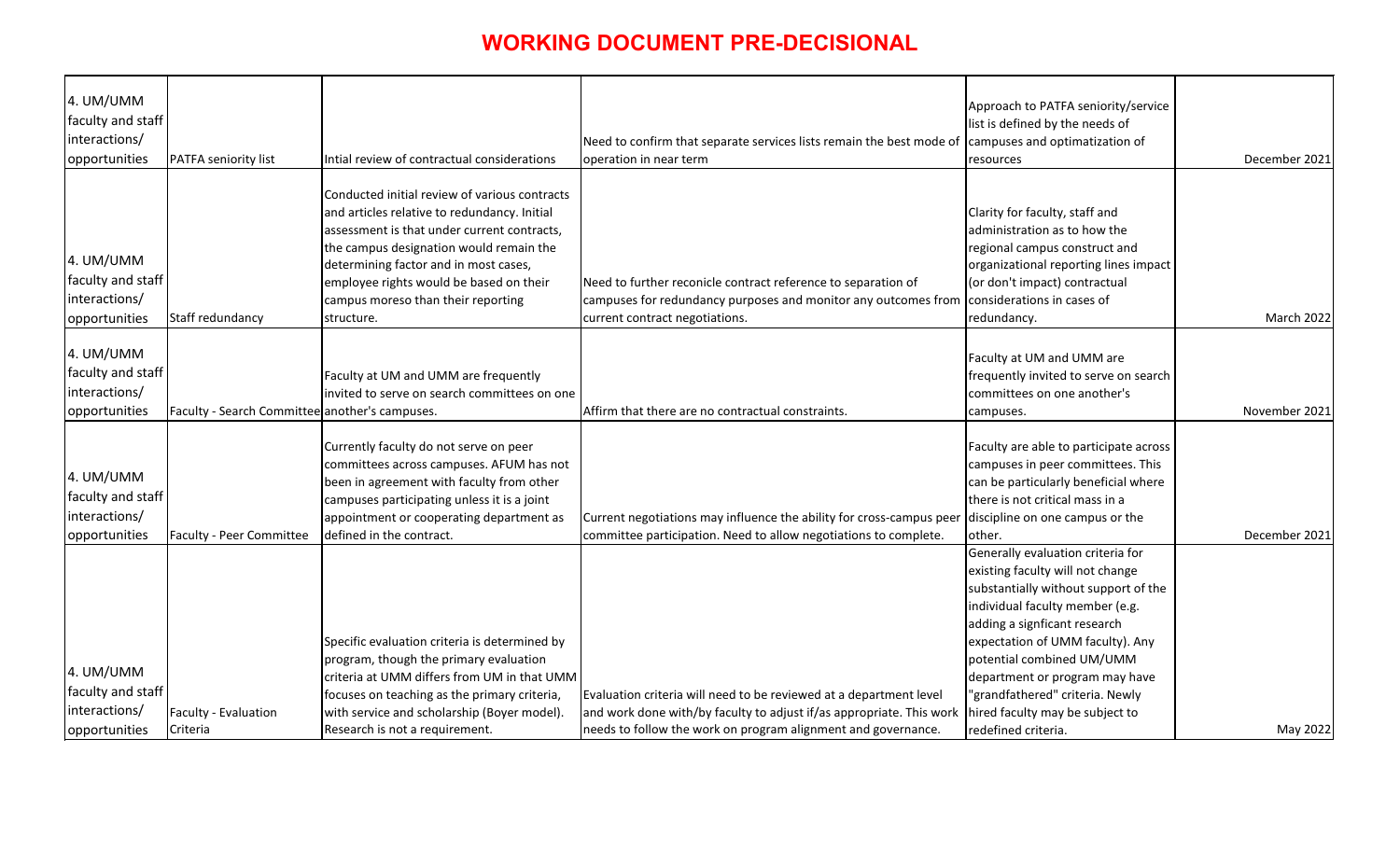| What is the desired final state for<br>this item? | When should planning be<br>complete? (month, year) |
|---------------------------------------------------|----------------------------------------------------|
|                                                   |                                                    |
|                                                   |                                                    |
|                                                   |                                                    |
|                                                   |                                                    |
|                                                   |                                                    |
|                                                   |                                                    |
| communication lead at UMM,                        |                                                    |
| collaborating with UMaine                         |                                                    |
| communication lead                                | June 2021                                          |
| best presentation of UMM website                  |                                                    |
| in context of partnership and to                  |                                                    |
| meet needs for both university                    |                                                    |
| communities and prospective                       |                                                    |
| students                                          | June-July 2021                                     |
|                                                   |                                                    |
|                                                   |                                                    |
|                                                   |                                                    |
|                                                   |                                                    |
|                                                   |                                                    |
|                                                   |                                                    |
| cross-marketing collaboration, with               |                                                    |
| clearly outlined expectations                     |                                                    |
| (including, where applicable:                     |                                                    |
| amount of budget, staff                           |                                                    |
| responsibilities and time allocated to            |                                                    |
| Machias materials) for:                           |                                                    |
| undergraduate admissions;                         |                                                    |
| UMM/UMaine online;                                |                                                    |
| UMM/UMaine Early College; public                  |                                                    |
| relations marketing                               | June-July 2021                                     |

| <b>Working Group</b> | Item in scope of work     | What has been done on this item?                                                 | What still needs to be done?                                                 | What is the desired final state for<br>this item? |
|----------------------|---------------------------|----------------------------------------------------------------------------------|------------------------------------------------------------------------------|---------------------------------------------------|
|                      |                           |                                                                                  |                                                                              |                                                   |
|                      |                           |                                                                                  |                                                                              |                                                   |
|                      |                           |                                                                                  |                                                                              |                                                   |
|                      |                           |                                                                                  |                                                                              |                                                   |
|                      | Communication             |                                                                                  |                                                                              | communication lead at UMM,                        |
| 5. Stakeholder       | infrastructure: Assistant |                                                                                  |                                                                              | collaborating with UMaine                         |
| relations            | Director position         | position pending approval to advertise and fill approval needed to fill position |                                                                              | communication lead                                |
|                      |                           |                                                                                  |                                                                              | best presentation of UMM website                  |
|                      |                           | currently cobranded and part of UMaine                                           |                                                                              | in context of partnership and to                  |
|                      | Communication             | website with unique url; links to UMM                                            |                                                                              | meet needs for both university                    |
| 5. Stakeholder       | infrastructure: UMM       | departments have been added to primary                                           |                                                                              | communities and prospective                       |
| relations            | website                   | nagivation menus on the UMaine website                                           | examine url and cobrand to determine if best practice going forward students |                                                   |
|                      |                           |                                                                                  |                                                                              |                                                   |
|                      |                           |                                                                                  |                                                                              |                                                   |
|                      |                           |                                                                                  |                                                                              |                                                   |
|                      |                           |                                                                                  |                                                                              |                                                   |
|                      |                           |                                                                                  |                                                                              |                                                   |
|                      |                           |                                                                                  |                                                                              |                                                   |
|                      |                           |                                                                                  |                                                                              | cross-marketing collaboration, with               |
|                      |                           | collaboration and UMaine support of                                              |                                                                              | clearly outlined expectations                     |
|                      |                           | marketing materials: UMaine Marketing and                                        |                                                                              | (including, where applicable:                     |
|                      |                           | Communications has provided website                                              |                                                                              | amount of budget, staff                           |
|                      |                           | maintenance, graphic design, and                                                 |                                                                              | responsibilities and time allocated to            |
|                      |                           | photography/videography services;                                                |                                                                              | Machias materials) for:                           |
|                      |                           | <b>UMaine/UMM Early College departments</b>                                      |                                                                              | undergraduate admissions;                         |
|                      |                           | meet regularly to discuss cross-marketing                                        |                                                                              | UMM/UMaine online;                                |
| 5. Stakeholder       | Communication             | opportunities; enrollment management has                                         | coordination of materials production, both UMaine and                        | UMM/UMaine Early College; public                  |
| relations            | infrastructure: marketing | made significant headway in integration                                          | UMM/System contract                                                          | relations marketing                               |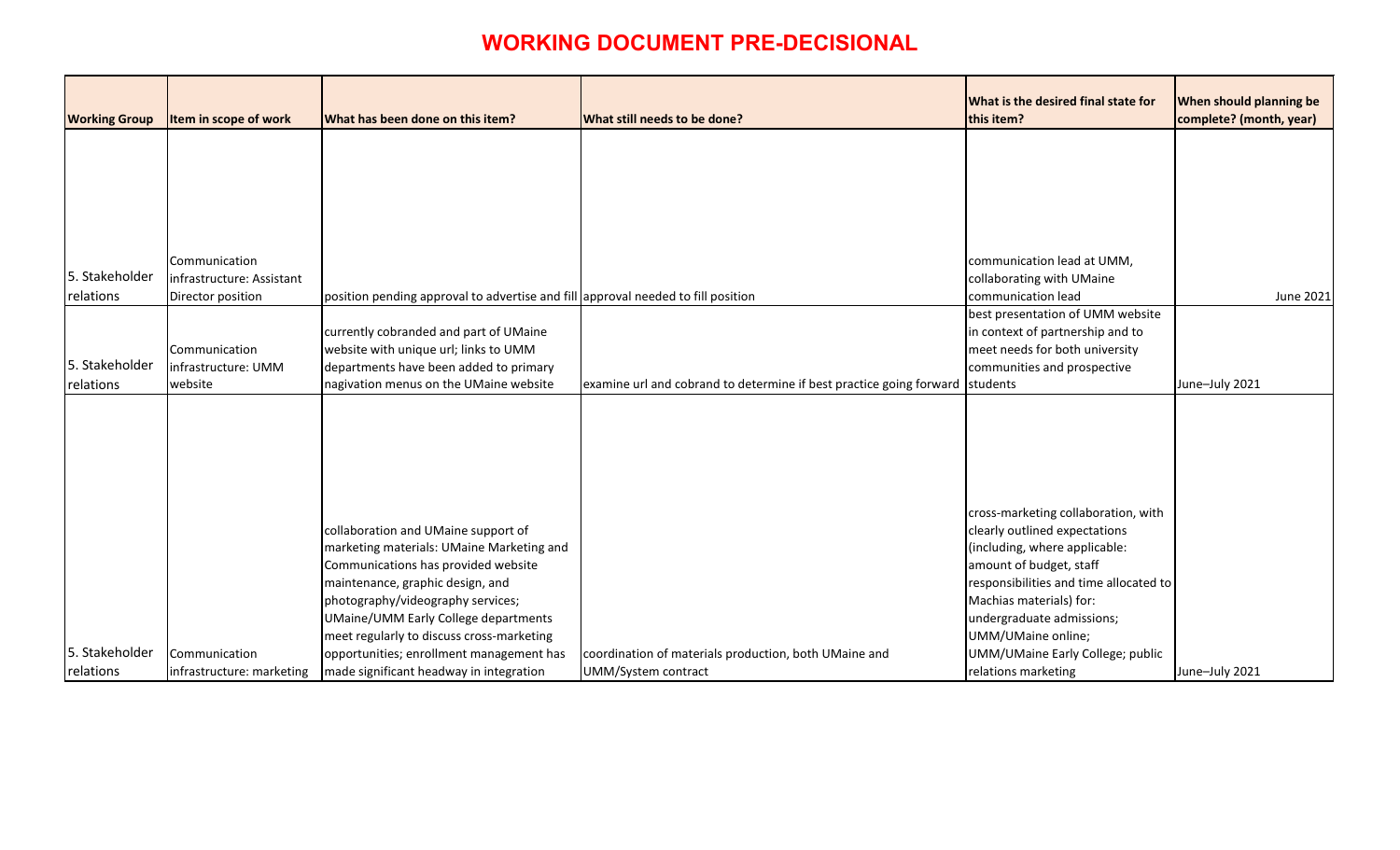|                |                              |                                                  |                                                                     | clear wording on definition of the    |                  |
|----------------|------------------------------|--------------------------------------------------|---------------------------------------------------------------------|---------------------------------------|------------------|
|                | Strategic communication      | vision and mission statements have not been      |                                                                     | regional campus/relationship          |                  |
| 5. Stakeholder | plan: mission and vision     | officially updated since partnership formed      |                                                                     | between two universities and what     |                  |
| relations      | statements                   | (last BoT approval in 2012)                      | revisit and update mission and vision statements                    | <b>UMM</b> stands for                 | June-August 2021 |
|                |                              |                                                  |                                                                     | Finalize materials in rebrand         |                  |
|                |                              |                                                  |                                                                     | proposal and integrate into style     |                  |
|                |                              |                                                  |                                                                     | guide for use by both university      |                  |
|                |                              |                                                  |                                                                     | communities. Develop budget and       |                  |
|                | Strategic communication      |                                                  | build out of style guide, including mission statement, boilerplate, | roll-out plan for rebrand, including  |                  |
| 5. Stakeholder | plan: UMM brand style        |                                                  | editorial style guide (UMaine Machias/UMM, etc.); black bears or    | plans for license and sale of branded |                  |
| relations      | guide                        | style guide drafted over past 1.5 years          | clippers; blue or green scheme                                      | merchandise                           | May-July 2021    |
|                |                              |                                                  |                                                                     |                                       |                  |
|                |                              | initial coordination list of community logistics |                                                                     |                                       |                  |
|                |                              | materials - branded parking passes; library      |                                                                     |                                       |                  |
| 5. Stakeholder | Strategic communication      | cards, MaineCards for both campuses,             | decisions on what's possible and contact with respective offices    | clear logistics that link the two     |                  |
| relations      | plan: logistics and practice | inclusion of UMM in awards/programs              | overseeing programs that issue                                      | universities                          | May-July 2021    |
|                |                              |                                                  |                                                                     |                                       |                  |
|                |                              |                                                  |                                                                     |                                       |                  |
|                |                              |                                                  |                                                                     |                                       |                  |
|                |                              |                                                  |                                                                     |                                       |                  |
|                |                              |                                                  |                                                                     |                                       |                  |
|                |                              | the objective of coordinated DEI                 |                                                                     |                                       |                  |
|                |                              | communications has been included among           |                                                                     | a system to coordinate scaled         |                  |
| 5. Stakeholder | Strategic communication      | the recommendtions in the Report of the          | set up a communications flowchart to circulate DEI programs and     | immersion and communication of        |                  |
| relations      | plan: DEI programming        | Council of Diversity, Equity, and Inclusion      | opportunities from one campus to the other                          | <b>DEI</b> programming                | May-July 2021    |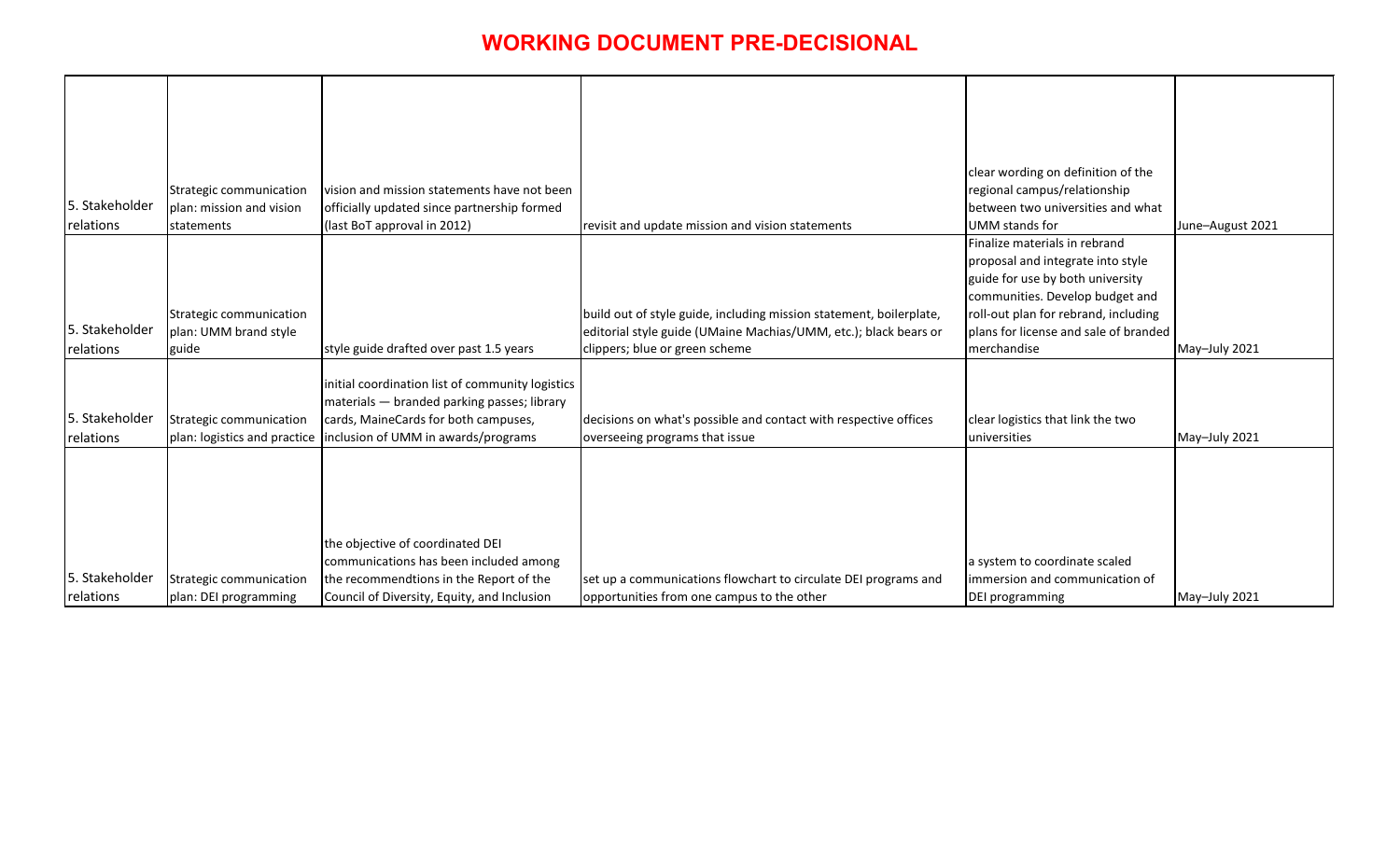| communication; extent of the Head of<br>Campus' role as a figurehead/liasion for<br>the student body and community is<br>clearly defined and approved by<br>leadership. The working group<br>recommends that the HoC maintain this<br>role to some degree; possibilities for |  |  |                                          |                            |
|------------------------------------------------------------------------------------------------------------------------------------------------------------------------------------------------------------------------------------------------------------------------------|--|--|------------------------------------------|----------------------------|
|                                                                                                                                                                                                                                                                              |  |  |                                          |                            |
|                                                                                                                                                                                                                                                                              |  |  |                                          |                            |
|                                                                                                                                                                                                                                                                              |  |  |                                          |                            |
|                                                                                                                                                                                                                                                                              |  |  |                                          |                            |
|                                                                                                                                                                                                                                                                              |  |  |                                          |                            |
|                                                                                                                                                                                                                                                                              |  |  |                                          |                            |
|                                                                                                                                                                                                                                                                              |  |  |                                          |                            |
|                                                                                                                                                                                                                                                                              |  |  | implentation include a regular, Machias- |                            |
| specific communication co-signed by the                                                                                                                                                                                                                                      |  |  |                                          |                            |
| President and HoC, such as: email                                                                                                                                                                                                                                            |  |  |                                          |                            |
| newsletter; mailing; quarterly/biannual<br>Strategic communication                                                                                                                                                                                                           |  |  |                                          | hopefully, discussions of  |
| print publication; column in local<br>plan: role of                                                                                                                                                                                                                          |  |  |                                          | communication strategy     |
| newspaper; video address; annual<br>5. Stakeholder<br>communication by<br>discussion of best communication from two<br>discussion of best regular Orono- and Machias-based leadership                                                                                        |  |  |                                          | happen this summer in      |
| invocation by the President to identity a<br>president and HoC<br>call for action involving a specific DEI<br>communication                                                                                                                                                  |  |  |                                          |                            |
| relations<br>leaders                                                                                                                                                                                                                                                         |  |  |                                          | preparation for the fall   |
|                                                                                                                                                                                                                                                                              |  |  |                                          |                            |
|                                                                                                                                                                                                                                                                              |  |  |                                          |                            |
|                                                                                                                                                                                                                                                                              |  |  |                                          |                            |
|                                                                                                                                                                                                                                                                              |  |  |                                          |                            |
|                                                                                                                                                                                                                                                                              |  |  |                                          |                            |
|                                                                                                                                                                                                                                                                              |  |  |                                          |                            |
|                                                                                                                                                                                                                                                                              |  |  |                                          |                            |
| Bylaws reviewed and amended in 2018.                                                                                                                                                                                                                                         |  |  |                                          | Meeting productivity and   |
| Current Board reviewed and supports the II                                                                                                                                                                                                                                   |  |  |                                          | professional development   |
| Purpose (see BOV bylaws rev 09-04-18).                                                                                                                                                                                                                                       |  |  |                                          | planning complete fall 21. |
| UMM BOV role in<br>Strong support for maintaining a BOV for                                                                                                                                                                                                                  |  |  |                                          |                            |
| each campus. BOV has been actively working<br>Planning and implementation of UMaine Foundation and UMaine                                                                                                                                                                    |  |  |                                          | Development capacity:      |
| with Jeff Mills and UMaine Foundation on<br>Alumni Association support for UMM development capacity and role<br>Planning complete ??                                                                                                                                         |  |  |                                          |                            |
| of BOV in in planning, implementation and fundraising. Modify<br>developing developement capacity at UMM.                                                                                                                                                                    |  |  |                                          | (dependent on planning     |
| BOV has been actively engaged in the Primary exsisting MOU between UMaine and the Foundation and Alumni<br><b>UMM Board of Visitors:</b>                                                                                                                                     |  |  |                                          | and implementation of      |
| Partnership Process since its inception. BOV<br>Asso to incorporate UMM needs and capacity, or daft stand alone<br>That the BOV has the understanding relationship and staffing<br>role (See 16 Expanding                                                                    |  |  |                                          |                            |
| members were interviewed by Kimberly<br>MOUs. Identify ways to make meetings more productive and build<br>and capacity to support and<br>between UMaine<br>stakeholder base:                                                                                                 |  |  |                                          |                            |
| 5. Stakeholder<br>Jenkins on UMM's role and identity as a<br>BOV capacity (meeting frequency and duration, professional<br>Foundation and UMM,<br>promote the regional campus in<br>philanthropy and alumni                                                                  |  |  |                                          |                            |
| regional campus of the University of Maine.<br>relations<br>cultivation strategy)<br>development)<br>Machias.<br>MOU.                                                                                                                                                        |  |  |                                          |                            |
| Need has been identified for greater<br>That the two campus BOV's have                                                                                                                                                                                                       |  |  |                                          |                            |
| interaction/ collaboration between the two<br>regular and productive interactions                                                                                                                                                                                            |  |  |                                          |                            |
| and they work collaboratively to<br><b>UMM Board of Visitors:</b><br>campus BOV's. Pre pandemic planning for a<br>Two campus BOV                                                                                                                                             |  |  |                                          |                            |
| 5. Stakeholder<br>Relationship with UMaine<br>UMaine/ UMM BOV retreat was begun and<br>support and promote the two<br>Planning and implementation on Umaine and UMM BOV                                                                                                      |  |  |                                          | collaboration: Planning    |
| then put on hold.<br>complete by fall 21.<br><b>BOV</b><br>collaboration.<br>relations<br>campuses.                                                                                                                                                                          |  |  |                                          |                            |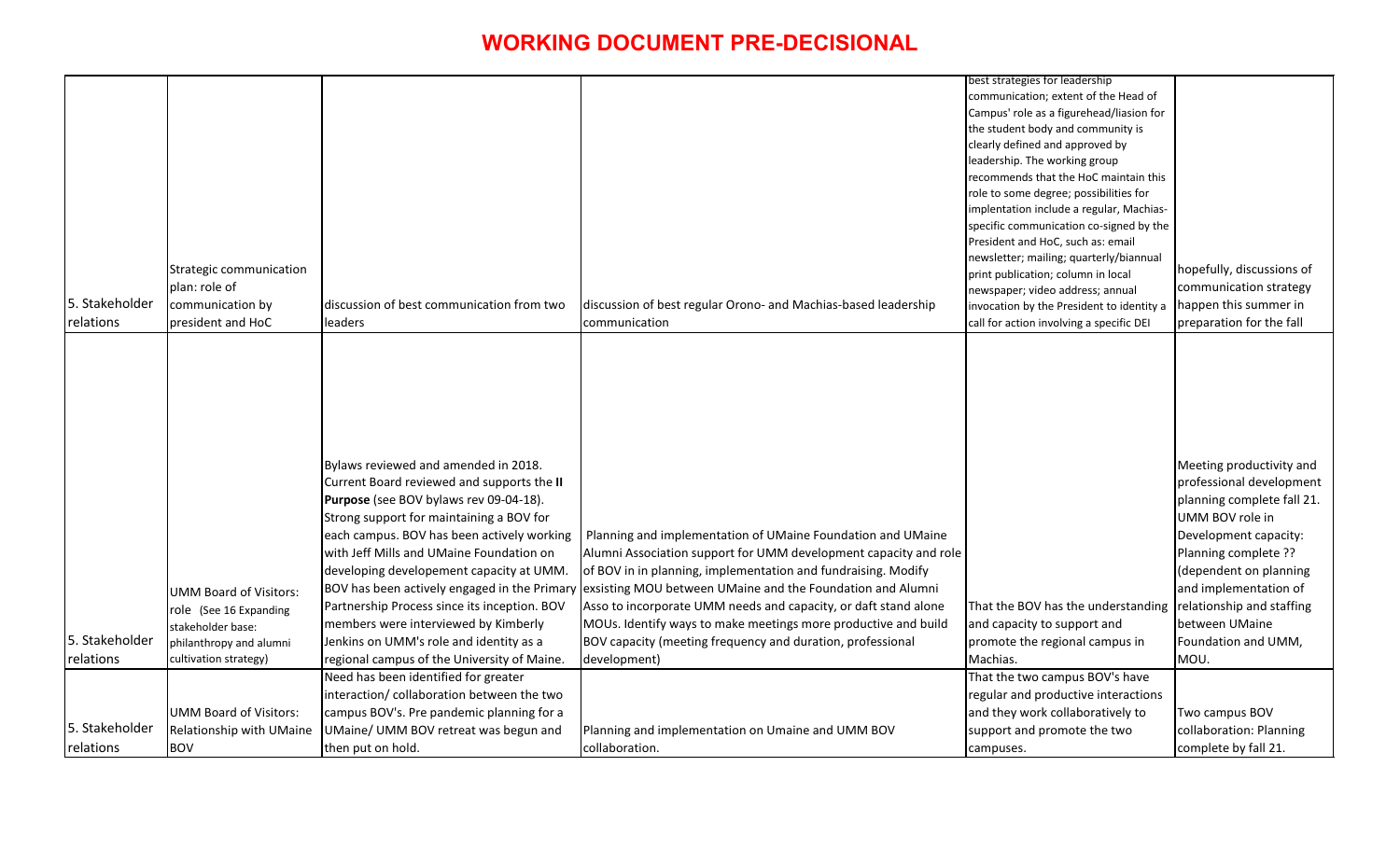| 5. Stakeholder<br>relations | <b>Expanding stakeholder</b><br>base: opportunities to<br>expand diversity                                                       | Plans underway for new signage in English<br>and Passamaquoddy; raising the Wabanaki or<br>Passamaquoddy flag this fall. The<br>recommendation in the December 2020<br>Report of the President's Council for Diversity,<br>Equity, and Inclusion: aesthetic<br>enhancements to physical spaces, virtual<br>spaces, and workplace platforms to expand<br>DEI representation. A WaYs Ambassador<br>position will be partially housed on the UMM<br>campus effective fall 21. | Explore collaboration with tribal college. Coordinate with UMaine<br>HR/Provost's Office to ensure job searches for faculty and staff<br>target a diverse pool of applicants. Translate the Passamaquoddy<br>Land Acknowledgement. Develop DEI statement unique to UMM as<br>well as a history of the campus to bring in marginalized voices | A regional campus that inculcates a<br>sense of belonging, is open and<br>welcoming to all, that celebrates and<br>practices diversity, equity, and<br>inclusion, and that showcases these<br>values in the physical spaces of the<br>campus as well as the virtual spaces,<br>like websites and workplace<br>platforms such as Zoom | Planning is ongoing, but the<br>signage, flag raising, and<br>translation of land<br>acknowledgement into<br>Passamaquoddy will be<br>planned in summer 2021 |
|-----------------------------|----------------------------------------------------------------------------------------------------------------------------------|----------------------------------------------------------------------------------------------------------------------------------------------------------------------------------------------------------------------------------------------------------------------------------------------------------------------------------------------------------------------------------------------------------------------------------------------------------------------------|----------------------------------------------------------------------------------------------------------------------------------------------------------------------------------------------------------------------------------------------------------------------------------------------------------------------------------------------|--------------------------------------------------------------------------------------------------------------------------------------------------------------------------------------------------------------------------------------------------------------------------------------------------------------------------------------|--------------------------------------------------------------------------------------------------------------------------------------------------------------|
| 5. Stakeholder<br>relations | <b>Expanding stakeholder</b><br>base: philanthropy and<br>alumni cultivation strategy<br>(See 14 UMM Board of<br>Visitors: Role) | Discussion with UMM BOV Chair and UMaine<br>Fdn Pres/CEO; meetings between UMM and<br>UMaine Fdn re Annual Fund and events                                                                                                                                                                                                                                                                                                                                                 | Separate MOU, plan, and budget between UMM and UMaine Fdn;<br>also between UMM and UMaine Alumni Ass'n; database staffing and<br>timeline; fundraising officer and/or grantwriter at UMM (or split<br>between campuses); legal questions (re appropriate use of funds)<br>ironed out                                                         | Realistic yet aspirational fundraising January-February 2022<br>and alumni relations plan                                                                                                                                                                                                                                            | (best case)                                                                                                                                                  |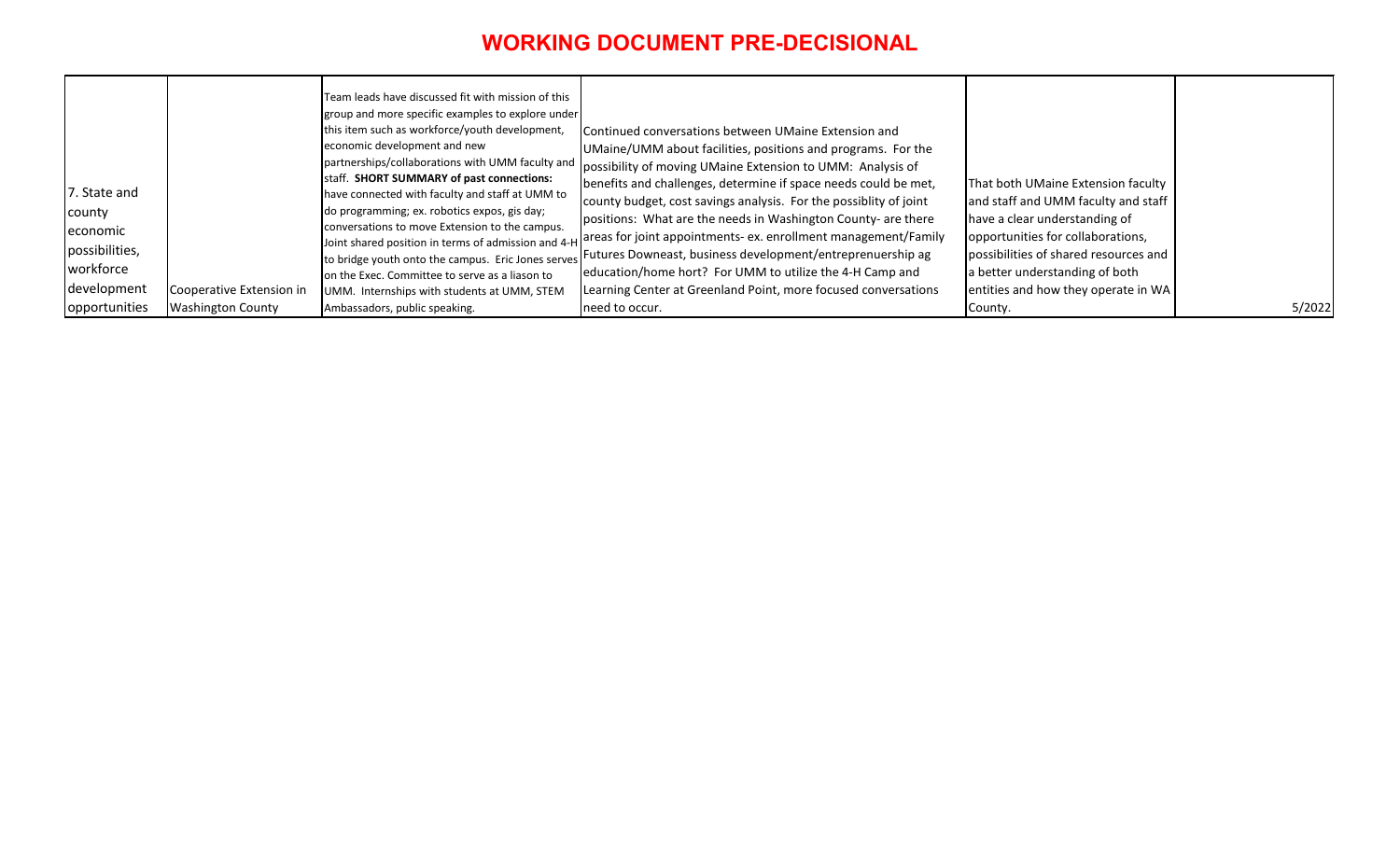|                |                         |           | collaboration with Sunrise County Economic Council (SCEC), Washington County                                                                                         |                                         |        |
|----------------|-------------------------|-----------|----------------------------------------------------------------------------------------------------------------------------------------------------------------------|-----------------------------------------|--------|
|                |                         |           | Community College (WCCC) and others; develop strategies and formal partnerships;                                                                                     |                                         |        |
|                |                         |           | identify opportunities to support research and innovation needs of regional                                                                                          |                                         |        |
|                |                         |           | businesses and develop a plan to promote awareness. Internship endowment fund                                                                                        |                                         |        |
|                |                         |           | to help businesses who can't afford to pay interns.                                                                                                                  |                                         |        |
|                |                         |           |                                                                                                                                                                      |                                         |        |
|                |                         |           | UMaine – connect with existing programs at Foster Center for Innovation. Business<br>incubation servcies such as business coaching, access to resources, mentors and |                                         |        |
|                |                         |           | events and workshops can be accessed remotely. UMM Career Development can                                                                                            |                                         |        |
|                |                         |           | help students learn about UMaine programs.                                                                                                                           |                                         |        |
|                |                         |           | Already going to build on: small business technical advisors meet quarterly (good                                                                                    |                                         |        |
|                |                         |           | group to pull from); Machias Valley Center for Entrepreneurship (Classroom without                                                                                   |                                         |        |
|                |                         |           | walls) and WCCC--10 week "Pathways" program for students, business people plug                                                                                       |                                         |        |
|                |                         |           | into sessions--business and students interact. Connect with WCCC to include                                                                                          |                                         |        |
|                |                         |           | Pathways program as for credit option for UMM students. New Ventures may have                                                                                        |                                         |        |
|                |                         |           | an office located at UMM campus; was planned before Covid.                                                                                                           |                                         |        |
|                |                         |           |                                                                                                                                                                      |                                         |        |
|                |                         |           | NE Development Workforce Board.                                                                                                                                      |                                         |        |
|                |                         |           | Working Community Challenge (reducing childhood poverty by improving education                                                                                       | Partnerships with economic              |        |
|                |                         |           | for parents).                                                                                                                                                        | development organizations in the        |        |
|                |                         |           |                                                                                                                                                                      | area to support entrepreneurship        |        |
|                |                         |           | UMM Business and Entrepreneurial Studies Program - working with UM business                                                                                          | and small business development,         |        |
|                |                         |           | school faculty.                                                                                                                                                      | including, but not limited to:          |        |
| 7. State and   |                         |           |                                                                                                                                                                      | training, internships, business         |        |
| county         |                         |           | Stick with small business management and entrepreneurship.                                                                                                           | coaching and support, research and      |        |
| economic       |                         |           | Internships are a part of the business program--great opportunity to strengthen this $ $ innovation support. Systems in                                              |                                         |        |
| possibilities, |                         |           | program. Consider possible MOU with SCEC (Entrepreneurship Center and DART) to                                                                                       |                                         |        |
|                |                         |           | assist with linking students to internships. DEI internship and business spin off                                                                                    | place to facilitate these partnerships. |        |
| workforce      |                         |           | opportunities (related to marine/research/DFP). Students can also apply to be part                                                                                   | Plug students into internships and      |        |
| development    | Small business and non- |           | of Innovate for Maine internship program. How can spin off businesses be                                                                                             | other opportunities for students        |        |
| opportunities  | profit support          | See above | supported? Certain companies can apply for subsidies as part of Innovate for Maine. who are interested.                                                              |                                         | 9/2021 |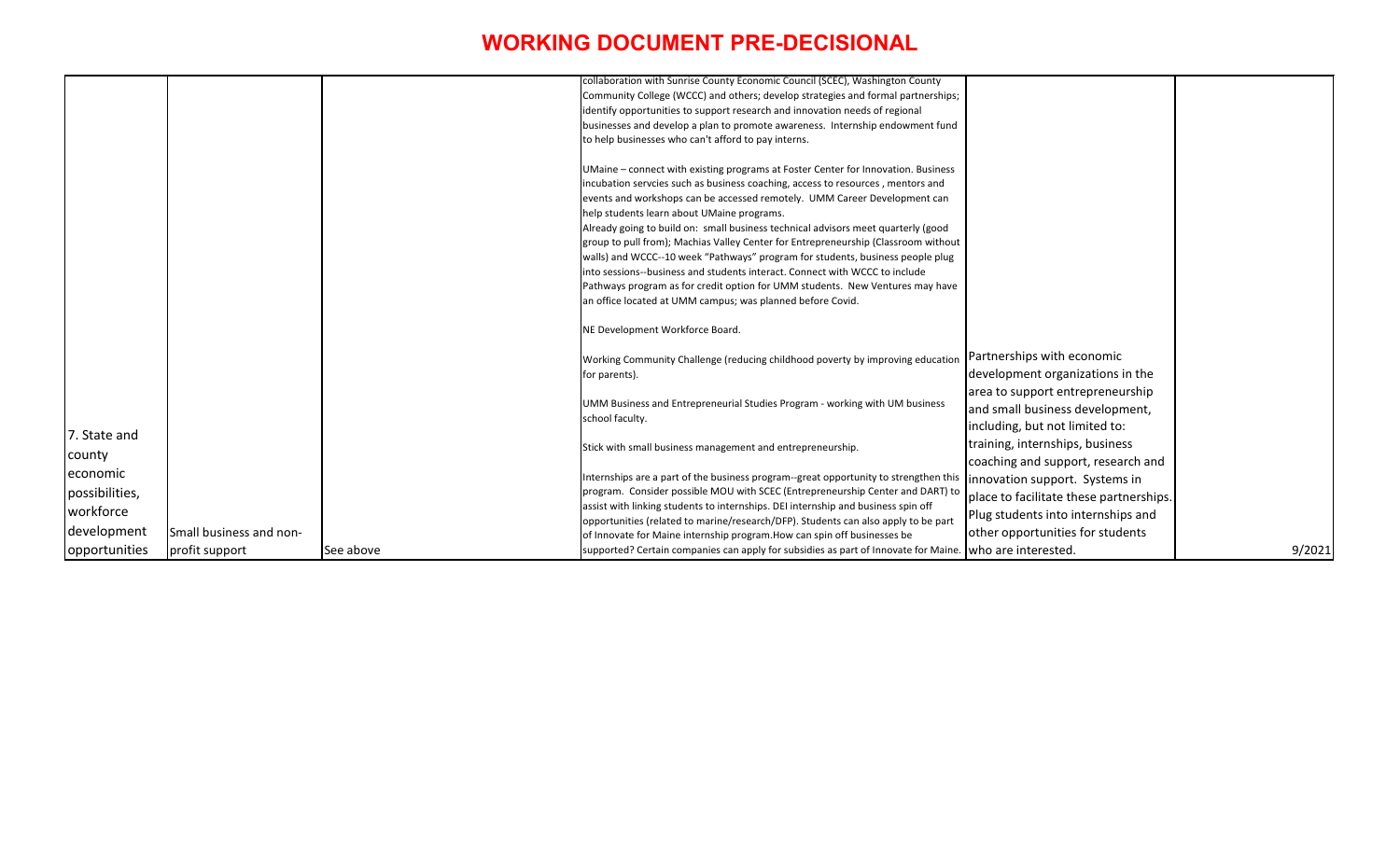| 7. State and                                                                      |                                     | Team met to discuss current activities and<br>opportunities for engagement with the<br>Passamaquoddy people and the growing<br>Latinx community in Washington County. In<br>addition, we discussed the needs of low-<br>lincome residents and others with financial<br>and structural barriers to participation in | Short term: "Develop acknowledgement statement and campus<br>signage (know that M&C is working on this topic).<br>Explore ways to build upon the success of Family Futures.<br>Washington County Community College is doing Startup Futures.<br>Can UMM/UM do that as well?"                                      |  |
|-----------------------------------------------------------------------------------|-------------------------------------|--------------------------------------------------------------------------------------------------------------------------------------------------------------------------------------------------------------------------------------------------------------------------------------------------------------------|-------------------------------------------------------------------------------------------------------------------------------------------------------------------------------------------------------------------------------------------------------------------------------------------------------------------|--|
| county<br>economic<br>possibilities,<br>workforce<br>development<br>opportunities | Diversity, equity, and<br>inclusion | education. UMM already participates in the<br>Family Futures Downeast program, which<br>assists with childcare, transportation and<br>other costs, while creating a pathway into<br>post-secondary education.                                                                                                      | Long term: Connect with the Passamaquoddy Tribe to explore<br>training and economic development opportunities/exchanges that<br>could be mutually beneficial. Likewise, connect with Mano en Mano<br>to explore training and economic development<br>opportunities/exchhanges that coulld be mutually beneficial. |  |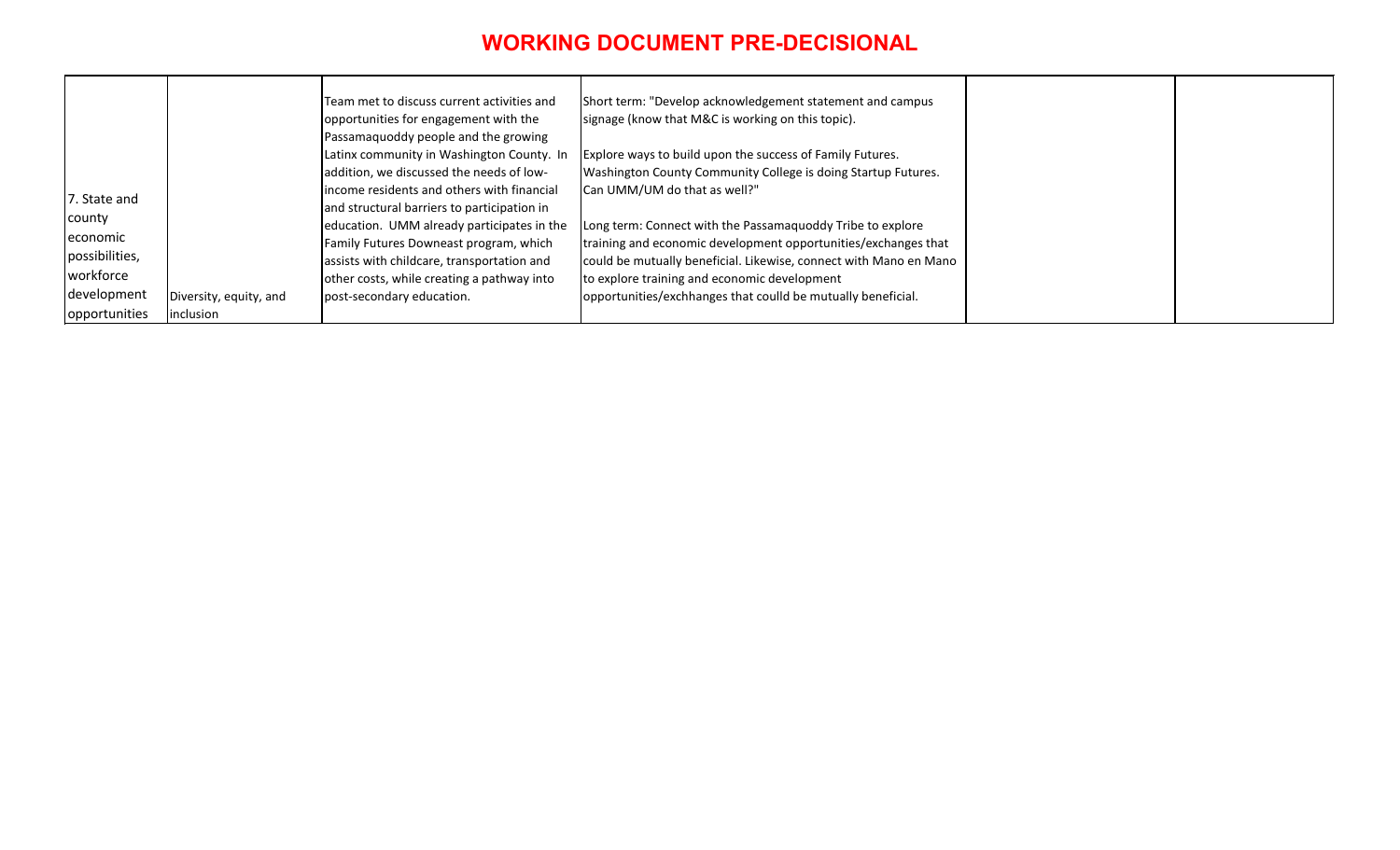|                 |                          |           | At one point, we did an inventory with UMM faculty in regards to their          |                      |
|-----------------|--------------------------|-----------|---------------------------------------------------------------------------------|----------------------|
|                 |                          |           | community partners--we came up with 90+ partners. Washington County             |                      |
|                 |                          |           | Leadership Institute - was on hiatus this year--this year will offer the WCLI   |                      |
|                 |                          |           | Think Tank. Opportunities to partner with WCLI. Sunrise Senior College -        |                      |
|                 |                          |           | based at UMM. Physical presence--how do we get people onto campus and           |                      |
|                 |                          |           | be a part of it instead of driving by? Conference services -- opportunity to    |                      |
|                 |                          |           | bring groups to campus and utilize buildings/services. People do come to        |                      |
|                 |                          |           | campus to use fitness center. Anytime the state depts need to hold a public     |                      |
|                 |                          |           | hearing, they come to campus. Feeling in the community that campus is           |                      |
|                 |                          |           | something "a part". Ukele club, community corrals (singing). It once was an     |                      |
|                 |                          |           | active and thriving campus, as budget cuts happened, those positions that       |                      |
|                 |                          |           | coordianted those activities were lost. Connections with local schools--very    |                      |
|                 |                          |           | tight connections--student teachers. Number of Libra programs that brought      |                      |
|                 |                          |           | people to campus. Now it seems like UMM individuals going out to the            |                      |
|                 |                          |           | community. Campus library - could be a place to offer programs. Daycare at      |                      |
|                 |                          |           | fitness center - open to the public? Families Futures Downeast/possible 4-H     |                      |
|                 |                          |           | collaboration with FFD youth-4-H program opportunities (college students        |                      |
|                 |                          |           | become volunteers to work with youth/possible credential). Axiom has been       |                      |
|                 |                          |           | holding College Transitions on the campus- adult ed/enrichment classes,         |                      |
|                 |                          |           | community theater, cafeteria/cafe, outside music events on the mall,            |                      |
|                 |                          |           | Margaretta Days- needs assessment from community organizations- Lois            |                      |
|                 |                          |           | Ann community research project, possibly partner with Chamber-outdoor           |                      |
| 7. State and    |                          |           | movie nights on the mall- how does this connect with under utilized facilities- |                      |
| county          |                          |           | how do increase their use? Market to students who have defaulted on past        |                      |
| <b>economic</b> |                          |           | student loans and couldn't go back to school to complete a degree as they       | Robust community e   |
| possibilities,  |                          |           | were ineligible for financial aid-there are ways to address this- could UMM     | Until conversations  |
|                 |                          |           | market this "Re-Up Your Education"                                              | early to know what t |
| workforce       | Sustaining and enhancing |           |                                                                                 | outcomes might be,   |
| development     | connection with the      |           | Long-term: Envision career center as part of campus, have community             | students more        |
| opportunities   | community                | See above | people come onto campus. Ways to think about housing if dorms aren't at         | activities/involveme |
|                 |                          |           |                                                                                 |                      |

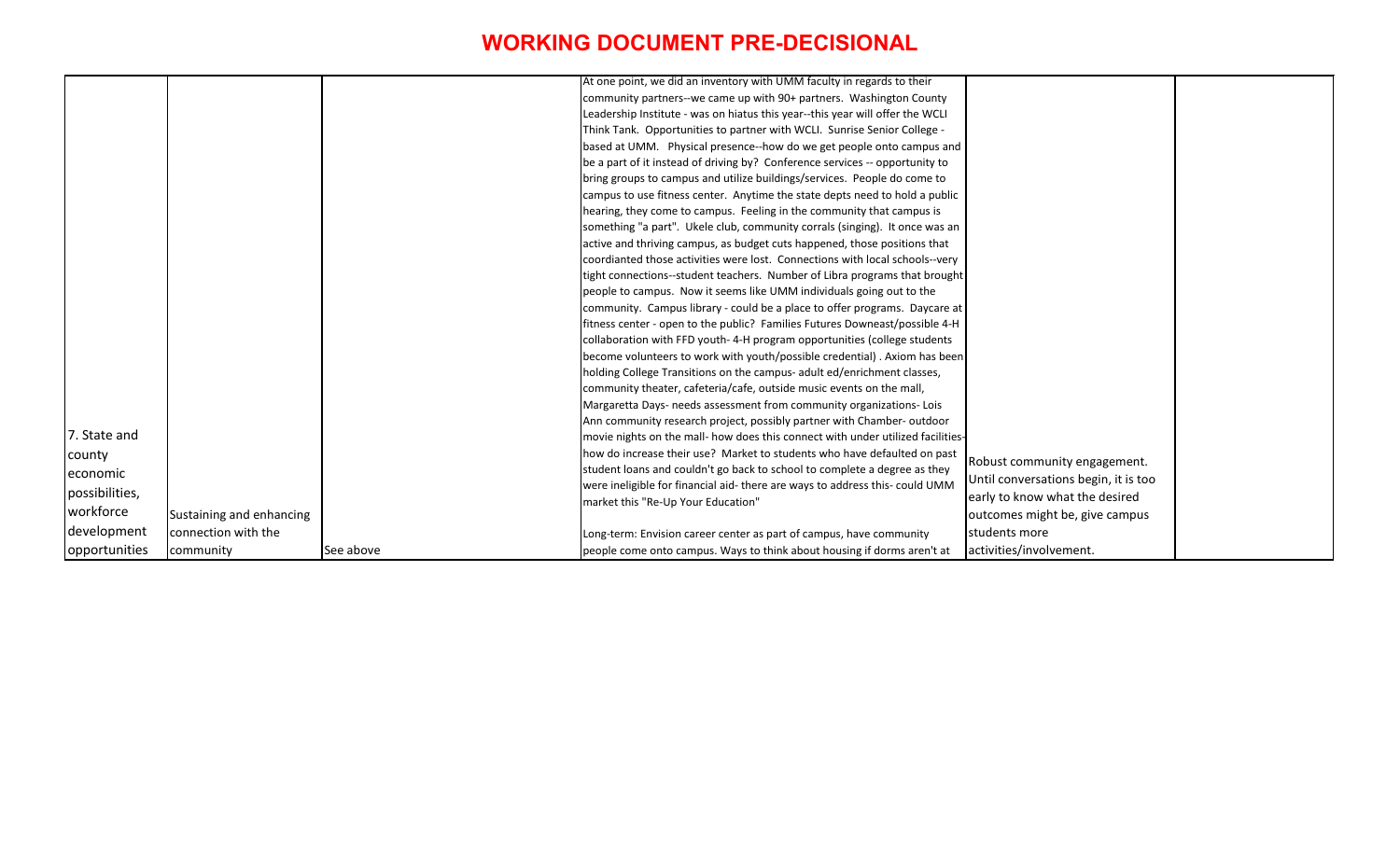|                 |                            |                                                                    | We need to develop a list of existing research collaborations and                                     |                                     |
|-----------------|----------------------------|--------------------------------------------------------------------|-------------------------------------------------------------------------------------------------------|-------------------------------------|
|                 |                            |                                                                    | identify new opportunities. Areas to explore include K-12                                             |                                     |
|                 |                            |                                                                    | partnerships, including Maine Indian education, citizen science                                       |                                     |
|                 |                            |                                                                    | projects, small business, local municipalities, and human services.                                   |                                     |
|                 |                            |                                                                    | There are currently students working through Maine EPSCOR and                                         |                                     |
|                 |                            | See above, plus: Programs in Psychology and                        | other projects. There is potential to expand research learning and                                    |                                     |
|                 |                            |                                                                    | Community Studies, Recreation Management, other opportunities at the Downeast Institute, UMM's Marine |                                     |
| 7. State and    |                            | EGIS, Marine Biology, and Biology regularly                        | Fieldstation, and the Downeast Salmon Federation.                                                     | The desired outcome is to have      |
| county          |                            | work with a variety of community partners.                         |                                                                                                       | systems in place to communicate,    |
| <b>economic</b> |                            | Students and student/faculty teams conduct                         | Long-term:                                                                                            | develop and manage future           |
| possibilities,  |                            | research on projects of need for the partners                      | Establish UMM as a source of expertise for research assistance to                                     | collaborations. This would include, |
| workforce       |                            | as part of and separate from courses.                              | local businesses and organizations in areas supported by the                                          | an inventory of research expertise  |
| development     |                            |                                                                    |                                                                                                       |                                     |
|                 | Research-practice          | Partners include non-profits, state and federal academic programs. |                                                                                                       | available on campus for potential   |
| opportunities   | partnerships               | agencies.                                                          | Identify existing on-going internships; explore ways for internships or other                         | partnering on new projects.         |
|                 |                            |                                                                    | experiential learning opportunities to fill gaps for regional businesses;                             |                                     |
|                 |                            |                                                                    | explore ways to leverage remote internships statewide. Explore possibilities                          |                                     |
|                 |                            |                                                                    | for education practicums at the Downeast Institute. The 4-H STEM                                      |                                     |
|                 |                            |                                                                    | ambassador program currently at UMM could expand to DEI. Determine if                                 |                                     |
|                 |                            |                                                                    | there is the possibility for students to gain hands-on experience at the                              |                                     |
|                 |                            |                                                                    | Blueberry Hill Farm. Examine a possible relationship between the UMM                                  |                                     |
|                 |                            |                                                                    | Aquaculture certificate and the UMaine Aquaculture micro-credential                                   |                                     |
| 7. State and    |                            |                                                                    | program for UMM students. Strengthen the MOU with the Downeast                                        |                                     |
| county          |                            |                                                                    | Salmon Federation to regularly provide internship opportunities at their                              |                                     |
| leconomic       |                            |                                                                    | hatcheries or in their habitat remediation and land conservation programs.                            |                                     |
|                 |                            |                                                                    | Reach out to King Fisheries to establish internship opportunities with their                          |                                     |
| possibilities,  | Internship programs, other |                                                                    | planned hatchery in Jonesport. Expand the reach of the Orono Career                                   |                                     |
| workforce       | applied/hands-on learning  |                                                                    | Center to assist the part-time UMM career counselor in connecting students                            | A rich variety of internships,      |
| development     | opportunities [coordinate  | See above; Plus: UMM students are being                            | with potential community partners. Include UMM students in the Health                                 | practicums, and other hands-on      |
| opportunities   | with Group 6]              | included in Orono job fairs                                        | Professions Career Day held on the Orono campus.                                                      | opportunities for UMM students.     |

| The desired outcome is to have<br>systems in place to communicate,<br>develop and manage future<br>collaborations. This would include, |         |
|----------------------------------------------------------------------------------------------------------------------------------------|---------|
| an inventory of research expertise                                                                                                     |         |
| available on campus for potential                                                                                                      |         |
| partnering on new projects.                                                                                                            | 9/2021  |
|                                                                                                                                        |         |
| A rich variety of internships,                                                                                                         |         |
| practicums, and other hands-on                                                                                                         |         |
| opportunities for UMM students.                                                                                                        | 12/2021 |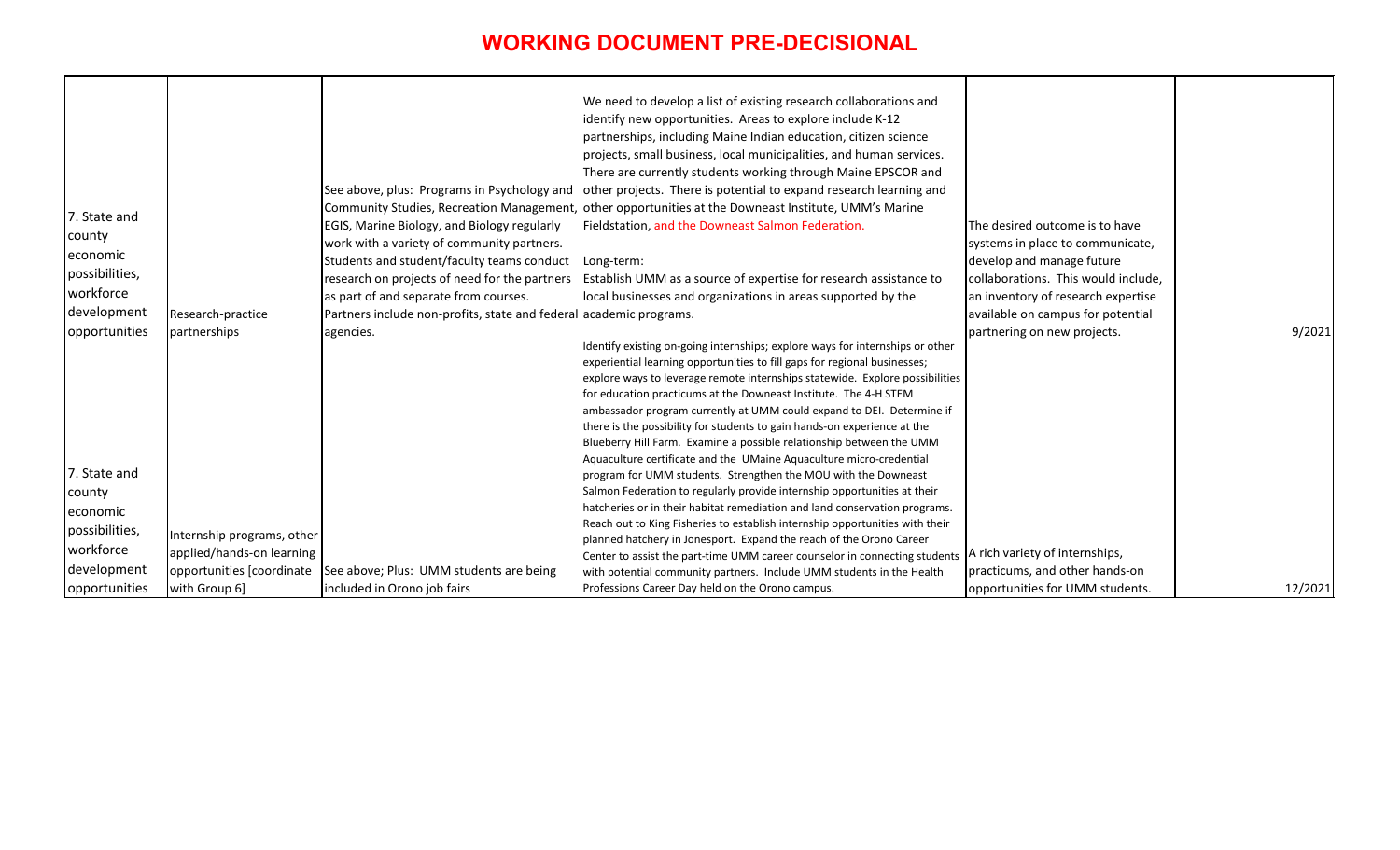| UMM participation in 5+ micro-                                                                                                                                              |         |
|-----------------------------------------------------------------------------------------------------------------------------------------------------------------------------|---------|
| credential pathways.                                                                                                                                                        | 12/2021 |
|                                                                                                                                                                             |         |
| UMM participation in 5+ micro-                                                                                                                                              |         |
| credential pathways.                                                                                                                                                        | 12/2021 |
| Connecting Blueberry Hill Farm<br>(NSFA Research Farm) with both<br>UMaine and UMM. Exploring other<br>opportunities for this facility to be<br>utilized by both UM and UMM |         |
| faculty and staff.                                                                                                                                                          | 12/2021 |

|                      |                                  |                                               | employer needs (perhaps through a survey), tap into System mini-grants to                                        |                                       |
|----------------------|----------------------------------|-----------------------------------------------|------------------------------------------------------------------------------------------------------------------|---------------------------------------|
|                      |                                  |                                               | develop micro-credentials and/or map UMM programs to existing                                                    |                                       |
|                      |                                  |                                               | Systemwide micro-credentials. Potential to partner with other universities                                       |                                       |
|                      |                                  |                                               | to offer non-credit based professional development. Volunteers - exploring                                       |                                       |
|                      |                                  |                                               | the idea that they could then earn credentials that they then could use in the                                   |                                       |
| 7. State and         |                                  |                                               | workforce.                                                                                                       |                                       |
| county               |                                  |                                               |                                                                                                                  |                                       |
| leconomic            | Online credentials for a         |                                               | Long-term: Explore partnership with Axiom/National Digital Equity Center,                                        |                                       |
| possibilities,       | professional audience            |                                               | Project>Login/Educate Maine for IT skills programming, meeting demand for                                        |                                       |
| workforce            |                                  |                                               | customized trainings for unique businesses. Could UMaine School of                                               |                                       |
| development          | [coordinate with Group 6]        | Micro credential buy-in from UMM students     | Computing and Information Systems (SCIS) and Maine Business School                                               |                                       |
|                      | (Combine with "level up          | and faculty and Washington County             | faculty assist with adjunct contract, or guest lecturer/retired faculty or a paid UMM participation in 5+ micro- |                                       |
| opportunities        | opportunities)                   | employers limited                             | stipend.                                                                                                         | credential pathways.                  |
|                      |                                  |                                               |                                                                                                                  |                                       |
| 7. State and         |                                  | See above, plus: UMM has in place 14 Early    |                                                                                                                  |                                       |
| county               |                                  | College Career Pathways that identify courses |                                                                                                                  |                                       |
| economic             |                                  | leading to an Early College Certificate. The  |                                                                                                                  |                                       |
|                      | "Level up" opportunities,        | pathways include Aquaculture, Becoming a      | Survey employer needs                                                                                            |                                       |
| possibilities,       | especially in health care        | Business Professional, Introduction of Health |                                                                                                                  |                                       |
| workforce            | and business [coordinate         | Professions. These are stackable courses that | Long-term: Business community would like to see more offerings in                                                |                                       |
| development          | with Group 6] (Combine           | can lead to AA and BS degrees in programs at  | IT, but UMM doesn't have the capacity necessary. Consider                                                        | UMM participation in 5+ micro-        |
| opportunities        | with                             | UMM.                                          | alternatives or partners.                                                                                        | credential pathways.                  |
| 7. State and         |                                  |                                               |                                                                                                                  |                                       |
| county               |                                  | Team of H. Carter and T. Gabe met with Mark   | Items Needed to follow up on: 1) Summer housing utilizing UMM                                                    | <b>Connecting Blueberry Hill Farm</b> |
| economic             |                                  | Hutton, Associate Dean of Research for NSFA,  | dorms for researchers, graduate students and undergraduate                                                       | (NSFA Research Farm) with both        |
| possibilities,       |                                  |                                               |                                                                                                                  |                                       |
| workforce            |                                  | which oversees Blueberry Hill Farm. Great     | students. 2) Work more closely with UMM Facilities Management to                                                 | UMaine and UMM. Exploring other       |
|                      |                                  | discussion on opportunites to strengthen the  | meet the needs of this facility. 3) Increase visibility of the meeting                                           | opportunities for this facility to be |
| development          |                                  | collaborations between Blueberry Hill and     | and lab space at Blueberry Hill Farm to make it available to UMM                                                 | utilized by both UM and UMM           |
| <b>opportunities</b> | Blueberry Research Facility UMM. |                                               | faculty and staff for their research, coursework, etc.                                                           | faculty and staff.                    |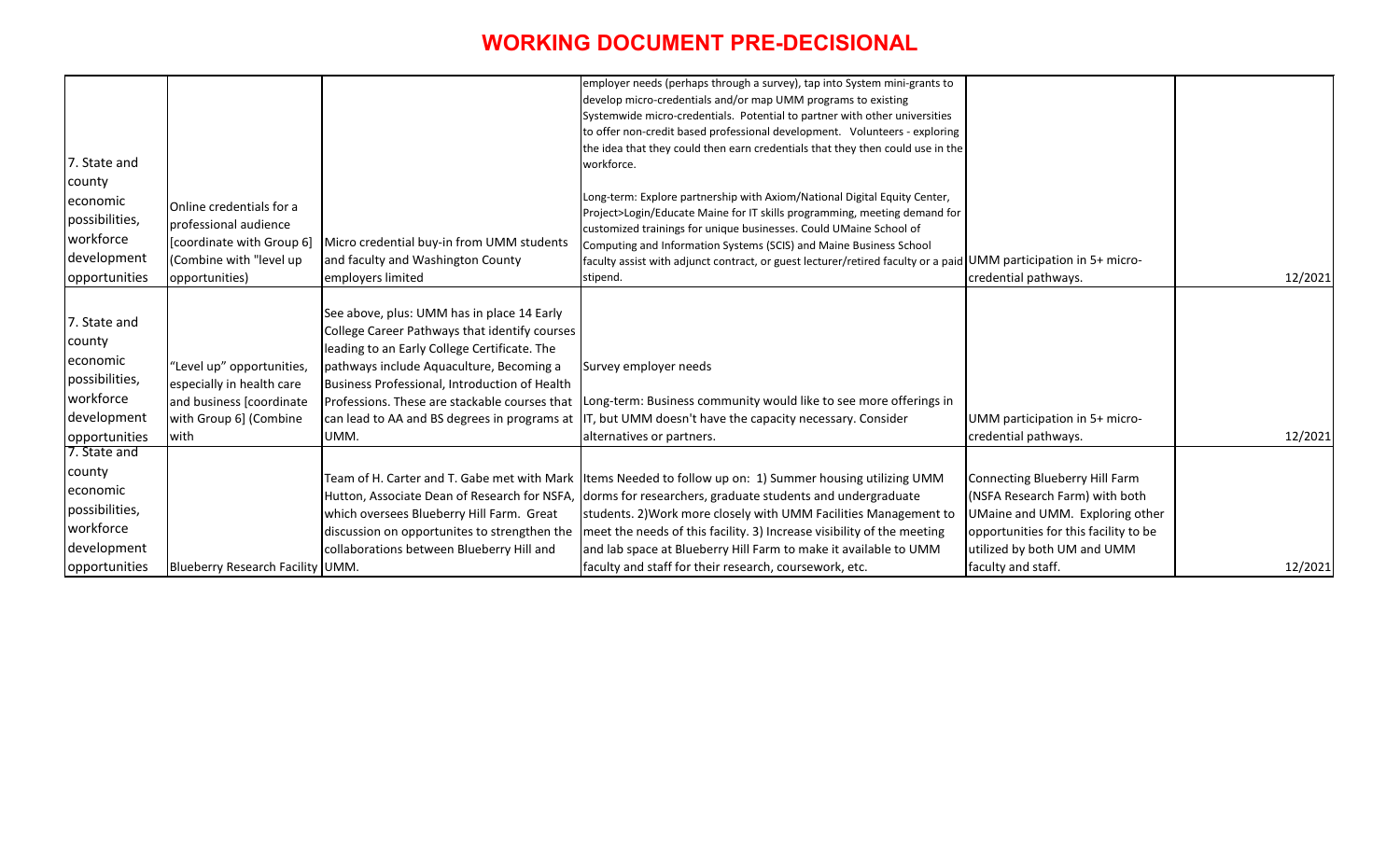|                |                          | Team met with Crystal Hitchings who is leading the                           |                                                                    |                           |
|----------------|--------------------------|------------------------------------------------------------------------------|--------------------------------------------------------------------|---------------------------|
|                |                          | application for a national heritage area                                     |                                                                    |                           |
|                |                          | designation. A feasibililty study has been                                   |                                                                    |                           |
|                |                          | underway. The study has identified several short-                            |                                                                    |                           |
|                |                          | term needs such as community outreach and                                    |                                                                    |                           |
|                |                          | mapping. Crystal will share those with Group 7 to                            |                                                                    |                           |
|                |                          | identify UMM/UM faculty who may be interested                                |                                                                    |                           |
|                |                          | in helping and/or connecting students to these                               |                                                                    |                           |
|                |                          | projects. There are also possible RLE/internship                             |                                                                    |                           |
|                |                          | opportunities in the three streams of work:                                  |                                                                    |                           |
|                |                          | heritage education (connecting residents and                                 | Get list of short-term needs from Crystal Hitchings and identify   |                           |
|                |                          | visitors to their culture and natural heritage to                            | matches with UMM/UM faculty/students.                              |                           |
|                |                          | build a stronger sense of cultural and natural                               |                                                                    |                           |
|                |                          | stewardship), open space, and outdoor recreation                             | Review industry needs through interviews and industry reports. See |                           |
|                |                          | (economic development through tourism). To                                   | if we can get local data from the economic impact study that       |                           |
|                |                          | achieve designation, the project must demonstrate                            |                                                                    |                           |
|                |                          | how the region's history has impacted the nation.                            | Professors Andrew Crawley and Todd Gabe conducted for the          |                           |
|                |                          | Themes to be explored include: how the ice age                               | hospitality industry.                                              |                           |
|                |                          | shaped the landscape and the industries that                                 |                                                                    |                           |
|                |                          | connected to this place (lumber, fisheries, wild                             | Connect UMM faculty to the micro-credential discussion.            |                           |
|                |                          | blueberries), the peopling of the place and how                              |                                                                    |                           |
|                | Tourism, recreation      | they interacted with the landscape, how the                                  | Connect the Rec Tourism program with Greenland Point for           |                           |
| 7. State and   | management, including    | canning industry supported the country in wartime, internship opportunities. |                                                                    | Determination of UMM      |
| county         | opportunities related to | settlement history and setting of the international                          |                                                                    | possible designation. Pil |
| economic       | national heritage area   | boundary.                                                                    | There is a group of faculty putting together a USDA Rural          | of services/collaboration |
| possibilities, | designation (Jen P. -    |                                                                              | Placemaking, which willl connect to this area.                     | academic offerings/micr   |
| workforce      | Crystal Hitchings as a   | The group also discussed work by Karen B. and her                            |                                                                    | credentials, business     |
| development    | possiblility, Karen B.,  | students to develop trails originating from campus                           | Long-term: Identiify interested faculty to create and manage       | coaching/market researd   |
|                |                          | to more closely connect the community with                                   |                                                                    |                           |
| opportunities  | Renee)                   | campus and the opportunity to engage tourists.                               | engagement should achieve designation.                             | internships.              |

| /UM role in        |                                                  |
|--------------------|--------------------------------------------------|
| lot package        |                                                  |
| ns including<br>0- | 12/31/2021 for short-term                        |
|                    | projects related to                              |
| ch, and            | designation. Programs &<br>credentials: 5/1/2022 |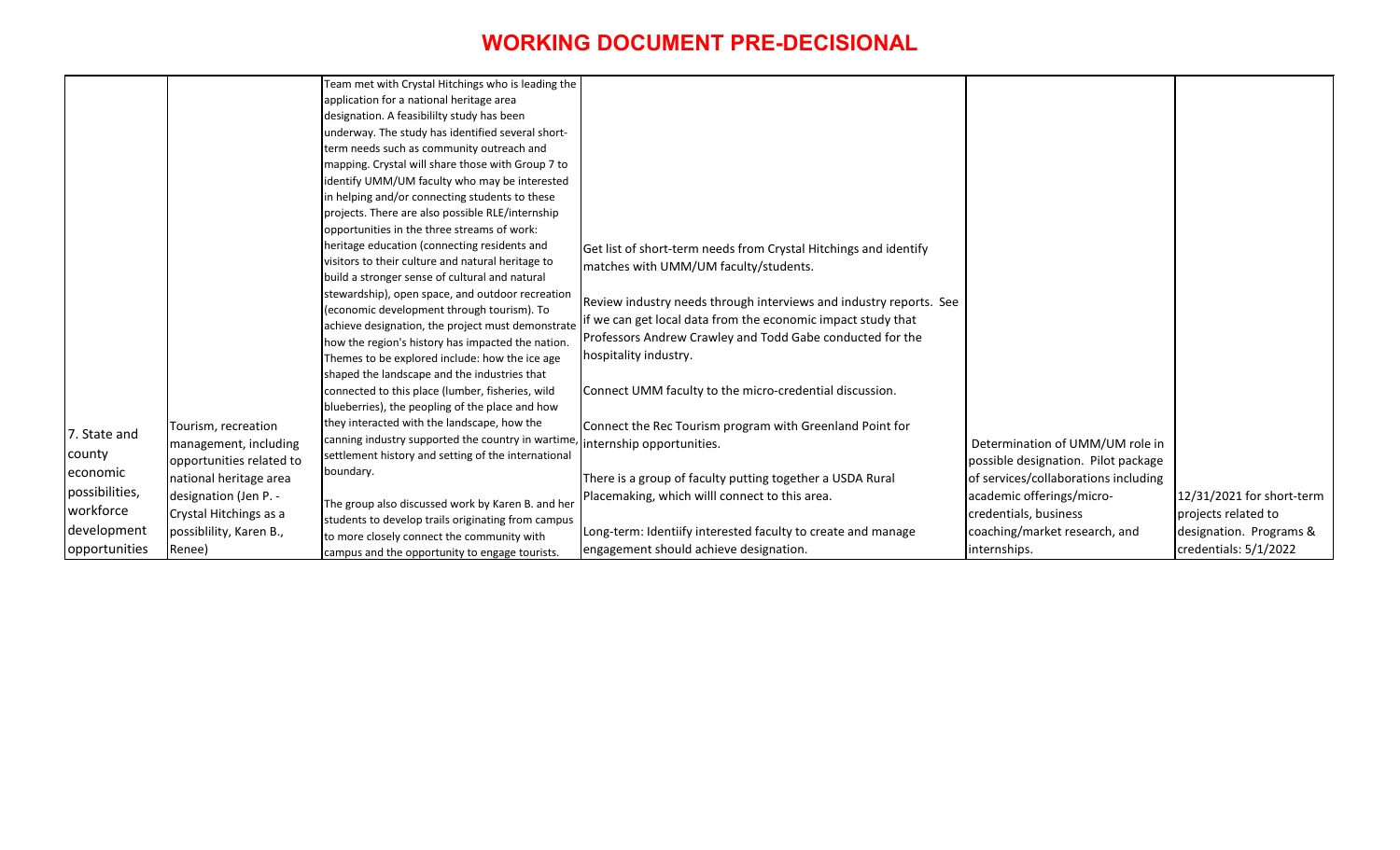| 7. State and<br>county<br>economic<br>possibilities,<br>workforce<br>development<br>opportunities                                                         | Additional Item: Facilities<br>that are underutilized | Team leads discussed adding this item to the<br>group's charge to explore opportunities to<br>leverage facilities for community and<br>economic development purposes. Group 7<br>members met with Will Biberstein from<br>Conferences and Institutes who has been<br>tasked with exploring facility use at Machias.<br>We explored concepts for reuse and<br>discussed a strategy for completing an<br>inventory and matrix.                                                       | Create an inventory of the Machias facilities and their characteristics.<br>Conferences & Institutes is willing to create this inventory with the<br>help of work-study students. We recommend a small budget (\$500-<br>\$1000) be set aside to pay students to work on the project. Match<br>needs uncovered through Group 6 work and others with available<br>facilities; explore P3 partnerships (Public/Private Partnerships).<br>Long-term: Possible uses identified in Group 7 discussions include:<br>Coastal Year & Coastal Summer for students, conference<br>center/space, sports & youth camps, short-term rentals for non-<br>campus entities, elder hostel, recreational tourism research learning<br>experience, senior programming. Explore opportunity to identify<br>UMaine staff who are on 9-month contracts to provide<br>dining/logistical support for summer programming at UMM & DEI.<br>Explore opportunities to bring conferences to Machias, work with<br>the state tourism office. | A matrix of potential uses with an<br>inventory of underutilized facilities<br>and their characteristics       | Matrix should be complete<br>by 12/2021                                                                                                                                                                                            |
|-----------------------------------------------------------------------------------------------------------------------------------------------------------|-------------------------------------------------------|------------------------------------------------------------------------------------------------------------------------------------------------------------------------------------------------------------------------------------------------------------------------------------------------------------------------------------------------------------------------------------------------------------------------------------------------------------------------------------|----------------------------------------------------------------------------------------------------------------------------------------------------------------------------------------------------------------------------------------------------------------------------------------------------------------------------------------------------------------------------------------------------------------------------------------------------------------------------------------------------------------------------------------------------------------------------------------------------------------------------------------------------------------------------------------------------------------------------------------------------------------------------------------------------------------------------------------------------------------------------------------------------------------------------------------------------------------------------------------------------------------|----------------------------------------------------------------------------------------------------------------|------------------------------------------------------------------------------------------------------------------------------------------------------------------------------------------------------------------------------------|
| 7. State and<br>county<br>economic<br>possibilities,<br>workforce<br>development<br>opportunities<br>7. State and<br>county<br>economic<br>possibilities, | Additional Item: UMM as<br>a Tribal College           | Team leads discussed adding this item to the<br>group's charge to explore opportunities to<br>build upon past and existing conversations to<br>act as (or as a partner in) a designated Tribal<br>College. Suggest combining<br>recommendations with DEI sub group above.<br>Need to have conversations with tribal<br>organizations about interest. Work with<br>Darren Ranco and Lois Ann Kuntz to identify<br>ways to link to USDA New Beginnings for<br>Tribal Students grant. | See other items above.                                                                                                                                                                                                                                                                                                                                                                                                                                                                                                                                                                                                                                                                                                                                                                                                                                                                                                                                                                                         | If there is interest on the part of the<br>tribes, work on establishing a Tribal<br>College at the UMM campus. | Work with UMaine's<br>Wabanaki Center, WaYs<br>Program, and build on the<br><b>USDA New Beginnings for</b><br>Tribal Students grant that<br>UMM and UMaine share.<br>Look to NSF programs such<br>as LSAMP and other<br>mechanisms |
| workforce<br>development<br>opportunities                                                                                                                 | Downeast Institute                                    | UMaine and DEI have collaboratively revised<br>and updated their MOU                                                                                                                                                                                                                                                                                                                                                                                                               | UMS Counsel review/signoff (refers to the MOU - review every two<br>years). See above items.                                                                                                                                                                                                                                                                                                                                                                                                                                                                                                                                                                                                                                                                                                                                                                                                                                                                                                                   | Fully executed agreement                                                                                       | ongoing                                                                                                                                                                                                                            |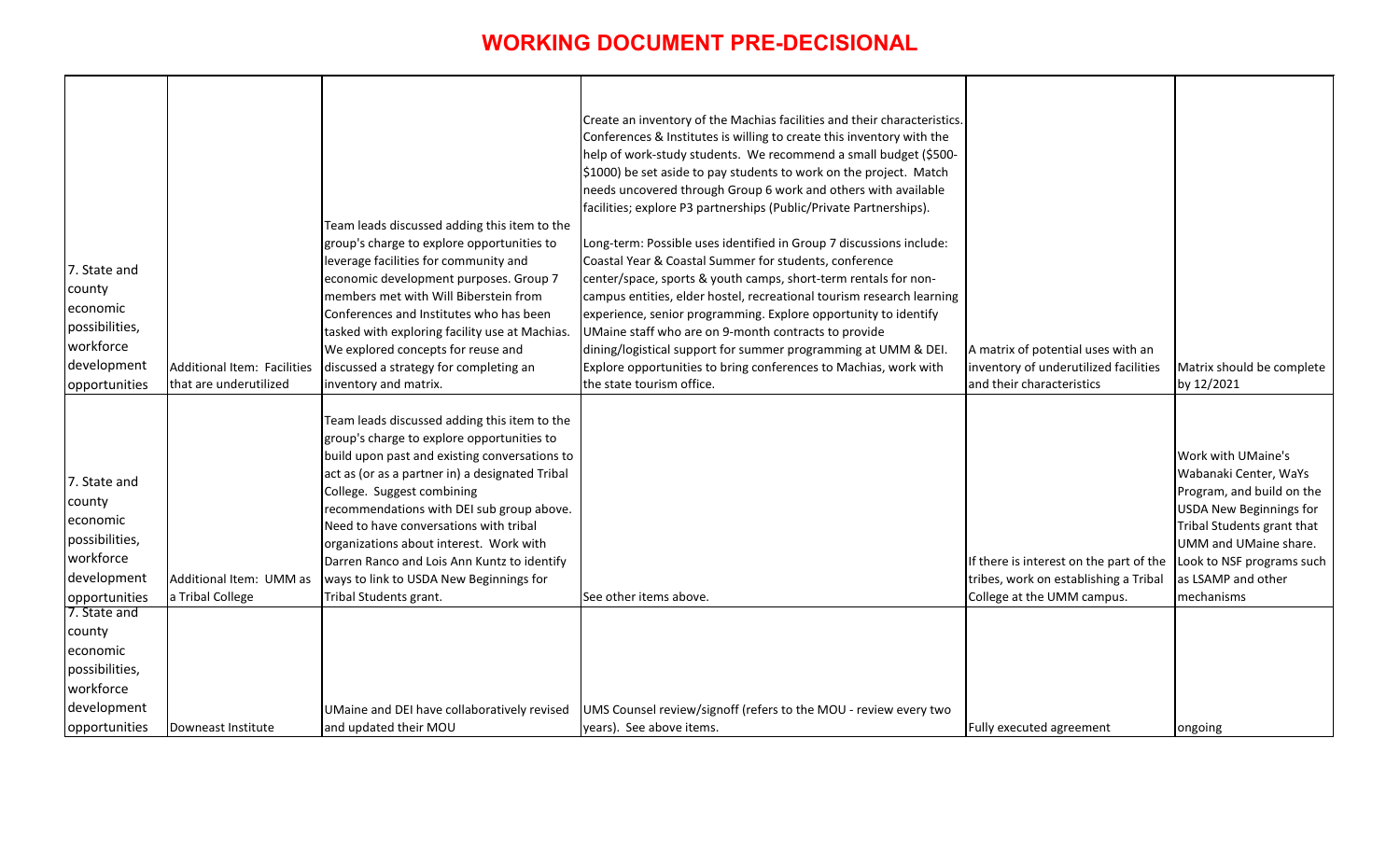| <b>When should</b>      | If obstacles are anticipated, identify What coordination, if any, will be |                                |                                                  |
|-------------------------|---------------------------------------------------------------------------|--------------------------------|--------------------------------------------------|
| implementation be       | them briefly, and note any potential needed with other working groups     |                                |                                                  |
| complete? (month, year) | solutions.                                                                | and/or stakeholders?           | <b>Comments</b>                                  |
|                         |                                                                           |                                |                                                  |
|                         |                                                                           |                                |                                                  |
|                         |                                                                           |                                |                                                  |
|                         |                                                                           |                                | Need to prevent extreme difficulties             |
|                         |                                                                           |                                | experienced by students in the 2020-2021         |
|                         |                                                                           |                                | academic year with financial aid from            |
|                         |                                                                           |                                | happening again. Need outreach to students       |
|                         |                                                                           | Stakeholder relations          | who did not attend UMM in one or both            |
|                         | VERY short timeline for outreach to                                       | Admissions and enrollment      | semesters in 2020-2021 academic year due to      |
| October 2021 occur.     |                                                                           | Management                     | financial concerns to try to woo them back.      |
|                         |                                                                           |                                | Consider charging tuition based on which         |
|                         |                                                                           |                                | faculty teach the course (UM or UMM). Need       |
|                         |                                                                           |                                | to consult with academic programs (art,          |
|                         |                                                                           |                                | recreation, sciences, music) about any changes   |
|                         |                                                                           |                                | to fees for courses in those disciplines, as the |
|                         |                                                                           |                                | fee revenue is used to purchase replacement      |
|                         |                                                                           |                                | equipment (rec and science) and supplies for     |
|                         |                                                                           |                                | students (art), are music fees used to help      |
|                         | The 2022-2023 awarding cycle                                              | Academic program alignment and | offset cost of compensation of adjunct           |
|                         | begins in early fall. In order to get                                     | the single catalog project     | instructors? Fees for these courses are          |
|                         | financial aid award letters out on                                        | Admissions and enrollment      | allocated to divisional budgets and the faculty  |
|                         | time, a final decision on costs will                                      | management                     | in those divisions decide how and when to use    |
|                         | May 2022 need to be made by October 2021.                                 | <b>Stakeholder relations</b>   | those funds.                                     |
|                         |                                                                           |                                |                                                  |
|                         |                                                                           |                                | This item will be resolved in the previous scope |
| N/A                     | N/A                                                                       | N/A                            | item.                                            |
|                         | The 2022-2023 awarding cycle                                              |                                |                                                  |
|                         | begins in early fall. In order to get                                     | Academic program alignment and |                                                  |
|                         | financial aid award letters out on                                        | the single catalog project     |                                                  |
|                         | time, a final decision on costs will                                      | Admissions and enrollment      |                                                  |
|                         | need to be made by September                                              | management                     |                                                  |
| May 2022 2021.          |                                                                           | <b>Stakeholder relations</b>   | N/A                                              |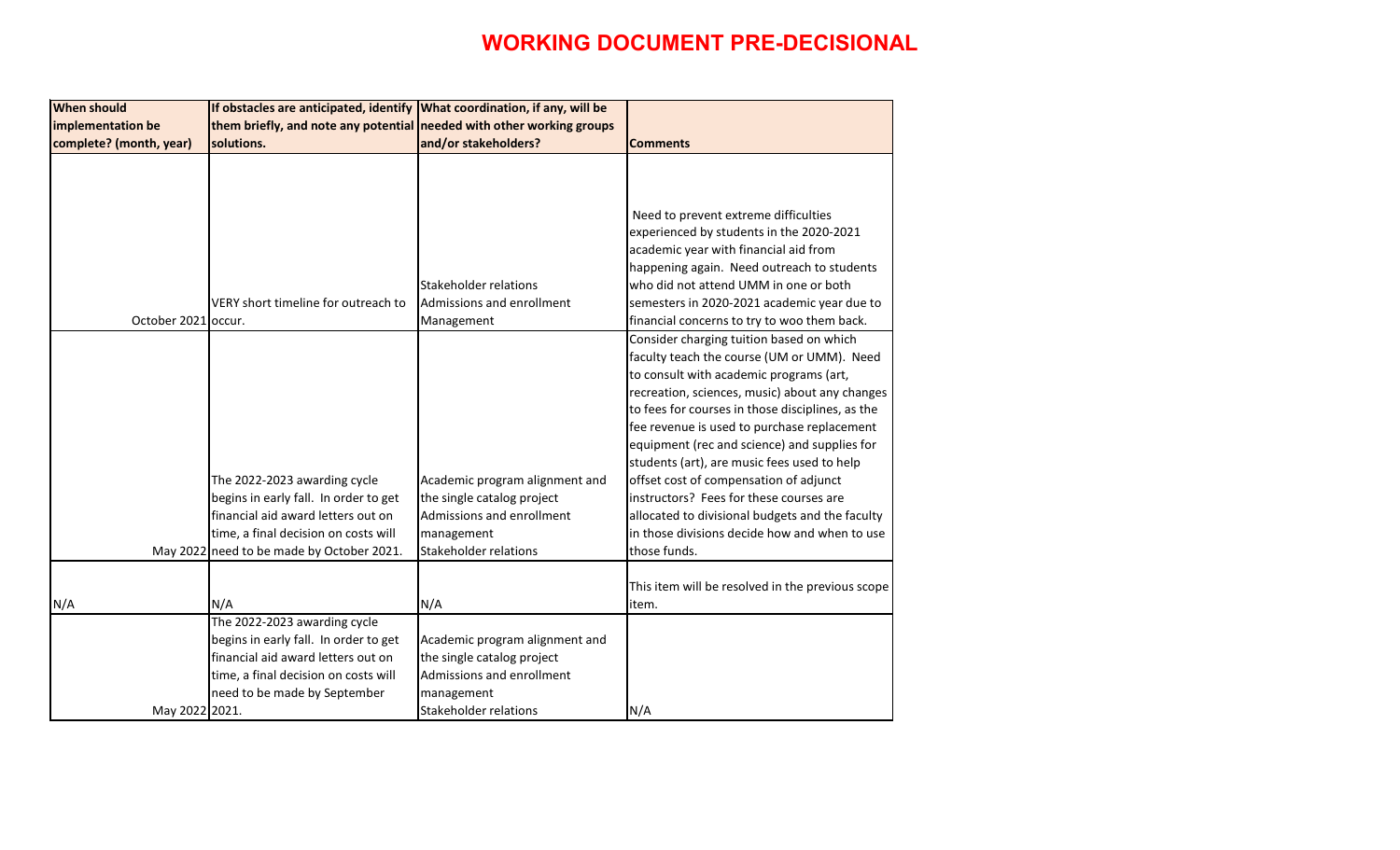| N/A |                         | N/A                                                                                                                                                                                                                           | N/A                                                                                | N/A                                                                                                                                                                                                                                                               |
|-----|-------------------------|-------------------------------------------------------------------------------------------------------------------------------------------------------------------------------------------------------------------------------|------------------------------------------------------------------------------------|-------------------------------------------------------------------------------------------------------------------------------------------------------------------------------------------------------------------------------------------------------------------|
|     | November 2021 students. | The 2022-2023 awarding cycle<br>begins in early fall. In order to get<br>financial aid award letters out on<br>time, a final decision scholarship<br>amounts need to be finalized in<br>order for notifications to be sent to | <b>Admissions and Enrollment</b><br>Management<br><b>Growth Strategies for UMM</b> | N/A                                                                                                                                                                                                                                                               |
|     |                         | The 2022-2023 awarding cycle                                                                                                                                                                                                  |                                                                                    |                                                                                                                                                                                                                                                                   |
|     | November 2021 students. | begins in early fall. In order to get<br>financial aid award letters out on<br>time, a final decision scholarship<br>amounts need to be finalized in<br>order for notifications to be sent to                                 | <b>Admissions and Enrollment</b><br>Management<br><b>Growth Strategies for UMM</b> | If the decision is to lower UMM's discount rate,<br>can we do it in stages, or starting with an<br>incoming class of students to minimize the<br>change in amount of financial aid experienced                                                                    |
|     |                         |                                                                                                                                                                                                                               |                                                                                    | by returning students?<br>UMaine Foundation - Will require personalized<br>outreach for funds w/ living<br>stewardee(s)/donor(s) for possible consent;<br>Foundation-managed funds w/ no living<br>stewardee(s)/donor(s) should not be<br>considered at this time |
|     | July 2022 N/A           |                                                                                                                                                                                                                               | University of Maine Foundation                                                     |                                                                                                                                                                                                                                                                   |
|     | September 2021 N/A      |                                                                                                                                                                                                                               | UM/UMM faculty and staff<br>interactions/opportunities                             | N/A                                                                                                                                                                                                                                                               |
|     |                         | Additional staff support to assist<br>May 2022 with additional outreach efforts                                                                                                                                               | <b>Admissions and Enrollment</b><br>Management<br><b>Growth Strategies for UMM</b> | Consider outreach to veterans as well (age<br>diversity). Also, ensure we present an inclusive<br>approach for all students regardless of gender<br>identity.                                                                                                     |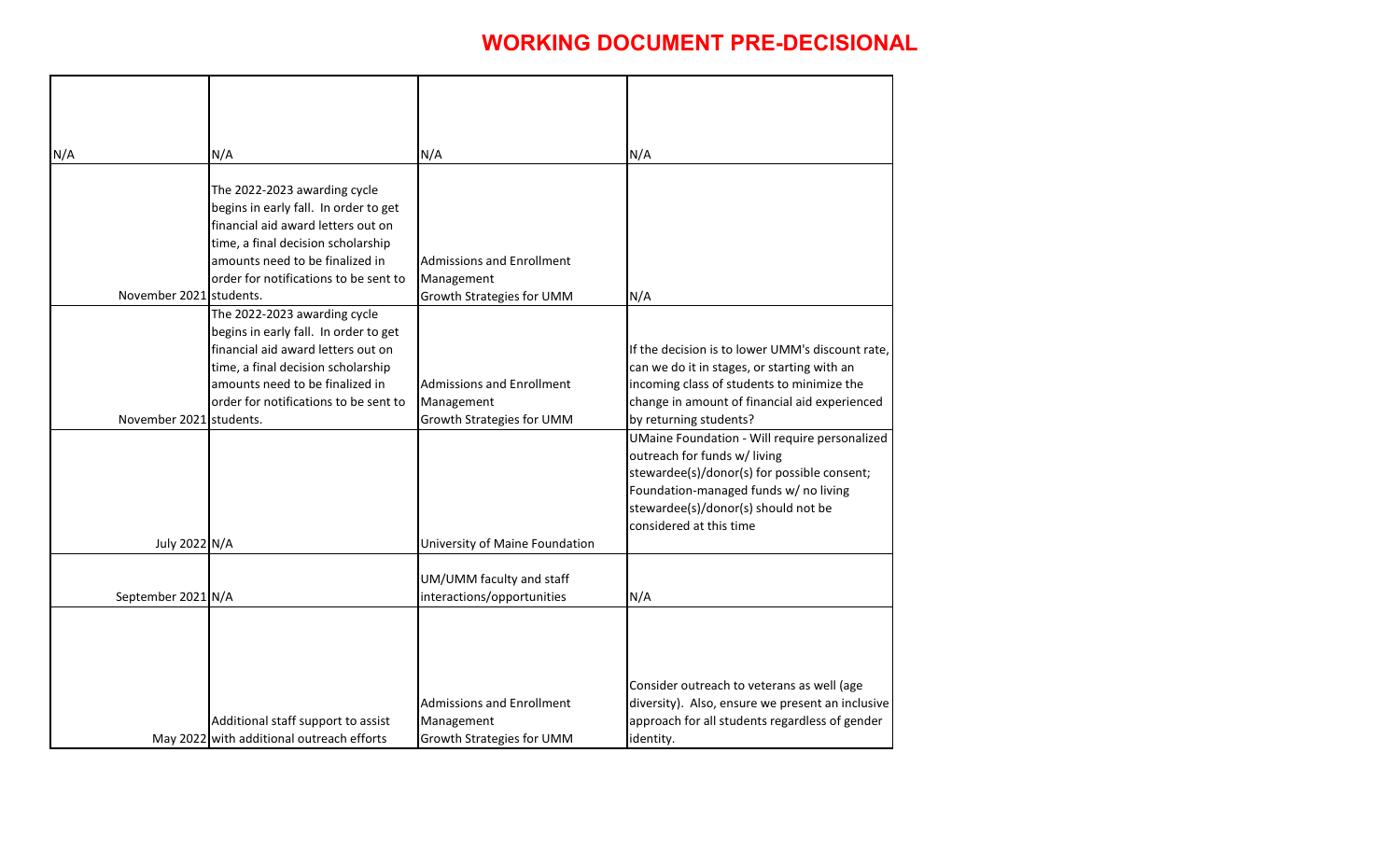| <b>When should</b>                                                                                                                                                                                           | If obstacles are anticipated, identify What coordination, if any, will be                                                                                                                                                                                                                                                  |                                                                                                                                                                  |                                                                                                                             |
|--------------------------------------------------------------------------------------------------------------------------------------------------------------------------------------------------------------|----------------------------------------------------------------------------------------------------------------------------------------------------------------------------------------------------------------------------------------------------------------------------------------------------------------------------|------------------------------------------------------------------------------------------------------------------------------------------------------------------|-----------------------------------------------------------------------------------------------------------------------------|
| implementation be                                                                                                                                                                                            | them briefly, and note any potential needed with other working groups                                                                                                                                                                                                                                                      |                                                                                                                                                                  |                                                                                                                             |
| complete? (month, year)                                                                                                                                                                                      | solutions.                                                                                                                                                                                                                                                                                                                 | and/or stakeholders?                                                                                                                                             | <b>Comments</b>                                                                                                             |
|                                                                                                                                                                                                              |                                                                                                                                                                                                                                                                                                                            |                                                                                                                                                                  |                                                                                                                             |
|                                                                                                                                                                                                              | The timeline is aggressive and will<br>require strict adherence to<br>timeline for decision-making.<br>Concerns include lack of capacity<br>(time and personnel) to complete<br>programming and testing. This is a Office of Student Records staff,<br>project/task that has not<br>January2023 previously been completed. | A team has been formed which<br>includes UMS solutions analyst (IT<br>Projects and Profesional Services),<br>and UMS Campus Solutions<br>subject matter expert.; | Additional "cleanup" work is likely to be<br>required through summer/fall 2023 for<br>students with incomplete grades, etc. |
| January 2023                                                                                                                                                                                                 |                                                                                                                                                                                                                                                                                                                            |                                                                                                                                                                  |                                                                                                                             |
|                                                                                                                                                                                                              |                                                                                                                                                                                                                                                                                                                            |                                                                                                                                                                  |                                                                                                                             |
| August 2022<br>Implementation = common Clear communication and<br>will awkward because fall<br>22 in UMS 04 and spring 23<br>in UMS 05; spring 23 UMS<br>and UM faculty & students<br>will "live" in UMS 05. | app. + single catalog. Fall 22 expectations for faculty who will<br>engage in alignment (via charge) is<br>integral. A facilitator for may be<br>helpful in situations of disagreement<br>of lack of decisions (deans? associate   Workgroup 4 governance decision<br>deans? senior faculty?)                              | implications                                                                                                                                                     |                                                                                                                             |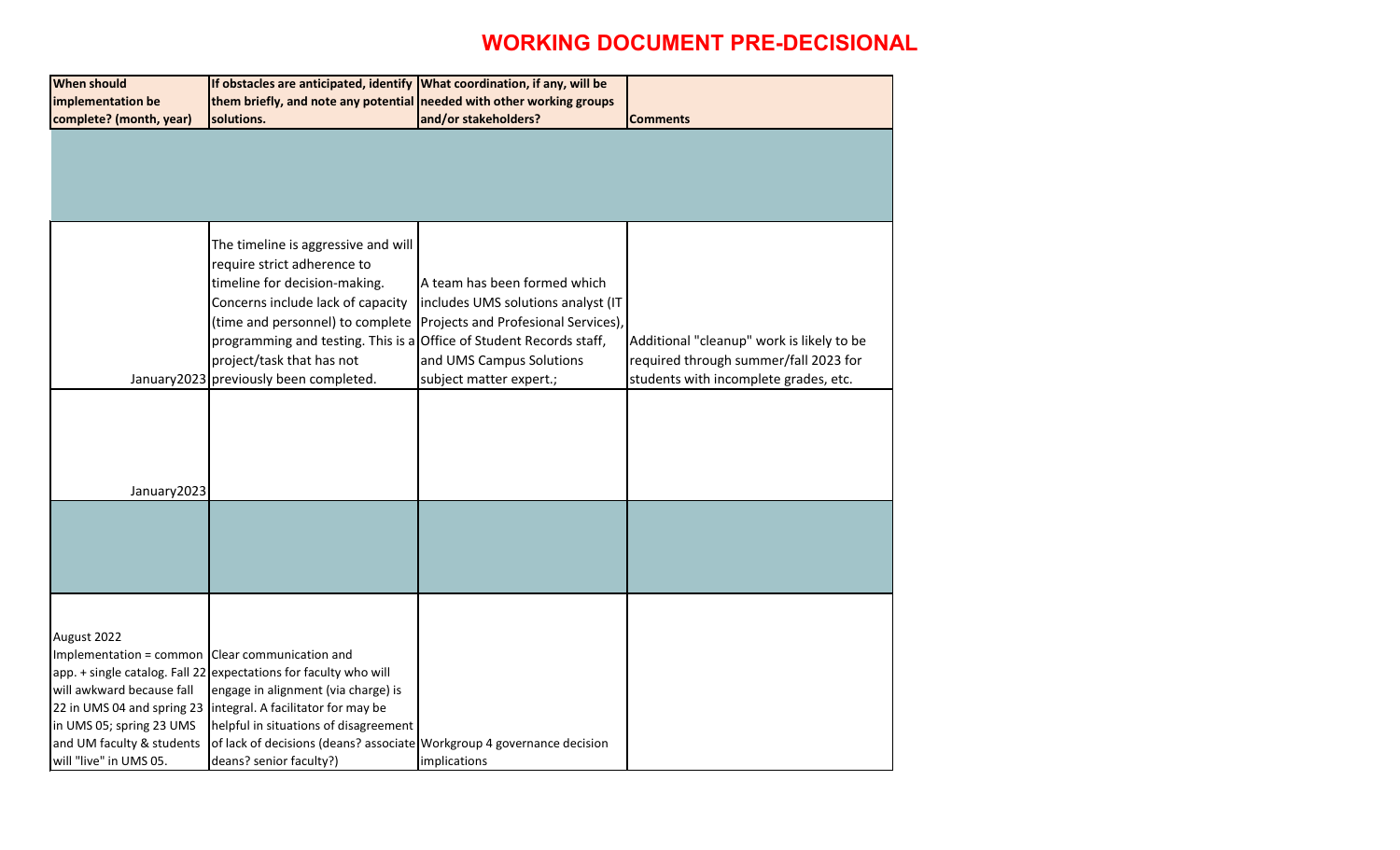| August 22                                       |                                     |  |
|-------------------------------------------------|-------------------------------------|--|
|                                                 |                                     |  |
|                                                 |                                     |  |
|                                                 |                                     |  |
| Continuous                                      |                                     |  |
| August 2022. Any                                |                                     |  |
| substantive program                             |                                     |  |
| changes need to be                              |                                     |  |
| completed with the                              |                                     |  |
| deadline for changes to be                      |                                     |  |
| made to the common<br>application for AY 22-23. |                                     |  |
|                                                 |                                     |  |
|                                                 |                                     |  |
|                                                 |                                     |  |
|                                                 |                                     |  |
|                                                 |                                     |  |
|                                                 | Amount of workload required of      |  |
|                                                 | Registrar's offices: need structure |  |
|                                                 | first, then building courses - may  |  |
|                                                 | need some fine-tuning once items    |  |
|                                                 | August 22 start to get built.       |  |
|                                                 |                                     |  |
|                                                 |                                     |  |
|                                                 |                                     |  |
|                                                 | Amount of workload required of      |  |
|                                                 | August 2022 Registrar's offices     |  |
|                                                 |                                     |  |
|                                                 |                                     |  |
|                                                 |                                     |  |
|                                                 |                                     |  |
|                                                 |                                     |  |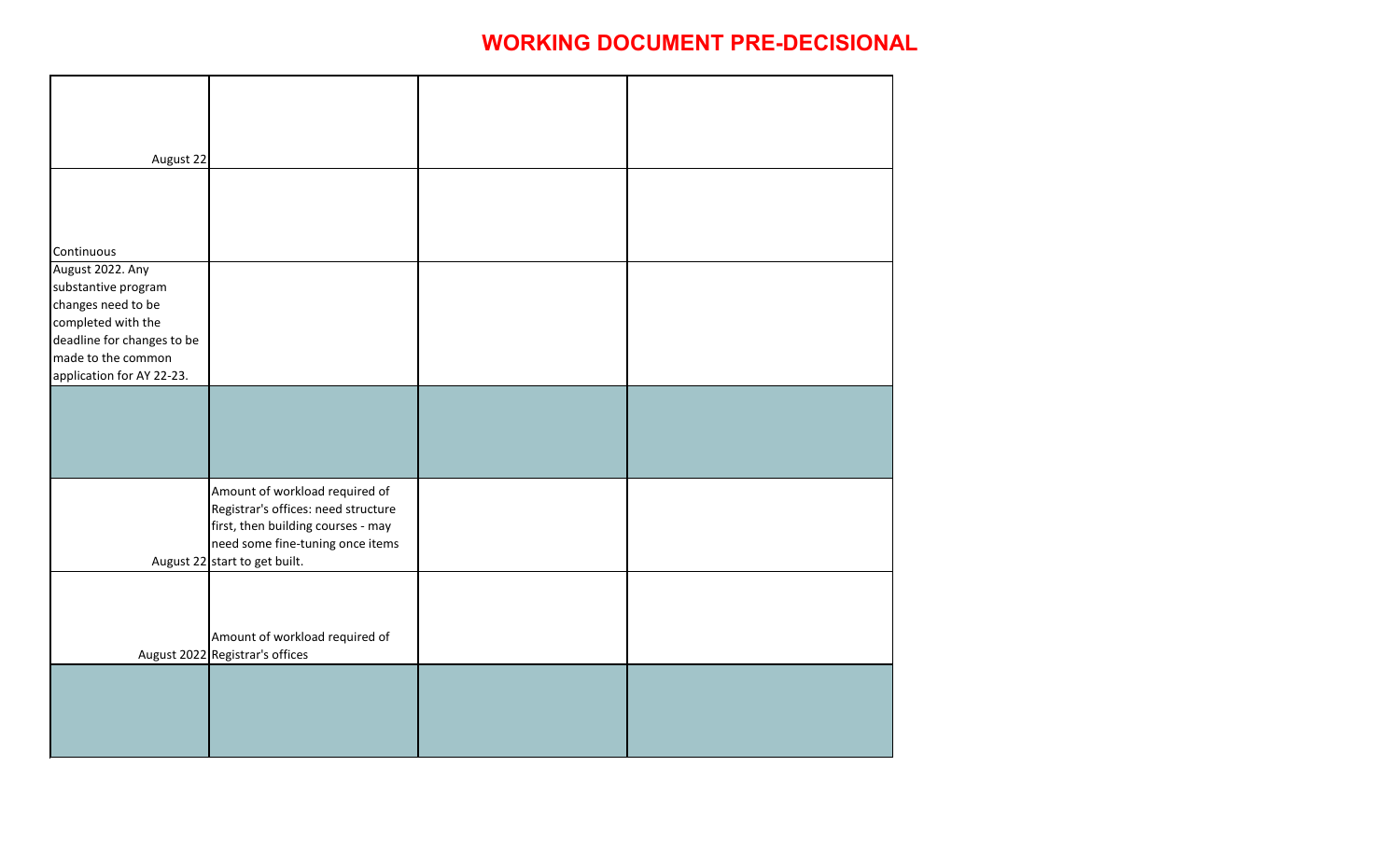| Spring 2023 grads are<br>under UMS 05, with Maine                                                                                                     |                                                            |  |
|-------------------------------------------------------------------------------------------------------------------------------------------------------|------------------------------------------------------------|--|
| trancript and diploma.<br>December 2022 grads will<br>still be UMS 04 transcript<br>and diploma.                                                      |                                                            |  |
| Spring 2023 grads are<br>under UMS 05, with Maine<br>trancript and diploma.<br>December 2022 grads will<br>still be UMS 04 transcript<br>and diploma. |                                                            |  |
|                                                                                                                                                       |                                                            |  |
| August 2022                                                                                                                                           | WG 4 subcommittee curriculum &<br>program approval process |  |
|                                                                                                                                                       |                                                            |  |
| August 2022                                                                                                                                           | Registrar's offices, Academic Affairs,                     |  |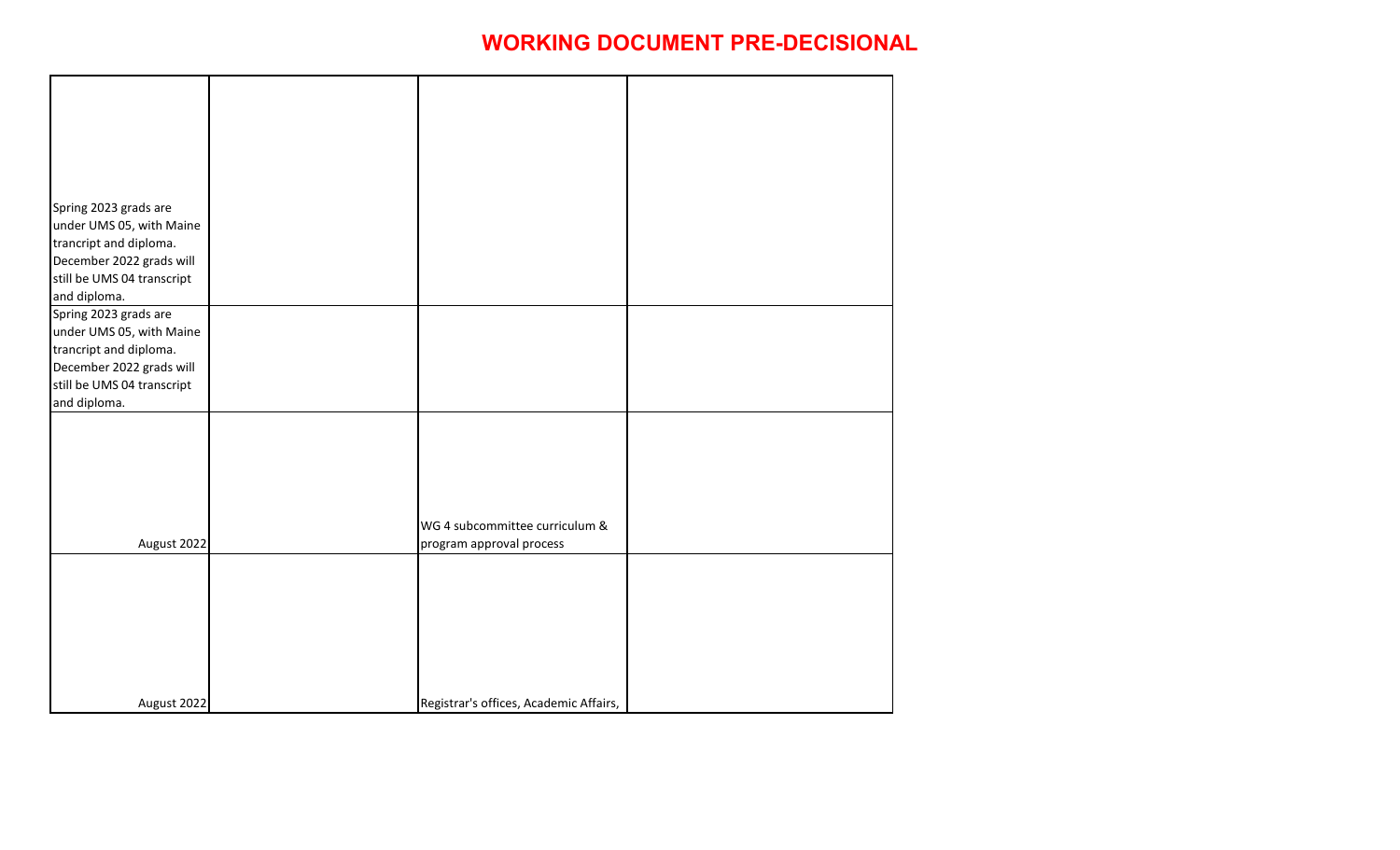| August 2022 - October 10,<br>2022 --all students must be<br>moved over to UMS 05,<br>DPRs built & workable,<br>advisors assigned, faculty<br>moved over by the time |                                                                                                                                                                      |                                                                                                                                   |                                                                                                                           |
|---------------------------------------------------------------------------------------------------------------------------------------------------------------------|----------------------------------------------------------------------------------------------------------------------------------------------------------------------|-----------------------------------------------------------------------------------------------------------------------------------|---------------------------------------------------------------------------------------------------------------------------|
| registration opens for                                                                                                                                              |                                                                                                                                                                      |                                                                                                                                   |                                                                                                                           |
| spring of 2023                                                                                                                                                      |                                                                                                                                                                      |                                                                                                                                   |                                                                                                                           |
|                                                                                                                                                                     |                                                                                                                                                                      |                                                                                                                                   |                                                                                                                           |
| <b>Fall 2021</b>                                                                                                                                                    |                                                                                                                                                                      |                                                                                                                                   | Clear communication of the revised process<br>with UMM faculty will be integral to launching<br>the new process.          |
| <b>When should</b>                                                                                                                                                  | If obstacles are anticipated, identify What coordination, if any, will be                                                                                            |                                                                                                                                   |                                                                                                                           |
| implementation be                                                                                                                                                   | them briefly, and note any potential needed with other working groups                                                                                                |                                                                                                                                   |                                                                                                                           |
| complete? (month, year)                                                                                                                                             | solutions.                                                                                                                                                           | and/or stakeholders?                                                                                                              | <b>Comments</b>                                                                                                           |
| lmet                                                                                                                                                                | How to designate staff<br>priorities/time. Shifting mindset to a<br>August 1st completion date true "UMM is part of UM" for<br>processing staff is a cultural shift. | Need to continue cooordination for<br>coming year to have one unified<br>application- will have to have 2<br>instances this year. | Key progress must be made in student records<br>by February 1st to truly unify the applications.                          |
| Implemented                                                                                                                                                         | Branding decision seems to be<br>coming creating great opportunity<br>lfor awareness.                                                                                | Continued engagement and<br>education of Maine school<br>counselors is immediate effort.                                          | Ongoing work but studen facing items are all<br>set.                                                                      |
| Immediately                                                                                                                                                         |                                                                                                                                                                      |                                                                                                                                   | Nothing changed here. EM is moving forward<br>unified under one brand now- we have to.<br>Announcement would really help. |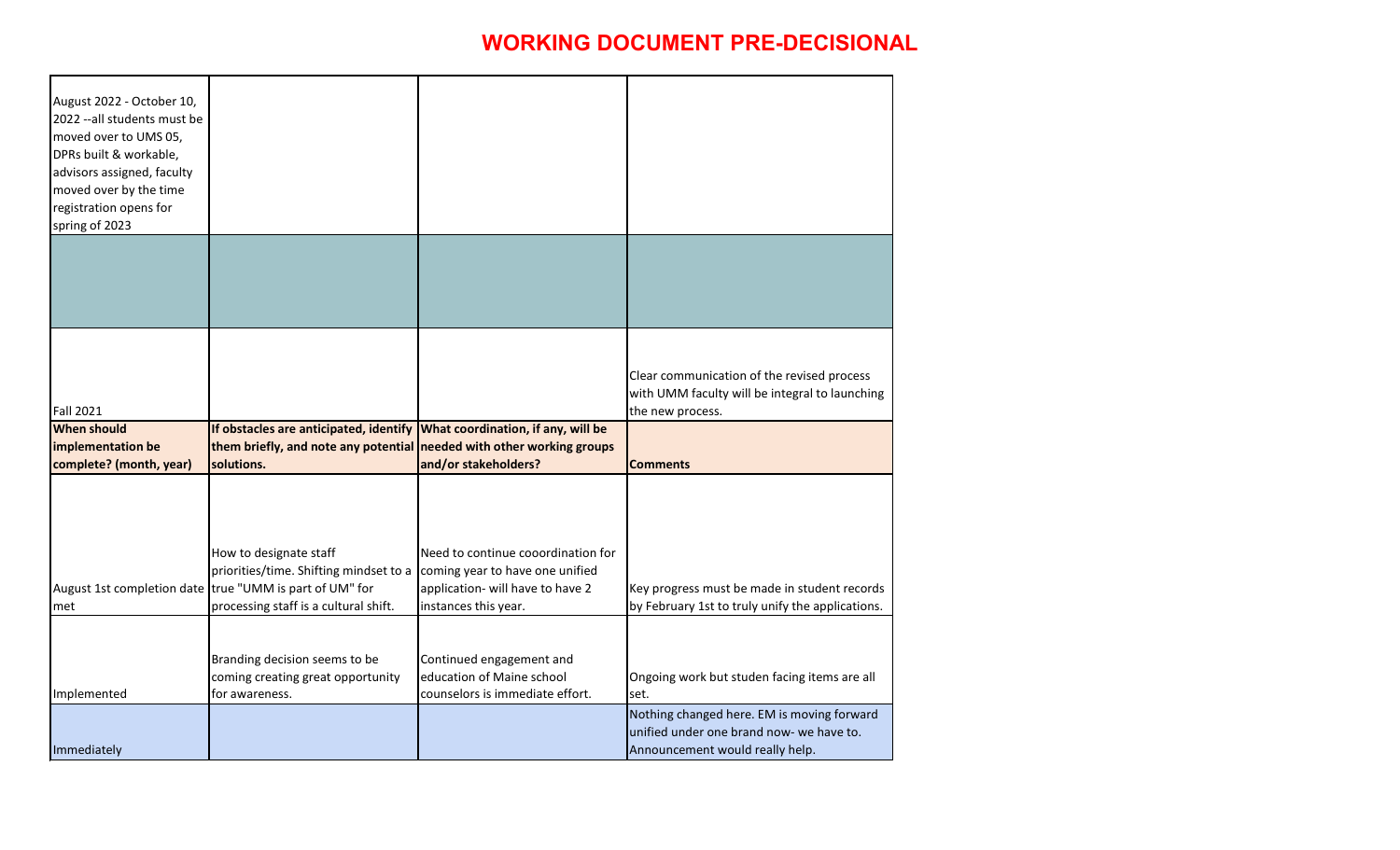| Implemented.                                                                          | Resources- doing events at UMM<br>and UM may be challenging                      | Student life is essential in<br>partnership here.                                                                                             | One office has happened and training for a<br>unified team before recruitment season begins<br>Monday August 16th                                               |
|---------------------------------------------------------------------------------------|----------------------------------------------------------------------------------|-----------------------------------------------------------------------------------------------------------------------------------------------|-----------------------------------------------------------------------------------------------------------------------------------------------------------------|
|                                                                                       |                                                                                  |                                                                                                                                               |                                                                                                                                                                 |
| Ideally approve all currently<br>for UMM by fall 2022                                 | Academic policies/approvals                                                      | Need to coordinate with<br>academic/course catalog work<br>group. That group is essential to this<br>work- maybe should be a charge<br>there. | Rolling project that will continue.                                                                                                                             |
| Work will never be "done"                                                             |                                                                                  | Office of multi-cultural programs,<br>OIP, student support services and<br>any other office on campus really.<br>we do.                       | Wrapping up initial training however that will<br>This is core to everything anda II that just be the starting point in this work for our<br>office/department. |
| Unsure at this time.                                                                  | Limited staff                                                                    | <b>Student life</b>                                                                                                                           | OIP now reports to Associate Provost.<br>International responsiblities now sit in that<br>office we are assuming.                                               |
|                                                                                       |                                                                                  |                                                                                                                                               |                                                                                                                                                                 |
| Implemented and ready to<br>offer when admissions<br>applications begin coming<br>in. | May reach more than 20- need to<br>assess potential capping if we reach<br>this. | Need clear communication first<br>among academic folks on both<br>campuses to ensure mapping is in<br>place for courses before we<br>promote. | 8 enrolled for fall.                                                                                                                                            |
|                                                                                       |                                                                                  |                                                                                                                                               |                                                                                                                                                                 |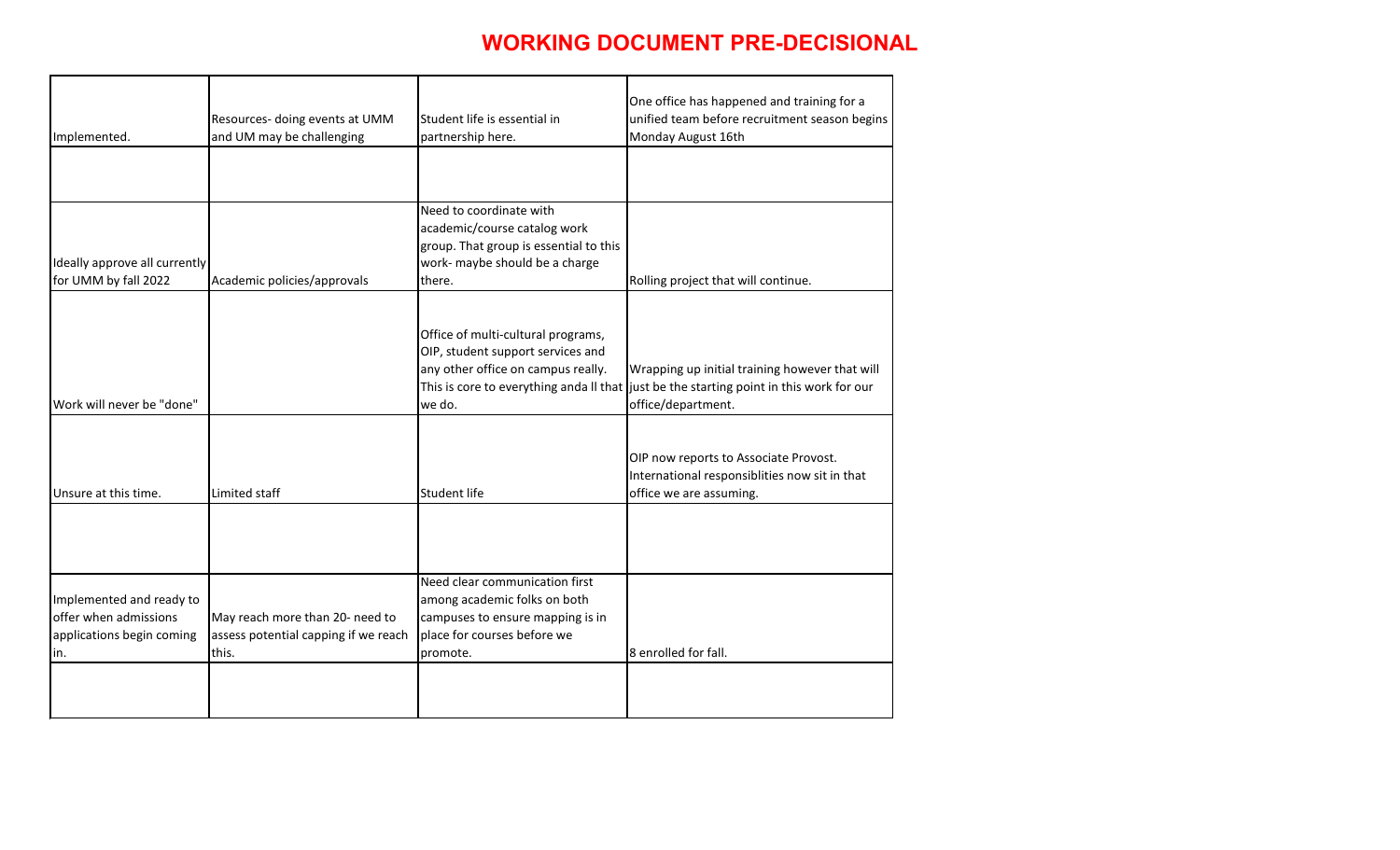| Complete for this cycle | Not known                                                                                                                                            |                                 | This is a very different way to promote UMM<br>however success with coastal year pathway<br>shows we should be focusing on this format. |
|-------------------------|------------------------------------------------------------------------------------------------------------------------------------------------------|---------------------------------|-----------------------------------------------------------------------------------------------------------------------------------------|
|                         |                                                                                                                                                      |                                 |                                                                                                                                         |
| <b>COMPLETED</b>        | <b>COMPLETED</b>                                                                                                                                     | <b>COMPLETED</b>                | <b>COMPLETED</b>                                                                                                                        |
| <b>COMPLETED</b>        | <b>COMPLETED</b>                                                                                                                                     | <b>COMPLETED</b>                | Completed and the first rtaining as a unified<br>team begins Monday August 16th.                                                        |
|                         | Brand movement is happening in EM-<br>it can no longer wait if we want a                                                                             | Marketing & communications team | Moving forward with one set of brand for<br>promoting regional campus. Need public<br>announcements to support this as EM is            |
| Happening now           | class for fall 2022.                                                                                                                                 | is key group.                   | moving forward with it. We can not wait.                                                                                                |
| <b>When should</b>      | If obstacles are anticipated, identify What coordination, if any, will be                                                                            |                                 |                                                                                                                                         |
| implementation be       | them briefly, and note any potential needed with other working groups                                                                                |                                 |                                                                                                                                         |
| complete? (month, year) | solutions.                                                                                                                                           | and/or stakeholders?            | <b>Comments</b>                                                                                                                         |
|                         |                                                                                                                                                      |                                 |                                                                                                                                         |
|                         | It may take some time for UMM<br>faculty to engage in conversation<br>and consideration of various<br>January 2022 scenarios for internal governance |                                 |                                                                                                                                         |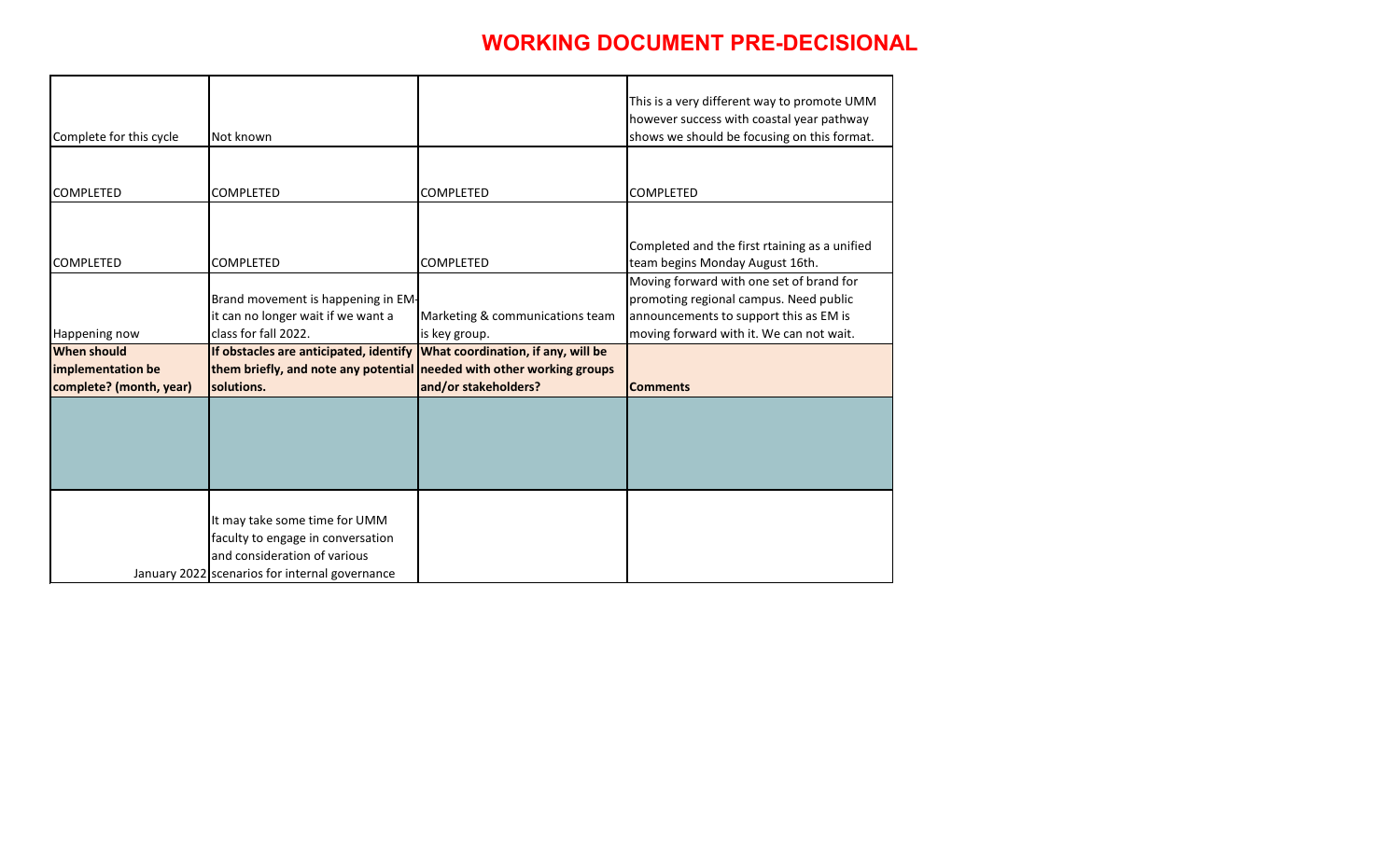| May 2022       | Workgoup 2  |  |
|----------------|-------------|--|
|                |             |  |
|                |             |  |
|                |             |  |
|                |             |  |
|                |             |  |
| September 2022 |             |  |
|                |             |  |
|                |             |  |
|                |             |  |
|                |             |  |
|                |             |  |
|                |             |  |
|                |             |  |
|                |             |  |
| May 2022       | Workgroup 2 |  |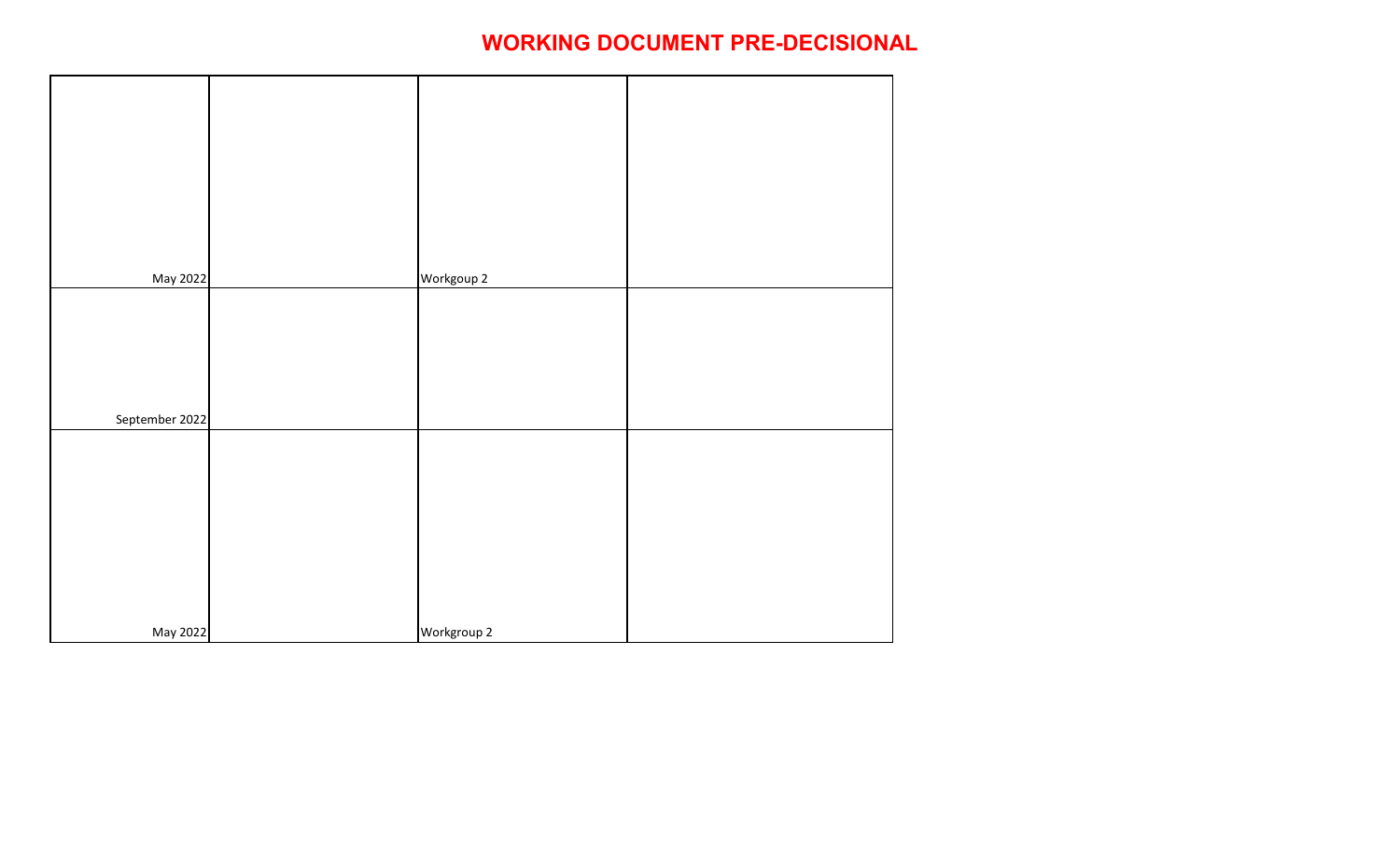| May 2022      | Workgroup 2 academic policy<br>review; may also be overlap with<br>WG 4 HR subgroup | This item likely encompasses policies such as<br>the assignment of FT/PT faculty; evaluation of<br>full & part-time faculty (incl. tenure,<br>promotion, and composition of peer review<br>committees); and evaluation criteria. |
|---------------|-------------------------------------------------------------------------------------|----------------------------------------------------------------------------------------------------------------------------------------------------------------------------------------------------------------------------------|
|               |                                                                                     |                                                                                                                                                                                                                                  |
|               |                                                                                     |                                                                                                                                                                                                                                  |
|               |                                                                                     |                                                                                                                                                                                                                                  |
|               |                                                                                     |                                                                                                                                                                                                                                  |
| August 2021   |                                                                                     |                                                                                                                                                                                                                                  |
| December 2022 |                                                                                     |                                                                                                                                                                                                                                  |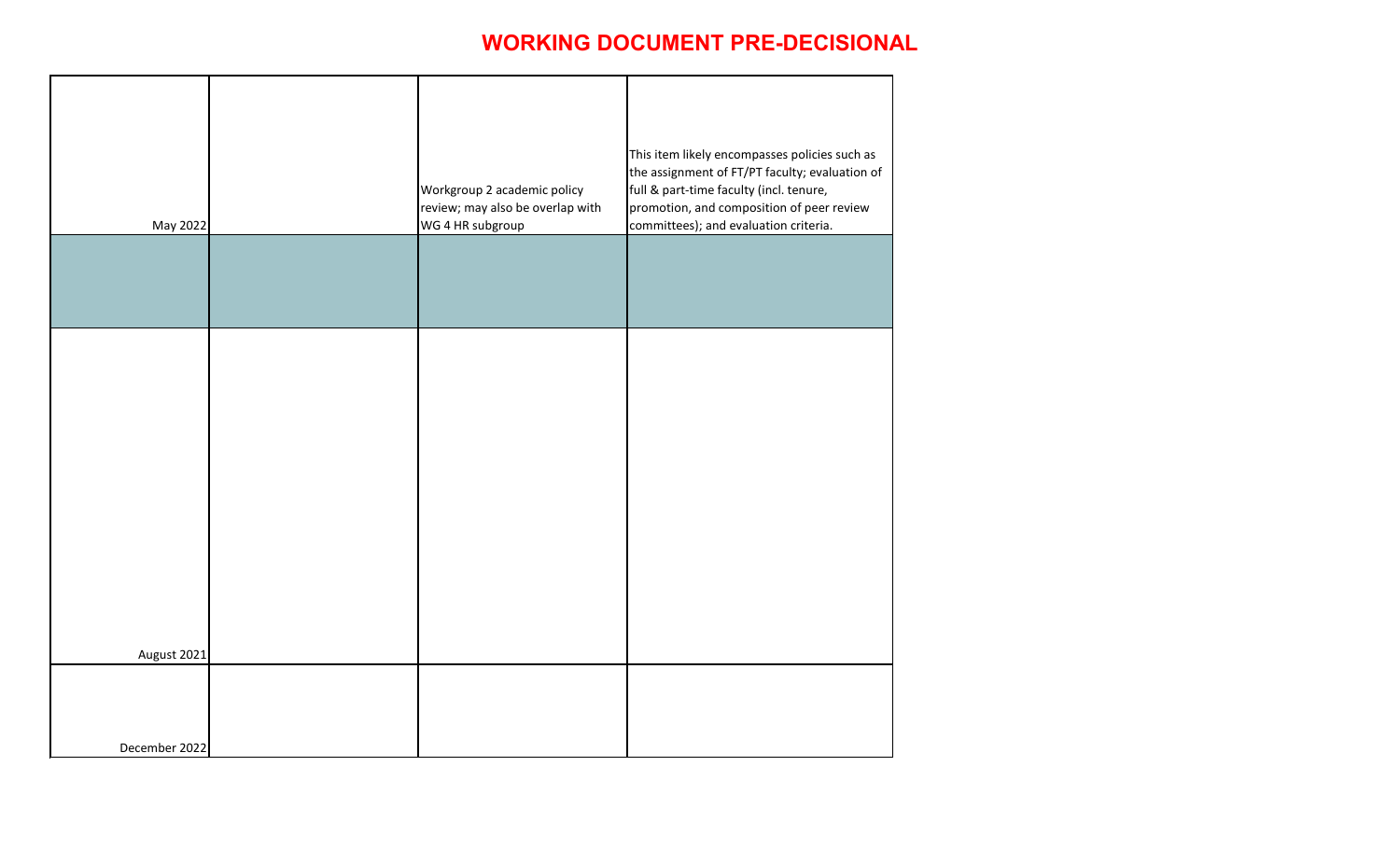| August 2022 |  |  |
|-------------|--|--|
|             |  |  |
|             |  |  |
|             |  |  |
|             |  |  |
|             |  |  |
|             |  |  |
|             |  |  |
| August 2021 |  |  |
|             |  |  |
|             |  |  |
|             |  |  |
|             |  |  |
|             |  |  |
|             |  |  |
|             |  |  |
|             |  |  |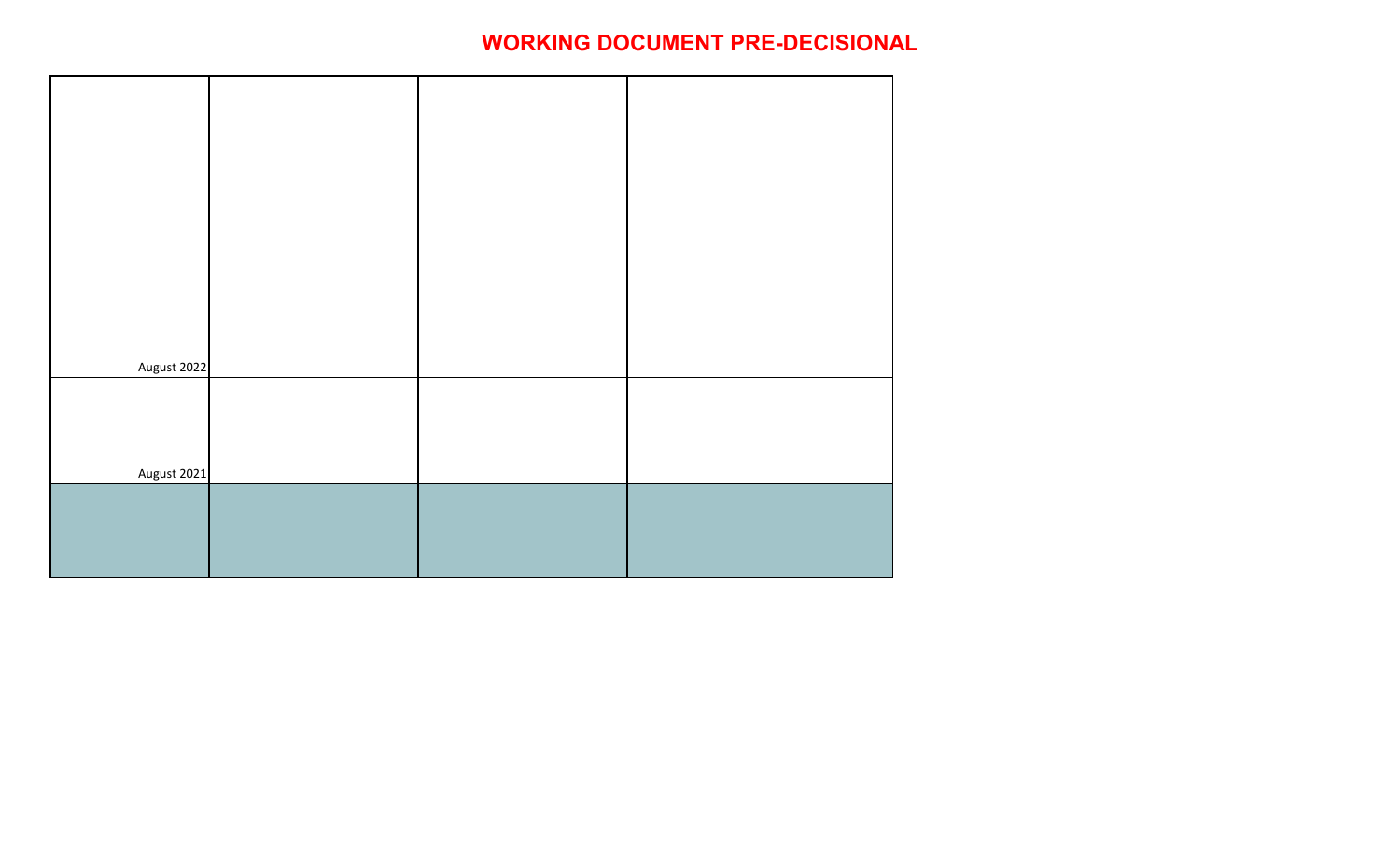|                             | Convenience (or lack thereof), time<br>availability & travel. Encourage<br>sponsors to enable remote<br>January 2022 participation when feasible. |                                                    |  |
|-----------------------------|---------------------------------------------------------------------------------------------------------------------------------------------------|----------------------------------------------------|--|
|                             | Based on Great Colleges feedback,<br>will be looking for enhancements in<br>January 2022 onboarding at both campuses                              |                                                    |  |
| December 2021 effectiveness | Need to mitigate challenges of<br>balancing distance participation with                                                                           |                                                    |  |
| January 2022                |                                                                                                                                                   |                                                    |  |
|                             |                                                                                                                                                   |                                                    |  |
| Ongoing                     | Potential budgetary impacts will<br>need to be planned and accounted<br>for in subsequent fiscal plans                                            | Coordination with finance and UMS<br>Compensation. |  |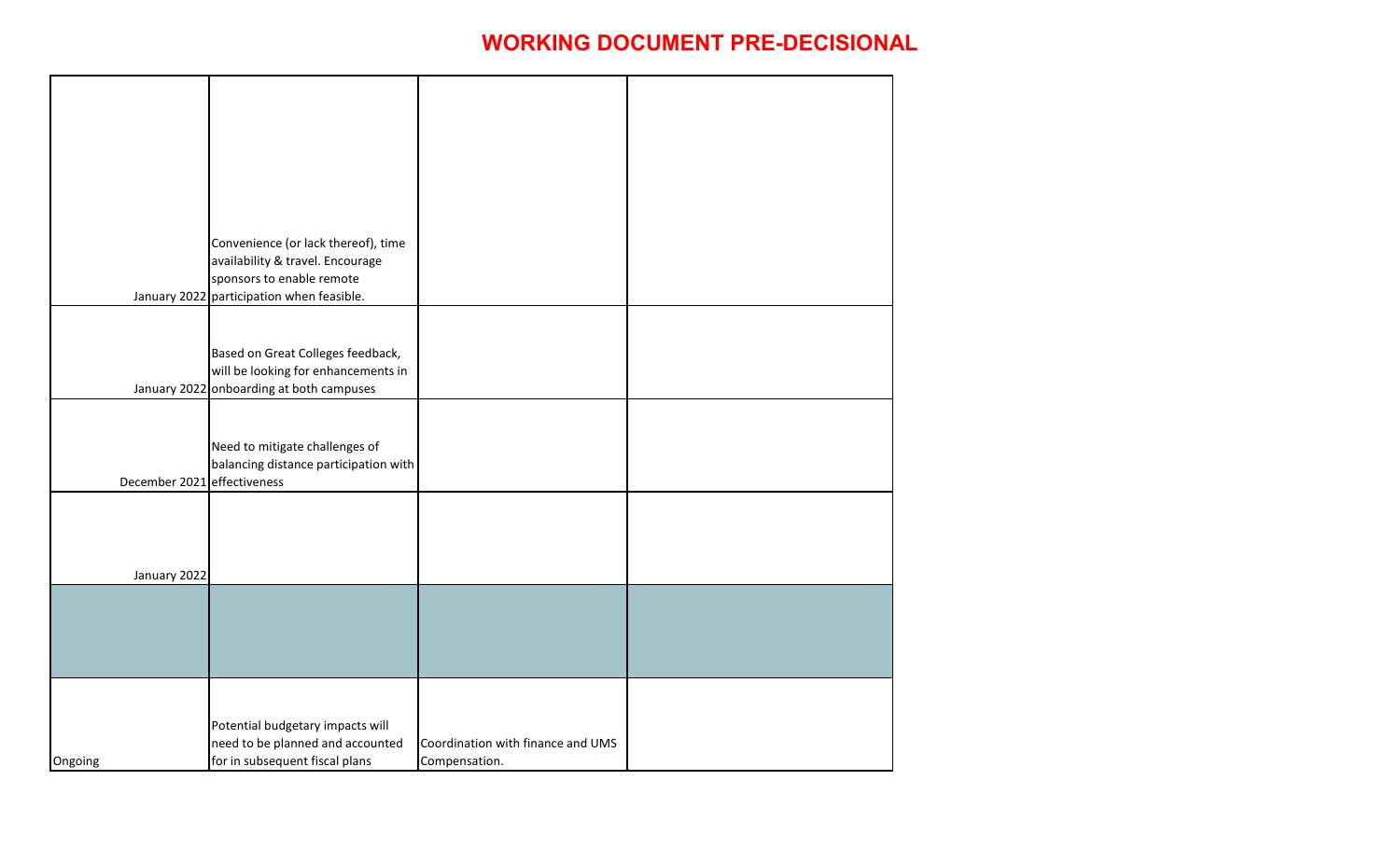|                        |                                                  | Any change in approach on service |  |
|------------------------|--------------------------------------------------|-----------------------------------|--|
|                        |                                                  | lists will need to be based on    |  |
| Ongoing                |                                                  | agreement with PATFA              |  |
|                        |                                                  |                                   |  |
|                        |                                                  |                                   |  |
|                        |                                                  |                                   |  |
|                        |                                                  |                                   |  |
|                        | Current contracts contain a mix of               |                                   |  |
|                        | references to "campus", "program"                |                                   |  |
|                        | and "unit" as it pertains to                     |                                   |  |
| Ongoing, dependent on  | redundancies. Will have to establish             | Labor relations, administration,  |  |
| negotiations           | clarity to the extent possible.                  | bargaining units                  |  |
|                        |                                                  |                                   |  |
|                        |                                                  |                                   |  |
|                        |                                                  |                                   |  |
|                        | Obstacles not anticipated pending                | Labor Relations and potentially   |  |
|                        | November 2021 outcome of current negotiations    | <b>AFUM</b>                       |  |
|                        |                                                  |                                   |  |
|                        |                                                  |                                   |  |
|                        |                                                  |                                   |  |
|                        |                                                  |                                   |  |
|                        |                                                  |                                   |  |
|                        | Current contract interpretation and              | Labor Relations and potentially   |  |
|                        | January 2022 potential outcomes of negotiations. | <b>AFUM</b>                       |  |
|                        |                                                  |                                   |  |
|                        |                                                  |                                   |  |
|                        |                                                  |                                   |  |
|                        |                                                  |                                   |  |
|                        |                                                  |                                   |  |
|                        |                                                  |                                   |  |
|                        | Any shift in balance of teaching to              |                                   |  |
|                        | research needs to be accounted for               |                                   |  |
|                        |                                                  |                                   |  |
|                        | in terms of resource and budget                  |                                   |  |
| September 2022 impact. |                                                  |                                   |  |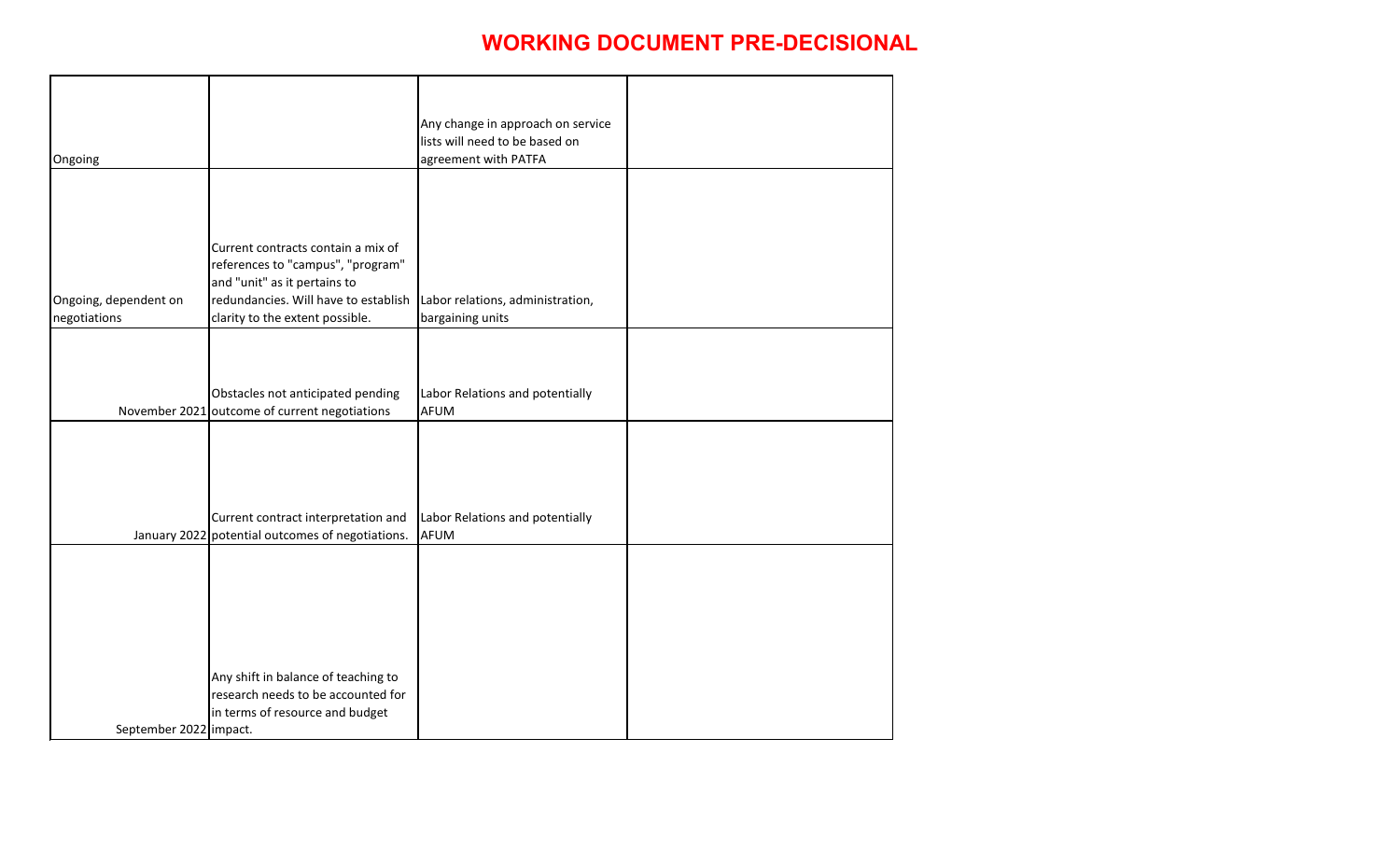| <b>When should</b>                                     | If obstacles are anticipated, identify What coordination, if any, will be |                                         |                                                                            |                                                                                  |                                 |
|--------------------------------------------------------|---------------------------------------------------------------------------|-----------------------------------------|----------------------------------------------------------------------------|----------------------------------------------------------------------------------|---------------------------------|
| implementation be                                      | them briefly, and note any potential needed with other working groups     |                                         |                                                                            |                                                                                  |                                 |
| complete? (month, year)                                | solutions.                                                                | and/or stakeholders?                    | <b>Comments</b>                                                            | <b>July 1 report updates</b>                                                     | <b>August 13 report updates</b> |
|                                                        |                                                                           |                                         |                                                                            |                                                                                  |                                 |
|                                                        |                                                                           |                                         |                                                                            | the working group strongly advocates                                             |                                 |
|                                                        |                                                                           |                                         |                                                                            | for this full-time communication                                                 |                                 |
|                                                        |                                                                           |                                         |                                                                            | position to be filled as soon as possible;                                       |                                 |
|                                                        |                                                                           |                                         | an action group of responsible parties is                                  | the position freeze is particularly                                              |                                 |
|                                                        |                                                                           |                                         | needed to address the UMaine Machias                                       | problematic at this cricital time in                                             |                                 |
|                                                        |                                                                           |                                         | communications critical needs - from                                       | partnership; an interim fixed-length                                             |                                 |
|                                                        |                                                                           | coordination with leadership and        | answers about the communications position                                  | position is being explored, but has                                              |                                 |
| if position approved,                                  | delay in position approval; delay in                                      | HR, and with Group 3 related to         | to the strategy for brand introduction/rollout                             | already been turned down by one of                                               | Interim, fixed-length posit     |
| August 2021                                            | any UMM position reorganizing                                             | decisions on marketing                  | #1 with Margaret                                                           | two candidates.                                                                  | the end of August 2021.         |
|                                                        |                                                                           |                                         |                                                                            | Division of Marketing and                                                        |                                 |
|                                                        |                                                                           |                                         | need to look at Penn State and UConn                                       | Communications currently providing                                               |                                 |
| August 2021, depending on                              |                                                                           |                                         | websites to explore how best UMaine Machias UMM website support, including |                                                                                  |                                 |
| decisions/extent of changes                            |                                                                           | Collaborate with group 3 to develop     | is presented and seen with SEO/college                                     | content updates; this will include                                               | Will be addressed as part       |
| approved                                               |                                                                           | specific plans for the admissions site. | navigator site                                                             | catalog updates                                                                  | campaign.                       |
|                                                        |                                                                           |                                         |                                                                            | <u>AII UMM marketing being considered as part</u>                                |                                 |
|                                                        |                                                                           |                                         |                                                                            | of UMaine marketing structure now being                                          |                                 |
|                                                        |                                                                           |                                         |                                                                            | explored; UMS updated boilerplate language                                       |                                 |
|                                                        |                                                                           |                                         |                                                                            | - The System consists of seven main                                              |                                 |
|                                                        |                                                                           |                                         |                                                                            | campuses: The University of Maine                                                |                                 |
|                                                        |                                                                           |                                         |                                                                            | (UMaine), including its regional campus the                                      |                                 |
|                                                        |                                                                           |                                         |                                                                            | University of Maine at Machias (UMM); the                                        |                                 |
|                                                        |                                                                           |                                         |                                                                            | University of Maine at Augusta (UMA); the                                        |                                 |
|                                                        | Separate brands have been an                                              |                                         |                                                                            | University of Maine at Farmington (UMF);                                         |                                 |
|                                                        | obstacle to co-marketing efforts;                                         |                                         |                                                                            | the University of Maine at Fort Kent (UMFK),                                     |                                 |
|                                                        | rebranding will make coordination a                                       |                                         |                                                                            | the University of Maine at Presque Isle                                          |                                 |
|                                                        | smoother process. Marketing                                               |                                         |                                                                            | (UMPI); and the University of Southern                                           |                                 |
|                                                        | coordinators in UMaine                                                    |                                         |                                                                            | Maine (USM). The System also includes a<br>UMA campus in Bangor, USM campuses in |                                 |
|                                                        | departments may need explicit                                             | Agreement with Group 3 on               |                                                                            | Gorham and Lewiston-Auburn, the                                                  |                                 |
| August 2021, depending on  instructions/updates to job |                                                                           | expectations for recruitment            |                                                                            | University of Maine School of Law, and the                                       |                                 |
|                                                        |                                                                           |                                         |                                                                            |                                                                                  |                                 |
|                                                        | decisions/extent of changes descriptions to incorporate regional          | marketing; coordination with DLL on     |                                                                            | University of Maine Graduate and                                                 | Will be addressed as part       |

|                                        | <b>August 13 report updates</b>                                     |
|----------------------------------------|---------------------------------------------------------------------|
| 5                                      |                                                                     |
| le;                                    |                                                                     |
|                                        |                                                                     |
|                                        | Interim, fixed-length position filled at<br>the end of August 2021. |
|                                        |                                                                     |
|                                        | Will be addressed as part of rebranding<br>campaign.                |
| art<br>3<br>age                        |                                                                     |
| ٦e<br>he<br>e<br>;<br><sup>=</sup> K), |                                                                     |
| n                                      |                                                                     |
| ıе                                     | Will be addressed as part of rebranding<br>campaign.                |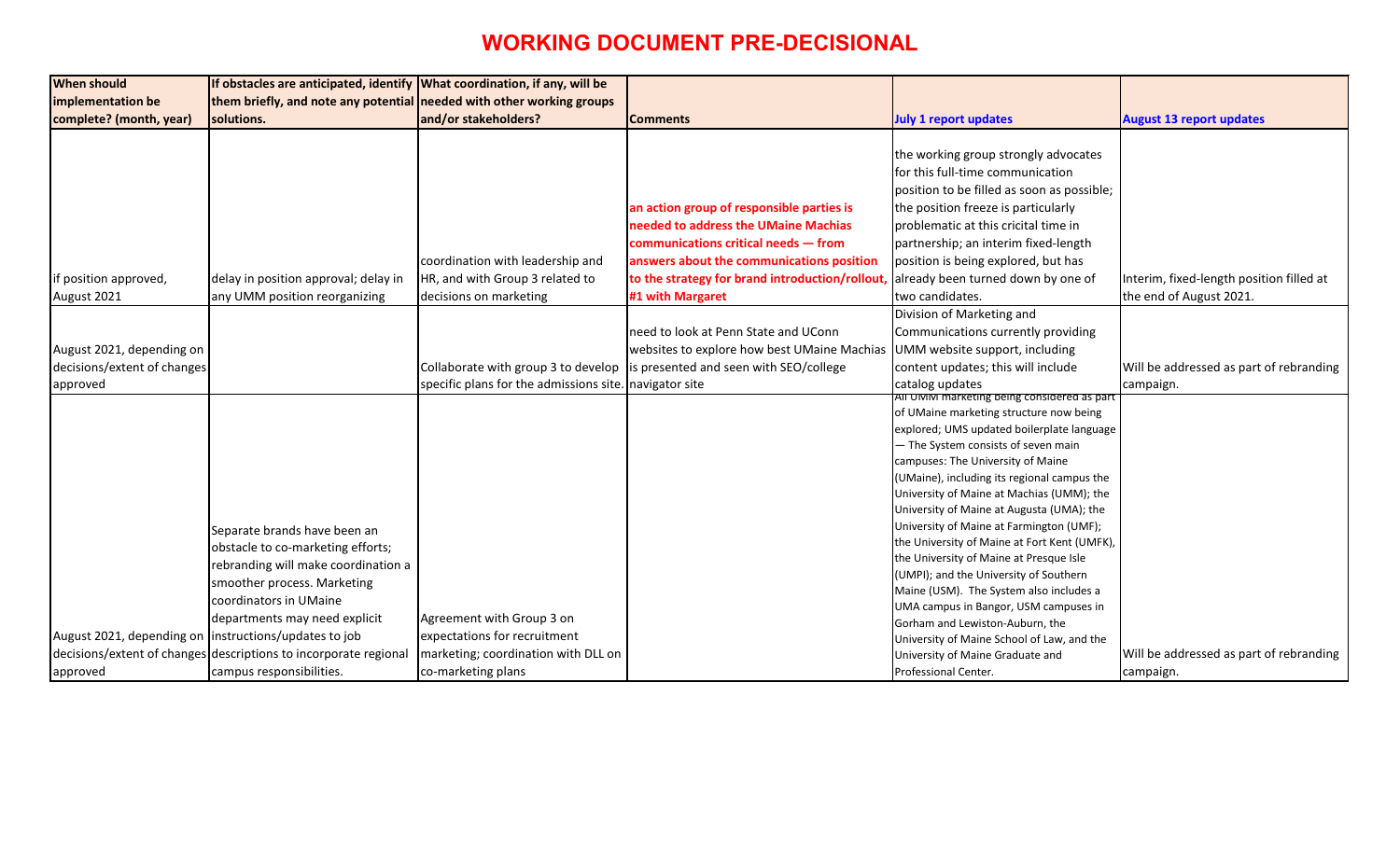|                             |                                                                |                                         | previous faculty feedback on wording to        |                                         |
|-----------------------------|----------------------------------------------------------------|-----------------------------------------|------------------------------------------------|-----------------------------------------|
|                             |                                                                |                                         | include: regional coastal campus of the        |                                         |
|                             |                                                                |                                         | University of Maine; an action group is needed |                                         |
|                             |                                                                |                                         | to revise the mission and vision statements as |                                         |
|                             |                                                                |                                         | soon as possible, including what the brand     | mission and vision statement needing    |
|                             |                                                                |                                         | stands for, #2 led by Karen, Kyle Winslow,     | updates for the final report to the     |
|                             |                                                                | all groups should have access to/be     | Gayle. Question: Perhaps the UMaine Mission    | President; Passamaquoddy translation    |
|                             |                                                                | using updated/approved mission          | needs altering as well to address the          | of land acknowledgement and flag        |
|                             |                                                                | and vision statements                   | relationship?                                  | coming as part of UMM identity          |
|                             |                                                                |                                         |                                                |                                         |
|                             |                                                                |                                         |                                                | rebrand is expected to be introduced to |
| implementation of new       | revised branding on campus,                                    |                                         |                                                | stakeholders in late June-early July;   |
| style guide should begin    | including signage, will require                                |                                         |                                                | bilingual signage pending ETA of        |
| this summer and be in full  | funding and should be implemented new style guide particularly |                                         | action group needed as part of                 | translations; discussion of timing      |
| implementation for fall '21 | strategically according to a budget                            | Important for Group 3                   | communication focus                            | needed                                  |
|                             |                                                                |                                         |                                                |                                         |
|                             |                                                                | coordination will be needed with        |                                                |                                         |
|                             |                                                                | respective offices and with             |                                                |                                         |
| implementation in time for  |                                                                | implementation of brand style guide     |                                                | TBD, with leadership help from new      |
| start of fall semester      |                                                                | for MaineCards, parking passes, etc.    |                                                | <b>VPMC</b>                             |
|                             |                                                                |                                         |                                                | exploring Maine and tribal approval for |
|                             |                                                                |                                         |                                                | flying of the Passamaquoddy Nation flag |
|                             |                                                                |                                         |                                                | on campus; advance initiatives of DEI   |
|                             |                                                                | coordination with UMaine office of      |                                                | Council - pipelines of communication    |
|                             | staff turnover and new hires at                                | public relations, Director of Diversity |                                                | between the two universities; Native    |
|                             | UMM and the status of the creation                             | and Inclusion, and with VP or V         |                                                | American student office needs UMaine    |
| implementation in time for  | of a VP or V Provost of DEI and and                            | Provost of DEI, if and when the         |                                                | Machias visit/need to formulate a       |
| start of fall semester      | Office of DEI at UMaine                                        | position is filled                      |                                                | process                                 |

| 3   |                                                                                                                                                                                                                                                                                                                                                |
|-----|------------------------------------------------------------------------------------------------------------------------------------------------------------------------------------------------------------------------------------------------------------------------------------------------------------------------------------------------|
| n   | Draft mission and vision statements by<br>January 2022 as part of the rebranding<br>campaign.                                                                                                                                                                                                                                                  |
|     |                                                                                                                                                                                                                                                                                                                                                |
| to  | Executive summary/framework for<br>rebranding campaign in draft:<br>https://docs.google.com/document/d/1<br>Mw7eBCodS3TxsbwaqxrenzDdPnGiNM<br>DepmVaBMwAsYM/edit?usp=sharing<br>Will be addressed as part of rebranding<br>campaign and as recommendation for<br>further discussion with respective<br>campus units for issuing cards, passes, |
|     | etc.                                                                                                                                                                                                                                                                                                                                           |
| or  |                                                                                                                                                                                                                                                                                                                                                |
| iag | It is recommended that UMaine                                                                                                                                                                                                                                                                                                                  |
|     | Machias have someone designated to                                                                                                                                                                                                                                                                                                             |
| n   | serve as DEI pointperson on campus;                                                                                                                                                                                                                                                                                                            |
|     | currently, Marcus Librizzi is that interim                                                                                                                                                                                                                                                                                                     |
| ١ė  | person as a member of the President's                                                                                                                                                                                                                                                                                                          |
|     | Council on Diversity, Equity, and<br>Inclusion.                                                                                                                                                                                                                                                                                                |
|     |                                                                                                                                                                                                                                                                                                                                                |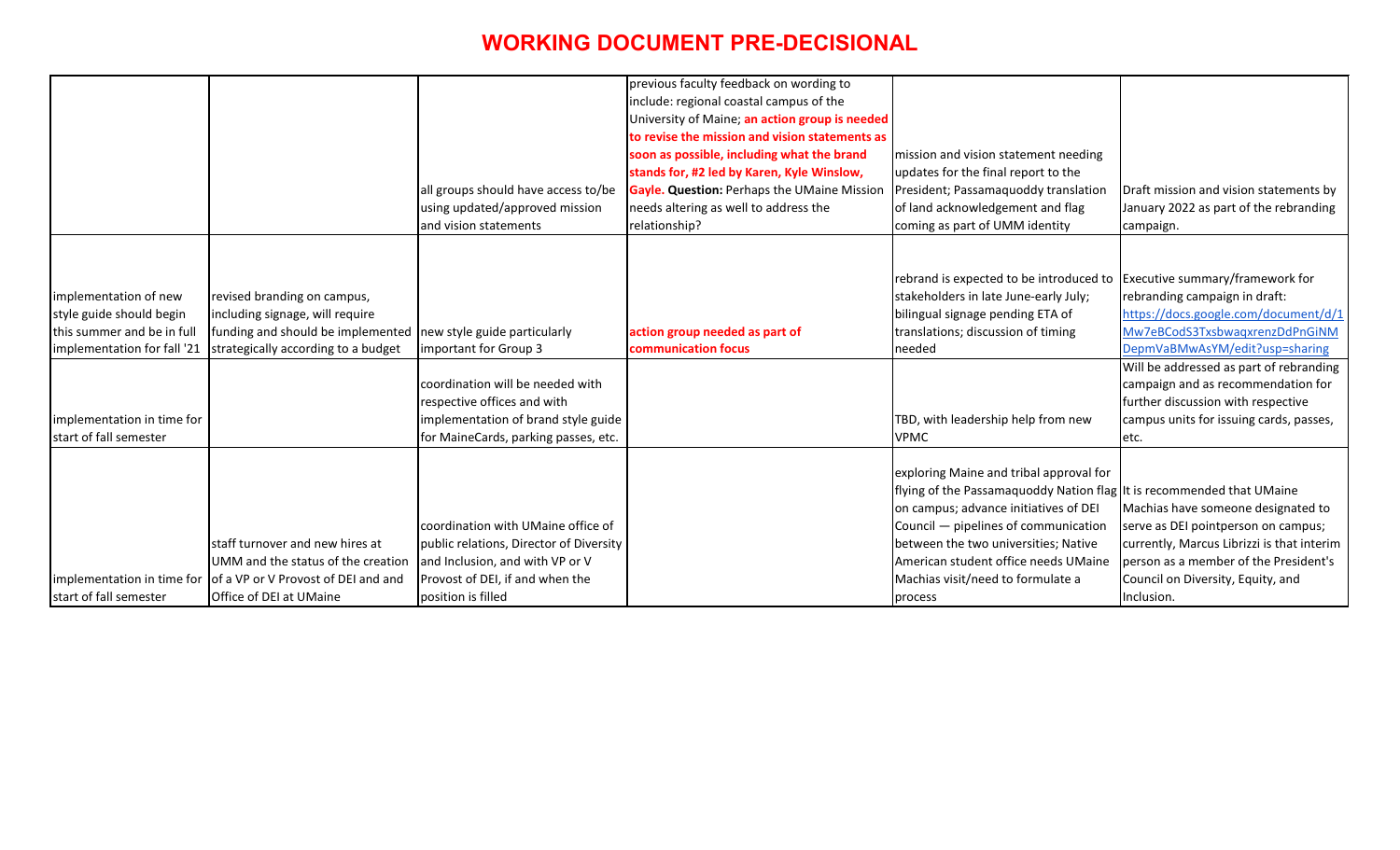| tion<br>to be<br>g                | A communication strategy is included in<br>the rebranding executive summary.                                                     |
|-----------------------------------|----------------------------------------------------------------------------------------------------------------------------------|
| ew                                |                                                                                                                                  |
| n<br>tion<br>take<br>ion,<br>slow | Collaboration/discussion expected<br>between UMaine and UMaine Machias<br>BOVs focused on roles and leadership<br>opportunities. |
| p<br>HOC                          |                                                                                                                                  |

|                                                                                                                                                                                                                                                                                                                                                                                                                              | must not forget that UMM<br>community is due an update on the<br>forumation of a strong club sports<br>infrastructure and any status on<br>UMM athletics (had a three-year<br>review mentioned at time of<br>suspension)                             |                                                                                                                              | part of the action group's work on<br>communication | needs to be part of the communication<br>strategy/recommendations; needs to be<br>informed by the org chart now being<br>revised                                                                                                                                                                                                           |
|------------------------------------------------------------------------------------------------------------------------------------------------------------------------------------------------------------------------------------------------------------------------------------------------------------------------------------------------------------------------------------------------------------------------------|------------------------------------------------------------------------------------------------------------------------------------------------------------------------------------------------------------------------------------------------------|------------------------------------------------------------------------------------------------------------------------------|-----------------------------------------------------|--------------------------------------------------------------------------------------------------------------------------------------------------------------------------------------------------------------------------------------------------------------------------------------------------------------------------------------------|
| Meeting productivity and<br>professional development<br>implementation begun<br>winter 21-22, complete by<br>spring 22. UMM BOV role in<br>Development capacity:<br>Implementation??<br>Hopefully BOV members<br>could be engaged in<br>focused fundraising by<br>early in 22 (dependent on<br>planning and<br>implementation of<br>relationship and staffing<br>between UMaine<br>Foundation Alumni Asso.<br>and UMM, MOU). | Administrative support around<br>scheduling, meeting, retreat and<br>professional development design.<br><b>Identified roles and responsibilities</b><br>and calendar. Capacity and focus to between BOV, Philanthropy Officer<br>new MOUs in place. | Close coordination between BOV<br>Chair and Vice Chair and the HOC<br>and Presidents offices. Coordination<br>and Foundation |                                                     | BOV meeting coming up mid-July, new<br>Chair and 3 new members. Need to<br>form an Action Team to advance<br>planning and MOU drafting between<br>UMaine, UMM and UMaine Foundation<br>and Alumni Association. Jacob will take<br>lead. Potential members: Liz Erickson,<br>Jeff Mills, John Diamond, Kyle Winslow<br>See Action #3 below. |
| Two campus collaboration:<br>Implementation begun fall<br>21, complete spring 22<br>(Covid dependent).                                                                                                                                                                                                                                                                                                                       | Administrative support around<br>scheduling, meeting, retreat and<br>professional developement design.<br><b>Identified roles and responsibilities</b><br>and calendar.                                                                              | Close coordination between BOV<br>chairs and between HOC and<br>President's office.                                          |                                                     | Kyle Winslow will be taking over as<br>Chair and will coordinate with Phillip<br>Hamilton and Presidents office and HOC<br>office staff.                                                                                                                                                                                                   |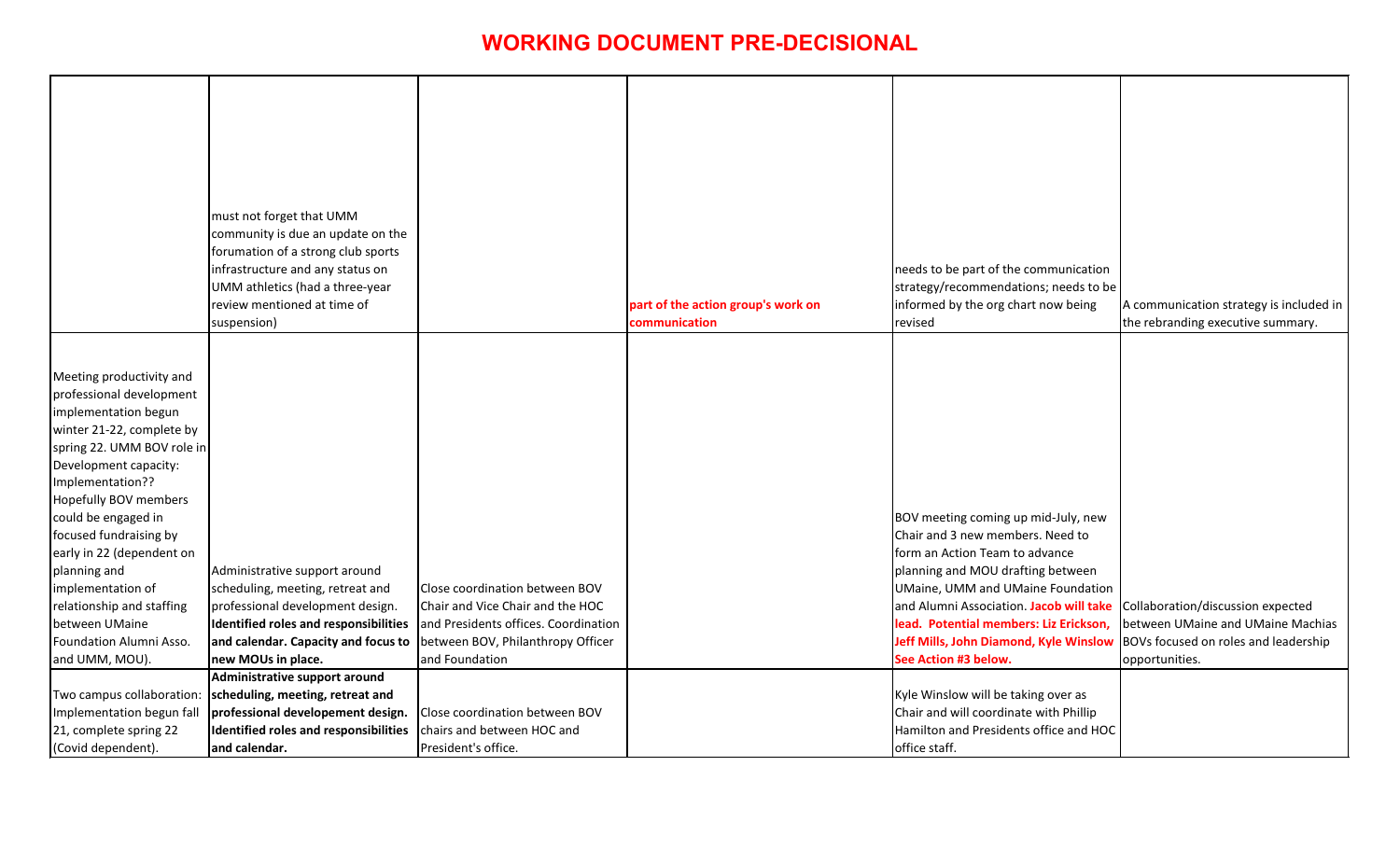| Signage and the                                |                                      |                                     |                                                                                                                          |                                     |
|------------------------------------------------|--------------------------------------|-------------------------------------|--------------------------------------------------------------------------------------------------------------------------|-------------------------------------|
| Passamaquoddy/Wabanaki                         |                                      |                                     |                                                                                                                          |                                     |
| flag are scheduled for fall                    |                                      |                                     |                                                                                                                          |                                     |
| 2020. Enhancements to the                      |                                      |                                     |                                                                                                                          |                                     |
| virtual spaces and                             |                                      |                                     |                                                                                                                          |                                     |
| workplace platforms will                       |                                      |                                     |                                                                                                                          |                                     |
| need to proceed apace with                     |                                      |                                     |                                                                                                                          |                                     |
| these upgrades on the main                     |                                      |                                     |                                                                                                                          |                                     |
| campus, in alignment with                      |                                      | Coordination with (1) the UMaine    |                                                                                                                          |                                     |
| the annual                                     |                                      | Office of Diversity, Equity, and    |                                                                                                                          |                                     |
| recommendations of the                         |                                      | Inclusion, (2) the Wabanaki Center, |                                                                                                                          |                                     |
| President's Council on                         |                                      | (3) representatives of the          |                                                                                                                          |                                     |
| Diversity, Equity, and                         |                                      | Passamaquoddy tribal government,    |                                                                                                                          |                                     |
| Inclusion                                      | Funding to implement upgrades        | $(4)$ physical plant, $(5)$ IT      |                                                                                                                          |                                     |
|                                                |                                      |                                     |                                                                                                                          |                                     |
|                                                |                                      |                                     |                                                                                                                          |                                     |
|                                                | Important to bring UMAA staff and    |                                     |                                                                                                                          |                                     |
|                                                | board up to date; important to bring |                                     |                                                                                                                          |                                     |
|                                                | UMaine Fdn additional staff and      |                                     |                                                                                                                          |                                     |
|                                                | board up to date; distinct MOU       | Coordination with Group 6 (Growth   |                                                                                                                          |                                     |
|                                                |                                      |                                     | negotiation could be several months Strategies for UMM) could be fruitful <b>Action group #3, Jacob, Lead. Potential</b> | need clear message as to how UMaine |
|                                                | in development; progress will        | to both Group 5 and Group 6 if      | members: Liz Erickson, Jeff Mills, John                                                                                  | Machias is part of UMaine -         |
|                                                | depend on budget/personnel           | momentum in philanthropy, private   | Diamond, Kyle Winslow. Planning and                                                                                      | confirmation of what the MOU means  |
| September 2022 (best case) resources available |                                      | grant capacity can be built         | negotiations followed by MOU drafting.                                                                                   | for the two universities            |
|                                                |                                      |                                     |                                                                                                                          |                                     |

| è<br>ŝ | Jacob van de Sande will take the lead in<br>recommendiing a meeting with<br>representatives from the University of<br>Maine Foundation, UMaine Alumni<br>Association, President's Office and<br><b>UMaine Machias to explore expanding</b><br>donor and alumni bases, starting with<br>exploring any existing or proposed |
|--------|---------------------------------------------------------------------------------------------------------------------------------------------------------------------------------------------------------------------------------------------------------------------------------------------------------------------------|
|        | MOUs, by the first quarter of 2022.                                                                                                                                                                                                                                                                                       |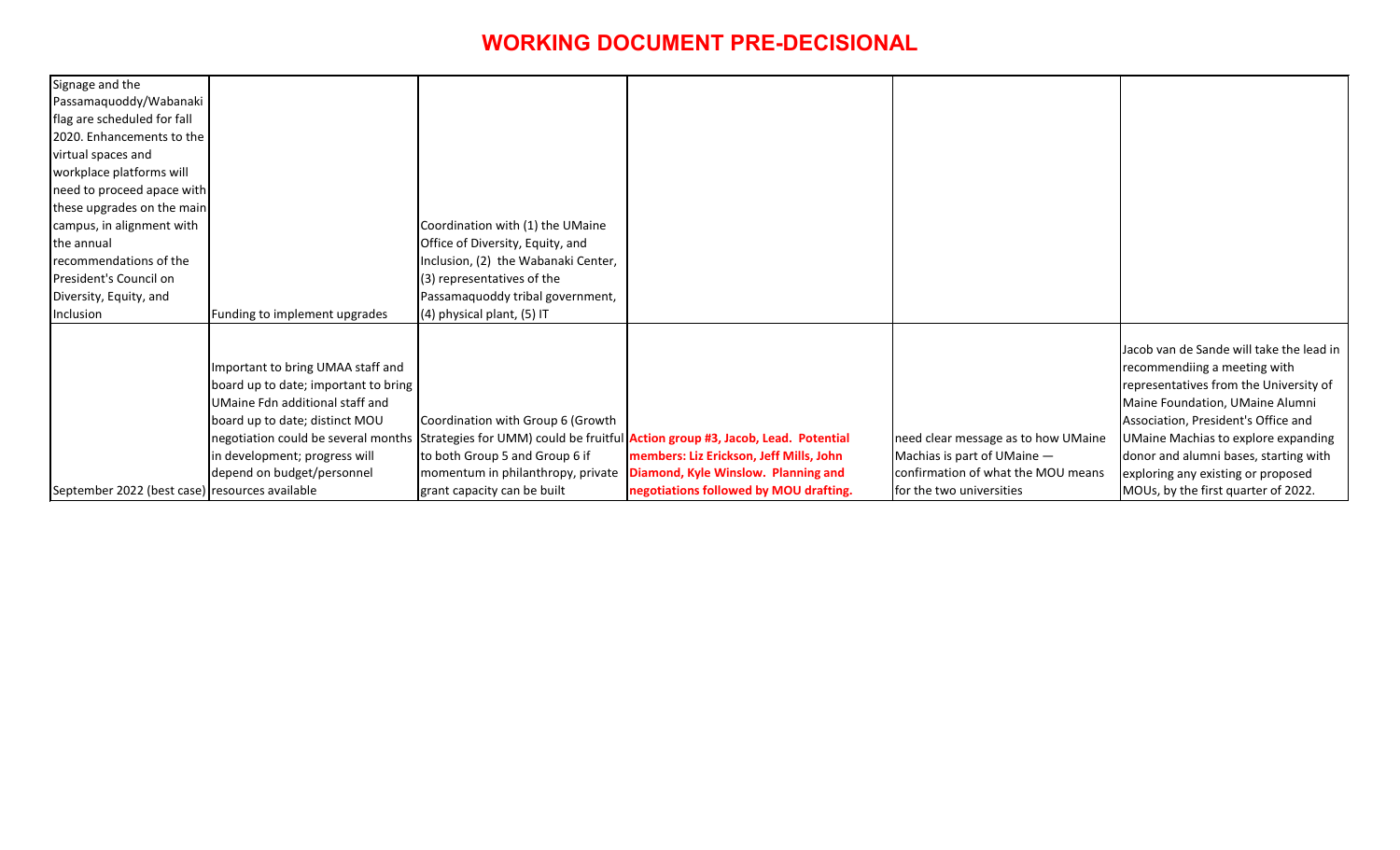|                            | Staffing and funding shortages are                                         |                                                                         |                                                                 | VPR arts initiative to include UMM;<br>UMM faculty, students and staff are<br>now eligible to apply for Cultural |
|----------------------------|----------------------------------------------------------------------------|-------------------------------------------------------------------------|-----------------------------------------------------------------|------------------------------------------------------------------------------------------------------------------|
|                            | obstacles. Potential solutions in                                          |                                                                         |                                                                 | Affairs/Distinguished Lecture Series                                                                             |
|                            | staffing could be explored through<br>an adjunct position, course releases |                                                                         | action group needed to look at the arts and                     | funding to support speaking<br>engagements and lectures at the UMM                                               |
|                            | for full time faculty, and/or                                              | possible art director position could                                    | other community offerings, including                            | campus. Joint programs that involve                                                                              |
|                            | coordination with personnel on the                                         | be an essential point person for                                        | structure and logistics, #4, Marcus and                         | both the UMaine and UMM campuses                                                                                 |
| September 2022 main campus |                                                                            | exploring this initiative                                               | <b>Marianne (dovetailing into group 6)</b>                      | are also eligible for CADLS funding.                                                                             |
|                            |                                                                            | all marketing for these community<br>resources should be coordinated by |                                                                 |                                                                                                                  |
|                            |                                                                            | the UMM communication lead.                                             |                                                                 |                                                                                                                  |
|                            |                                                                            | Coordinate with Workgroup 6 on                                          |                                                                 |                                                                                                                  |
|                            |                                                                            | Campus facilities, including                                            | communications action group needs to                            |                                                                                                                  |
| Fall 2022                  | Funding and space                                                          | residence halls, as locus for revenue<br>generation                     | address the needs to get the word out about<br>campus resources | the libraries will be fully integrated by<br>July 1                                                              |
| <b>When should</b>         | If obstacles are anticipated, identify What coordination, if any, will be  |                                                                         |                                                                 |                                                                                                                  |
| implementation be          | them briefly, and note any potential needed with other working groups      |                                                                         |                                                                 |                                                                                                                  |
| complete? (month, year)    | solutions.                                                                 | and/or stakeholders?                                                    | <b>Comments</b>                                                 |                                                                                                                  |
|                            |                                                                            |                                                                         |                                                                 |                                                                                                                  |
|                            |                                                                            |                                                                         |                                                                 |                                                                                                                  |
| <b>When should</b>         | If obstacles are anticipated, identify What coordination, if any, will be  |                                                                         |                                                                 |                                                                                                                  |
| implementation be          | them briefly, and note any potential needed with other working groups      |                                                                         |                                                                 |                                                                                                                  |
| complete? (month, year)    | solutions.                                                                 | and/or stakeholders?                                                    | Comments                                                        |                                                                                                                  |

|   | Among the initiatives: CCA is exploring a                                          |
|---|------------------------------------------------------------------------------------|
| M | spring jazz event for Orono and Machias                                            |
| S | campuses. In addition, Bernie Vinzani is<br>a member of the Maine Arts Initiative, |
|   | coordinated by the VPR's office.                                                   |
|   |                                                                                    |
|   | See the Cultural Resources tab of this<br>document.                                |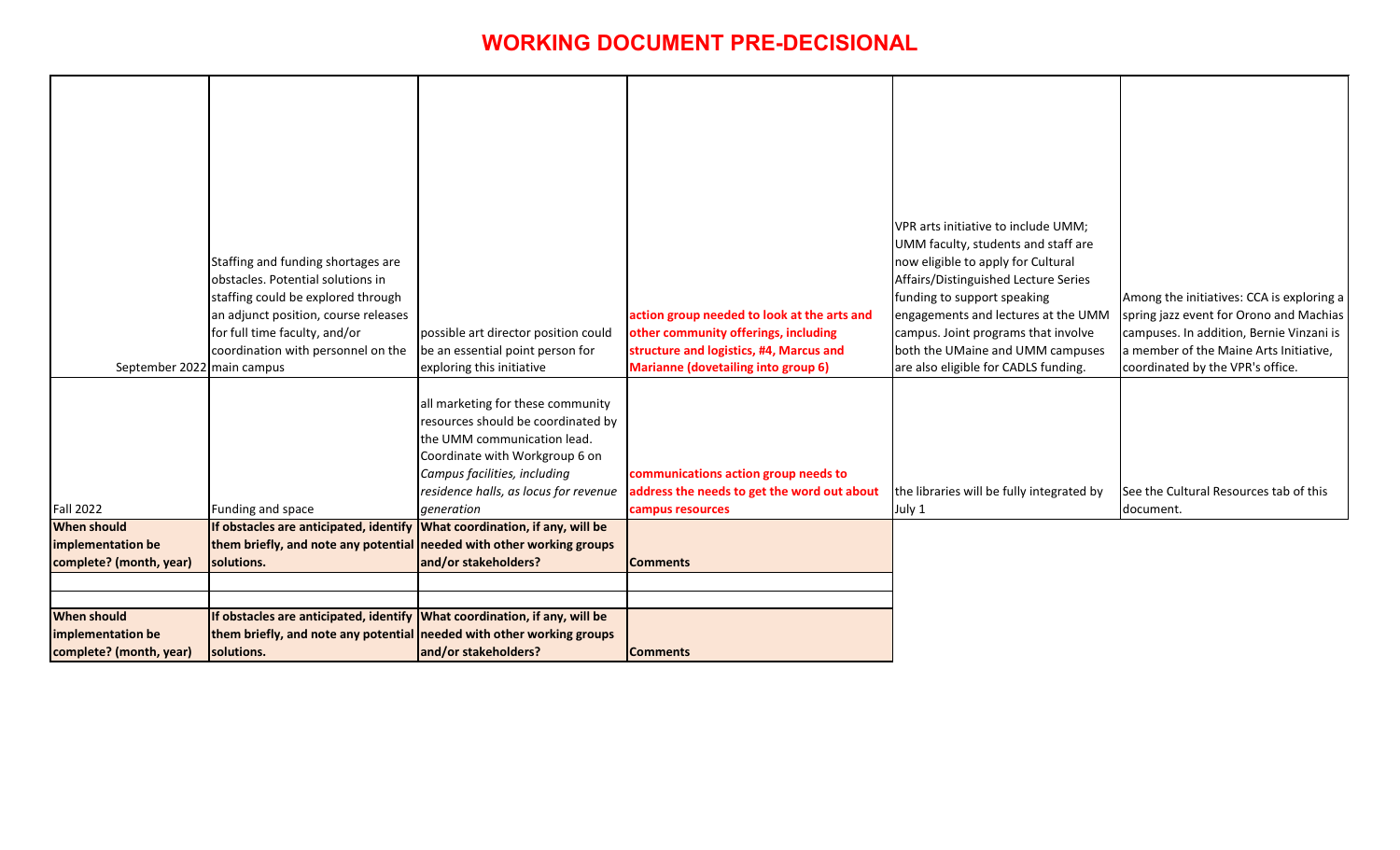|                                               |                                      | Group 3 - in regards to enrollment     |
|-----------------------------------------------|--------------------------------------|----------------------------------------|
|                                               |                                      | management as it pertains to youth     |
|                                               |                                      | engaged in Extension activities.       |
|                                               |                                      | Group 6 - in regards to credentialing, |
| This will be ongoing as                       |                                      | certificates, etc. UMaine Office of    |
| Imore formalized                              | Possibly identifying a UMaine        | Innovation, Downeast Institute,        |
| partnerships will possibly                    | Extension person to be a liason with | Penobscot and Passmaguoddy tribal      |
| loccur to address new                         | UMM to formalize the connection      | leadership, and other stakeholder      |
| opportunities as they arise. between the two. |                                      | groups.                                |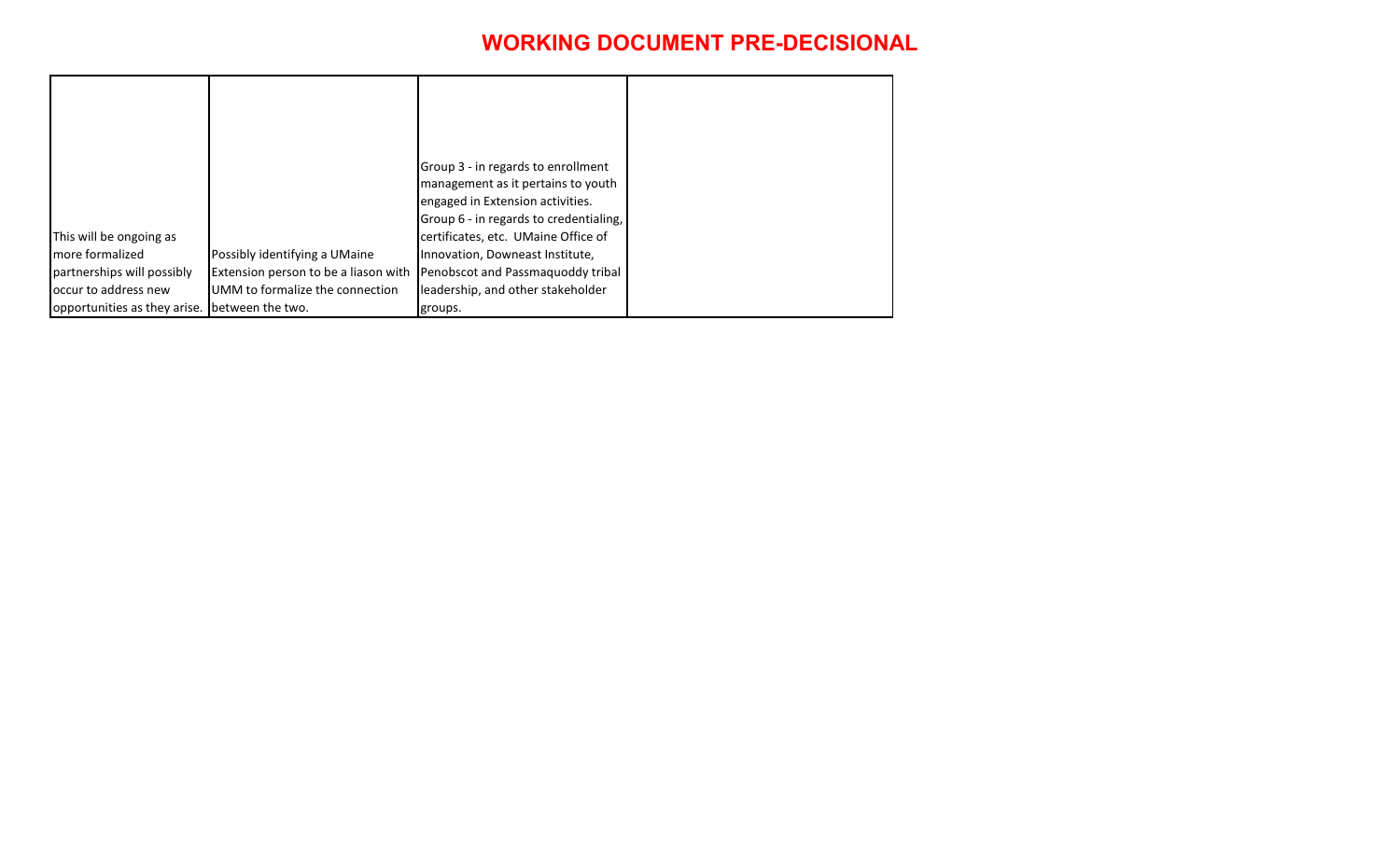|         | Update matriculation agreement<br>with WCCC to allow UMM students<br>to participate in classes for degree |                                                                      |                                                                                  |
|---------|-----------------------------------------------------------------------------------------------------------|----------------------------------------------------------------------|----------------------------------------------------------------------------------|
|         | credit.                                                                                                   |                                                                      |                                                                                  |
|         | Resources $(\xi)$ are needed to                                                                           |                                                                      |                                                                                  |
|         | implement. Need a dedicated                                                                               |                                                                      |                                                                                  |
|         | person (navigator) to work with                                                                           |                                                                      |                                                                                  |
|         | internships and other program                                                                             |                                                                      |                                                                                  |
|         | pieces.                                                                                                   |                                                                      |                                                                                  |
|         | System wide hiring freeze: UMM                                                                            |                                                                      |                                                                                  |
|         | faculty HR issues - need faculty!                                                                         |                                                                      |                                                                                  |
|         | Only one business division member                                                                         |                                                                      |                                                                                  |
|         | at this time. Needs fixed length hire                                                                     |                                                                      |                                                                                  |
|         | first to be able to determine who                                                                         |                                                                      |                                                                                  |
|         | else is needed (adjunct).                                                                                 |                                                                      |                                                                                  |
|         | Continue/increase coordination with SCEC, WCCC, UMaine Office of                                          |                                                                      |                                                                                  |
|         | UMaine.                                                                                                   | Innovation, Downeast Institute.                                      |                                                                                  |
|         | One credit "Practical finance for                                                                         | UMM needs to hire a                                                  |                                                                                  |
|         | business" class, possibly offered                                                                         | community/university navigator to                                    |                                                                                  |
|         | workshop style through New                                                                                | assist students and community                                        |                                                                                  |
|         |                                                                                                           | Ventures Maine. Work with them on members with finding/connecting to |                                                                                  |
|         | accreditation. Build micro-                                                                               | what is already available and                                        |                                                                                  |
|         | credentials through the Machias                                                                           | determining what else is needed.                                     | https://umaine.edu/innovation/innovation-<br>academic-programs/innovation-micro- |
| 12/2021 | Valley Center for Entrepreneurship.                                                                       |                                                                      | credentials/                                                                     |
|         |                                                                                                           |                                                                      |                                                                                  |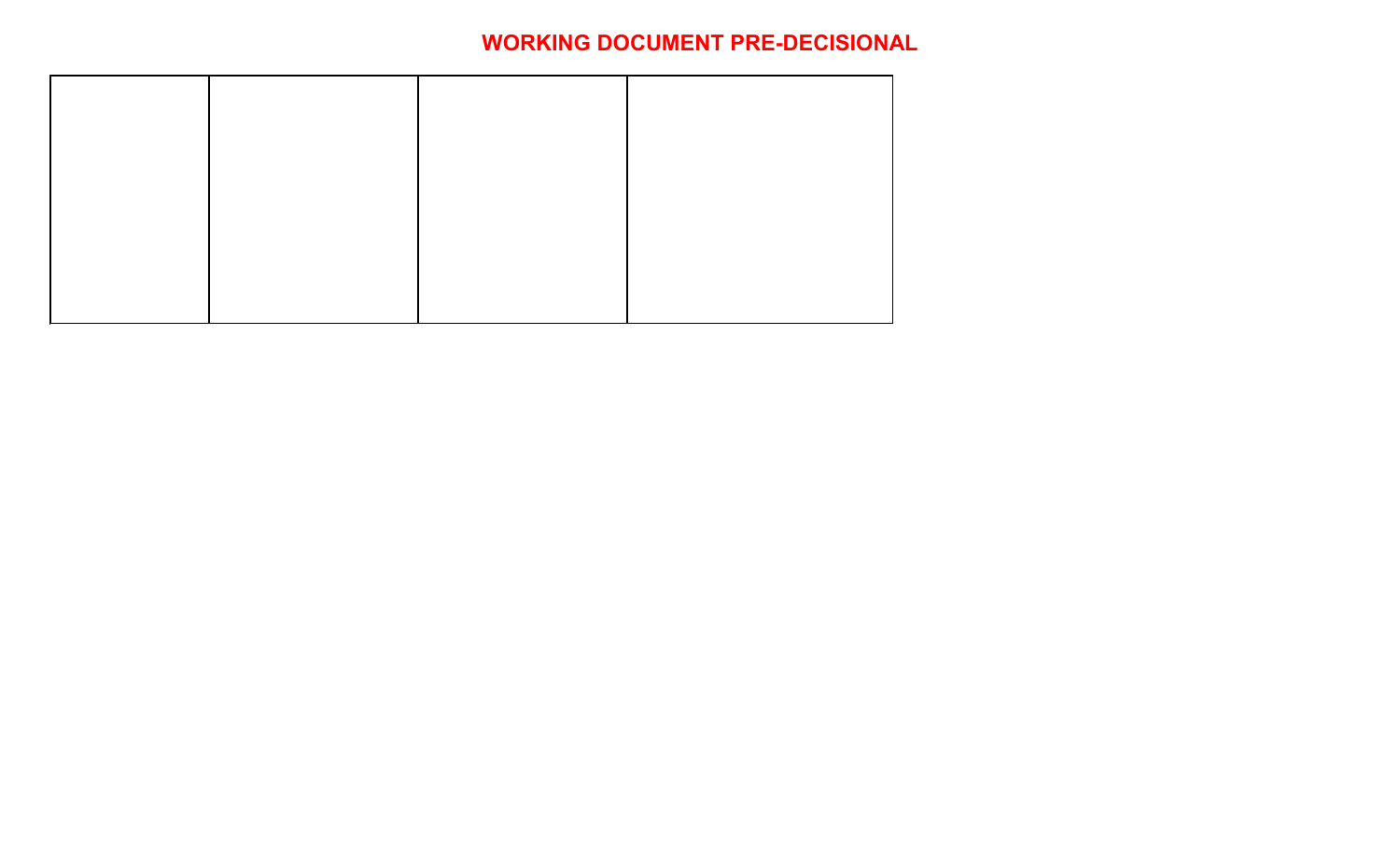| Funding obstacles as they will       |                                       |  |
|--------------------------------------|---------------------------------------|--|
| require positions.                   |                                       |  |
| Marketing/Communications/Social      |                                       |  |
| Media position? Opportunity to       |                                       |  |
| shape that in a way to better focus  |                                       |  |
| on the community aspects? Lack of    |                                       |  |
| information falls to the rest of the |                                       |  |
| campus community. Office of          |                                       |  |
| "special programs"- someone to       |                                       |  |
| coordinate such events/happenings-   |                                       |  |
| share "campus" happenings- maybe     |                                       |  |
| parter with community                |                                       |  |
| organizations to help get the word   | Advisory group/committee              |  |
| out. Or is it a "community           | (including UMM/Extension and          |  |
| liaison/coordinator with a focus on  | some key community collaborators      |  |
| the coordination of events/student   | might be helpful to lay out a plan of |  |
| activities and "outside" community   | action with needs                     |  |
| connectionsinvite students to be     | assessment/community                  |  |
| part of this task force to provide   | input/ideas/time lines, key people,   |  |
| their input.                         | etc)                                  |  |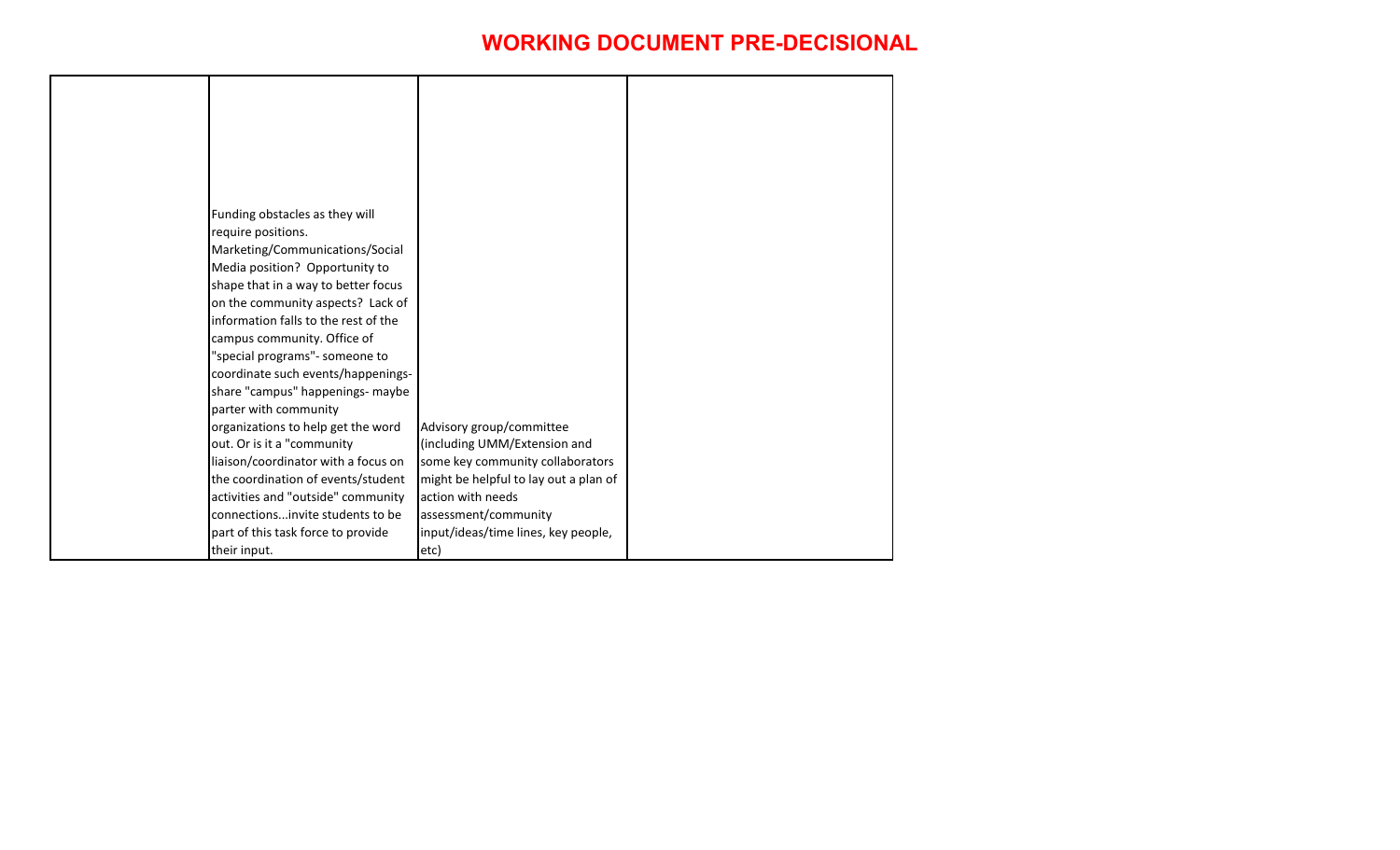| 1) We need infrastructure at UMM<br>(personnel: 1/4 time of a position |                                      |                                                  |
|------------------------------------------------------------------------|--------------------------------------|--------------------------------------------------|
| dedicated to promotion) to                                             |                                      |                                                  |
| inventory current work, keep it up to                                  |                                      |                                                  |
| date, and promote it in the local                                      |                                      |                                                  |
| community. 2) Faculty workloads                                        |                                      |                                                  |
| that are essentially 100% teaching                                     |                                      |                                                  |
| may not allow time to dedicate to                                      |                                      |                                                  |
| long-term research partnerships. 3)                                    | Potentially interact with Group 4    |                                                  |
| Convencing faculty and staff to                                        | (Faculty/Staff opportunities) to     |                                                  |
| promote what they're already doing                                     | provide professional development     |                                                  |
| so that the public can better                                          | helping faculty integrate research   |                                                  |
| understand the contributions that                                      | projects into their courses. Provide | Periodic presentations to the BoV on current     |
| the campus makes to the local                                          | funding opportunities to support     | projects would be useful in communicating to     |
| $3/2022$ community.                                                    | projects.                            | the public and potentially finding new projects. |
|                                                                        |                                      |                                                  |
| 1) Across the state interning in the                                   |                                      |                                                  |
| health care careers are more                                           |                                      |                                                  |
| difficult. 2) The UMM career                                           |                                      |                                                  |
| counselor is a half-time position; this                                |                                      |                                                  |
| may not be sufficient support to fully                                 |                                      |                                                  |
| implement all the identified                                           |                                      |                                                  |
| internship opportunities and to                                        |                                      |                                                  |
| identify new opportunities 3)                                          |                                      |                                                  |
| Supporting student opportunities in                                    | UMM/UM Career Centers,               |                                                  |
| creative arts may be difficult since                                   | employers, Group 6 Would it be       |                                                  |
| most organizations are non-profit                                      | possible to provide student supports |                                                  |
| and don't have funds to support                                        | similar to Family Futures Downest to |                                                  |
| 5/2022 internships                                                     | support student internships?         |                                                  |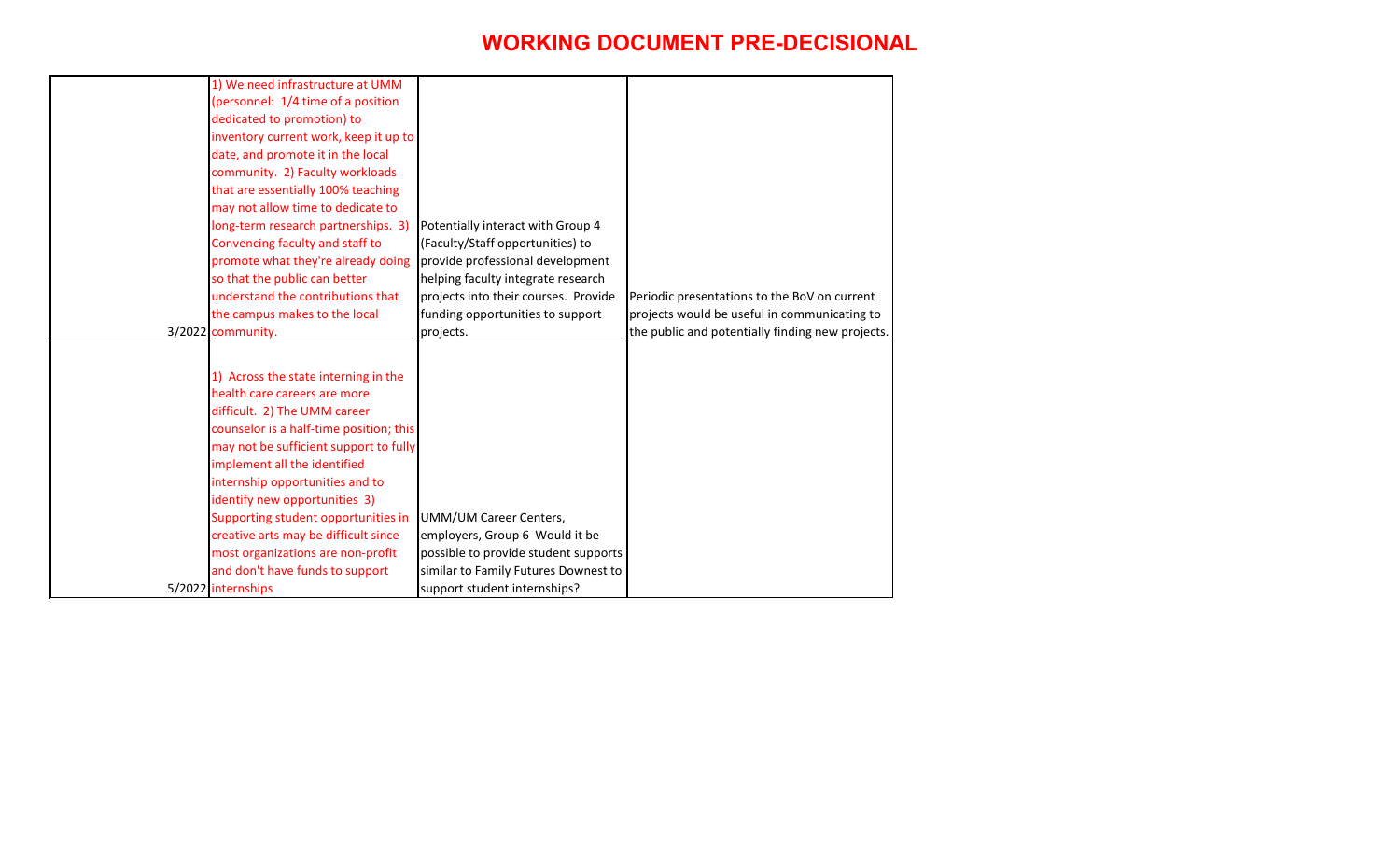| Ongoing as needs arise |                                                                                                          |                               |  |
|------------------------|----------------------------------------------------------------------------------------------------------|-------------------------------|--|
|                        |                                                                                                          |                               |  |
|                        |                                                                                                          |                               |  |
|                        |                                                                                                          |                               |  |
|                        |                                                                                                          |                               |  |
|                        |                                                                                                          |                               |  |
|                        |                                                                                                          |                               |  |
| Ongoing as needs arise |                                                                                                          | Group 6                       |  |
|                        |                                                                                                          |                               |  |
|                        |                                                                                                          |                               |  |
|                        |                                                                                                          |                               |  |
|                        |                                                                                                          |                               |  |
|                        | Housing shortage in this area.                                                                           | Group 6, Wild Maine Blueberry |  |
| Ongoing as needs arise | History between the two institutions  industry representatives and<br>"this has never been done before". | producers.                    |  |
|                        |                                                                                                          |                               |  |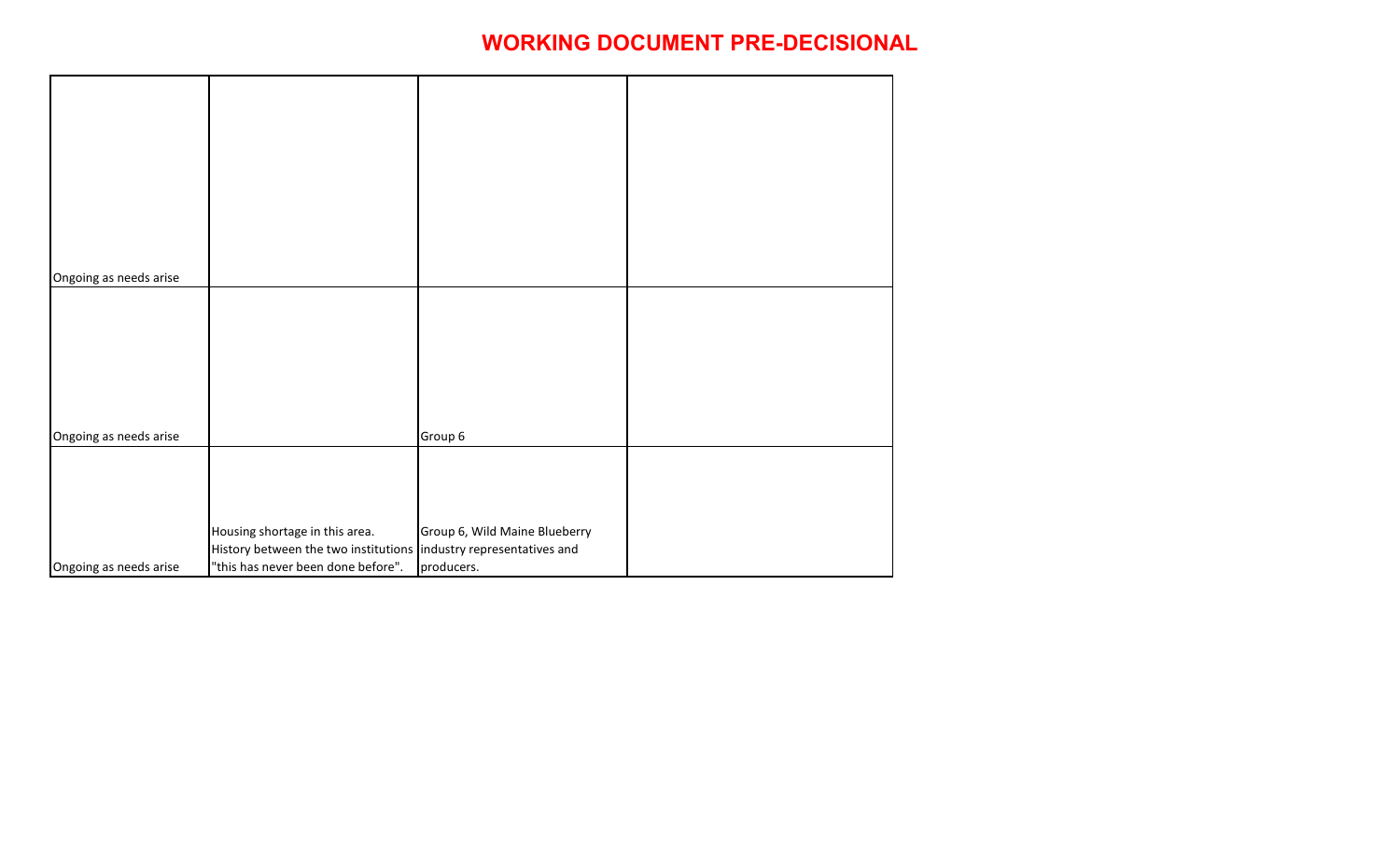|        | Group 6, tourism industry groups, |  |
|--------|-----------------------------------|--|
|        | SCEC, tribal economic development |  |
| 9/2022 | representatives                   |  |
|        |                                   |  |